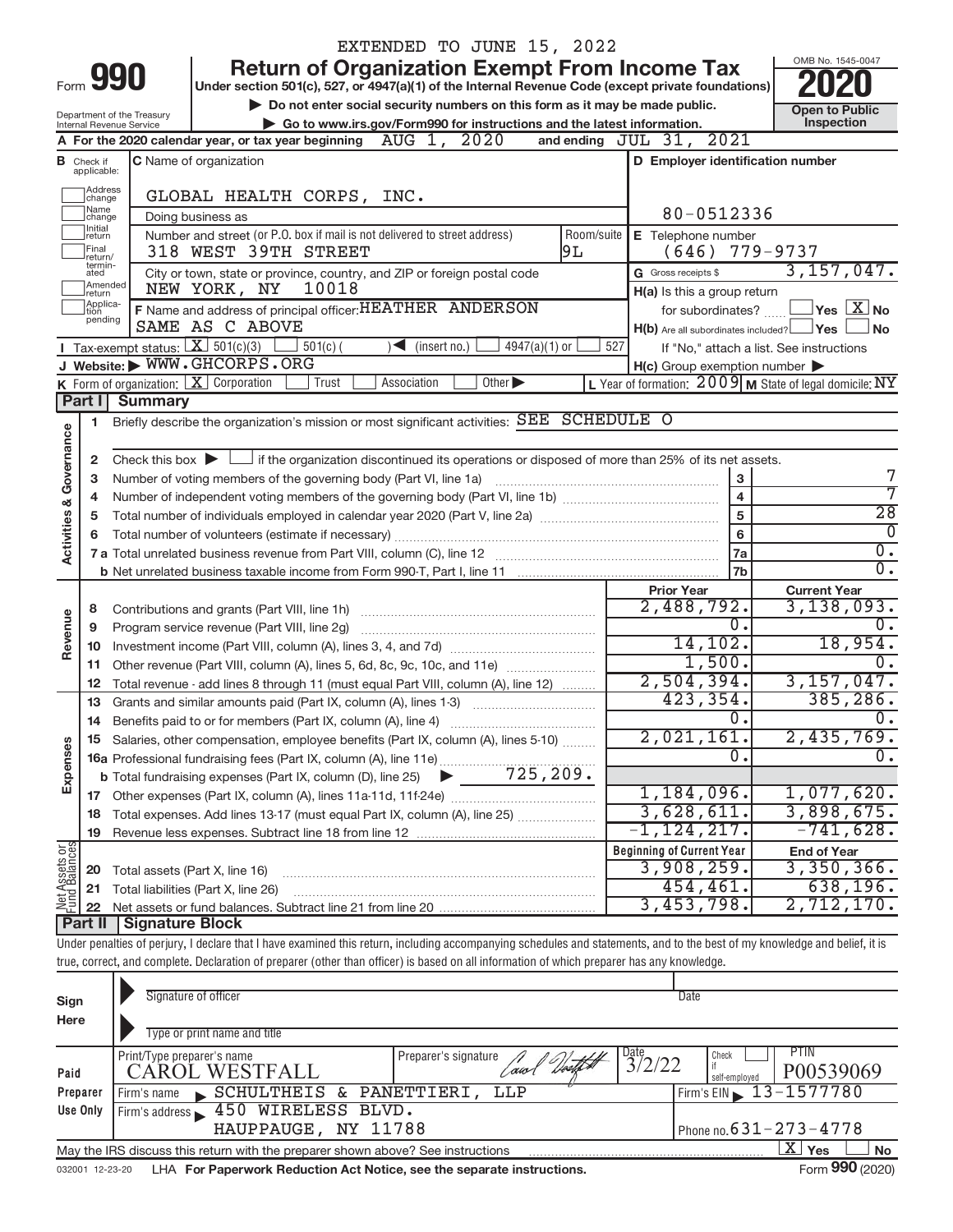|              | GLOBAL HEALTH CORPS, INC.<br>Form 990 (2020)                                                                                                                                                                                                                                         | 80-0512336<br>Page 2                                               |
|--------------|--------------------------------------------------------------------------------------------------------------------------------------------------------------------------------------------------------------------------------------------------------------------------------------|--------------------------------------------------------------------|
|              | <b>Part III   Statement of Program Service Accomplishments</b>                                                                                                                                                                                                                       |                                                                    |
|              |                                                                                                                                                                                                                                                                                      |                                                                    |
| 1            | Briefly describe the organization's mission:                                                                                                                                                                                                                                         |                                                                    |
|              | THE ORGANIZATION'S MISSION IS TO MOBILIZE A DIVERSE COMMUNITY OF                                                                                                                                                                                                                     |                                                                    |
|              | LEADERS TO BUILD THE MOVEMENT FOR GLOBAL HEALTH EQUITY. THE                                                                                                                                                                                                                          |                                                                    |
|              | ORGANIZATION ENVISIONS A WORLD WHERE EVERY PERSON LIVES A HEALTHY,                                                                                                                                                                                                                   |                                                                    |
|              | DIGNIFIED LIFE.                                                                                                                                                                                                                                                                      |                                                                    |
| $\mathbf{2}$ | Did the organization undertake any significant program services during the year which were not listed on the                                                                                                                                                                         |                                                                    |
|              | prior Form 990 or 990-EZ?                                                                                                                                                                                                                                                            | $\sqrt{\mathsf{Yes}\mathord{\;\mathbb{X}}\mathord{\;\mathsf{No}}}$ |
|              | If "Yes," describe these new services on Schedule O.                                                                                                                                                                                                                                 | $\overline{\ }$ Yes $\overline{\phantom{a}X}$ No                   |
| 3            | Did the organization cease conducting, or make significant changes in how it conducts, any program services?                                                                                                                                                                         |                                                                    |
|              | If "Yes," describe these changes on Schedule O.                                                                                                                                                                                                                                      |                                                                    |
| 4            | Describe the organization's program service accomplishments for each of its three largest program services, as measured by expenses.<br>Section 501(c)(3) and 501(c)(4) organizations are required to report the amount of grants and allocations to others, the total expenses, and |                                                                    |
|              | revenue, if any, for each program service reported.                                                                                                                                                                                                                                  |                                                                    |
|              | 385, 286. ) (Revenue \$<br>1,420,795.<br>including grants of \$<br>(Expenses \$<br>$4a$ (Code:                                                                                                                                                                                       |                                                                    |
|              | WORK IN YEAR-LONG PAID POSITIONS WITH<br>FELLOWSHIP PROGRAM - FELLOWS                                                                                                                                                                                                                |                                                                    |
|              | HIGH-IMPACT ORGANIZATIONS IN<br>THE GLOBAL HEALTH FIELD.                                                                                                                                                                                                                             | <b>OVER THE</b>                                                    |
|              | FELLOWSHIP YEAR, FELLOWS ENGAGE IN ACTIVITIES AND WORKSHOPS TO SUPPORT                                                                                                                                                                                                               |                                                                    |
|              | THEIR LONG-TERM DEVELOPMENT AS LEADERS. THE COUNTRIES                                                                                                                                                                                                                                | IN WHICH FELLOWS                                                   |
|              | ARE PLACED ARE MALAWI, RWANDA, UGANDA, THE UNITED STATES                                                                                                                                                                                                                             | AND ZAMBIA.                                                        |
|              |                                                                                                                                                                                                                                                                                      |                                                                    |
|              |                                                                                                                                                                                                                                                                                      |                                                                    |
|              |                                                                                                                                                                                                                                                                                      |                                                                    |
|              |                                                                                                                                                                                                                                                                                      |                                                                    |
|              |                                                                                                                                                                                                                                                                                      |                                                                    |
|              |                                                                                                                                                                                                                                                                                      |                                                                    |
|              |                                                                                                                                                                                                                                                                                      |                                                                    |
| 4b           | 877,871.<br>including grants of \$<br>(Expenses \$<br>(Code:<br>) (Revenue \$                                                                                                                                                                                                        |                                                                    |
|              | AFTER THE END OF THE FELLOWSHIP YEAR, ALUMNI CONTINUE<br>ALUMNI PROGRAM -                                                                                                                                                                                                            |                                                                    |
|              | ENGAGE IN GLOBAL HEALTH CORPS ACTIVITIES AND WORKSHOPS TO SUPPORT<br>TO.                                                                                                                                                                                                             |                                                                    |
|              | THEIR LEADERSHIP DEVELOPMENT AND PARTICIPATE IN REGULAR CONVENINGS TO                                                                                                                                                                                                                |                                                                    |
|              | GLOBAL HEALTH COMMUNITY.<br>BUILD AND NETWORK WITHIN<br>THE                                                                                                                                                                                                                          |                                                                    |
|              |                                                                                                                                                                                                                                                                                      |                                                                    |
|              |                                                                                                                                                                                                                                                                                      |                                                                    |
|              |                                                                                                                                                                                                                                                                                      |                                                                    |
|              |                                                                                                                                                                                                                                                                                      |                                                                    |
|              |                                                                                                                                                                                                                                                                                      |                                                                    |
|              |                                                                                                                                                                                                                                                                                      |                                                                    |
|              |                                                                                                                                                                                                                                                                                      |                                                                    |
| 4c           | ) (Expenses \$<br>) (Revenue \$<br>(Code:<br>including grants of $$$                                                                                                                                                                                                                 |                                                                    |
|              |                                                                                                                                                                                                                                                                                      |                                                                    |
|              |                                                                                                                                                                                                                                                                                      |                                                                    |
|              |                                                                                                                                                                                                                                                                                      |                                                                    |
|              |                                                                                                                                                                                                                                                                                      |                                                                    |
|              |                                                                                                                                                                                                                                                                                      |                                                                    |
|              |                                                                                                                                                                                                                                                                                      |                                                                    |
|              |                                                                                                                                                                                                                                                                                      |                                                                    |
|              |                                                                                                                                                                                                                                                                                      |                                                                    |
|              |                                                                                                                                                                                                                                                                                      |                                                                    |
|              |                                                                                                                                                                                                                                                                                      |                                                                    |
|              |                                                                                                                                                                                                                                                                                      |                                                                    |
|              |                                                                                                                                                                                                                                                                                      |                                                                    |
| 4d           | Other program services (Describe on Schedule O.)                                                                                                                                                                                                                                     |                                                                    |
|              | (Expenses \$<br>including grants of \$<br>(Revenue \$<br>2,298,666.                                                                                                                                                                                                                  |                                                                    |
| 4е           | Total program service expenses                                                                                                                                                                                                                                                       | Eorm 990 (2020)                                                    |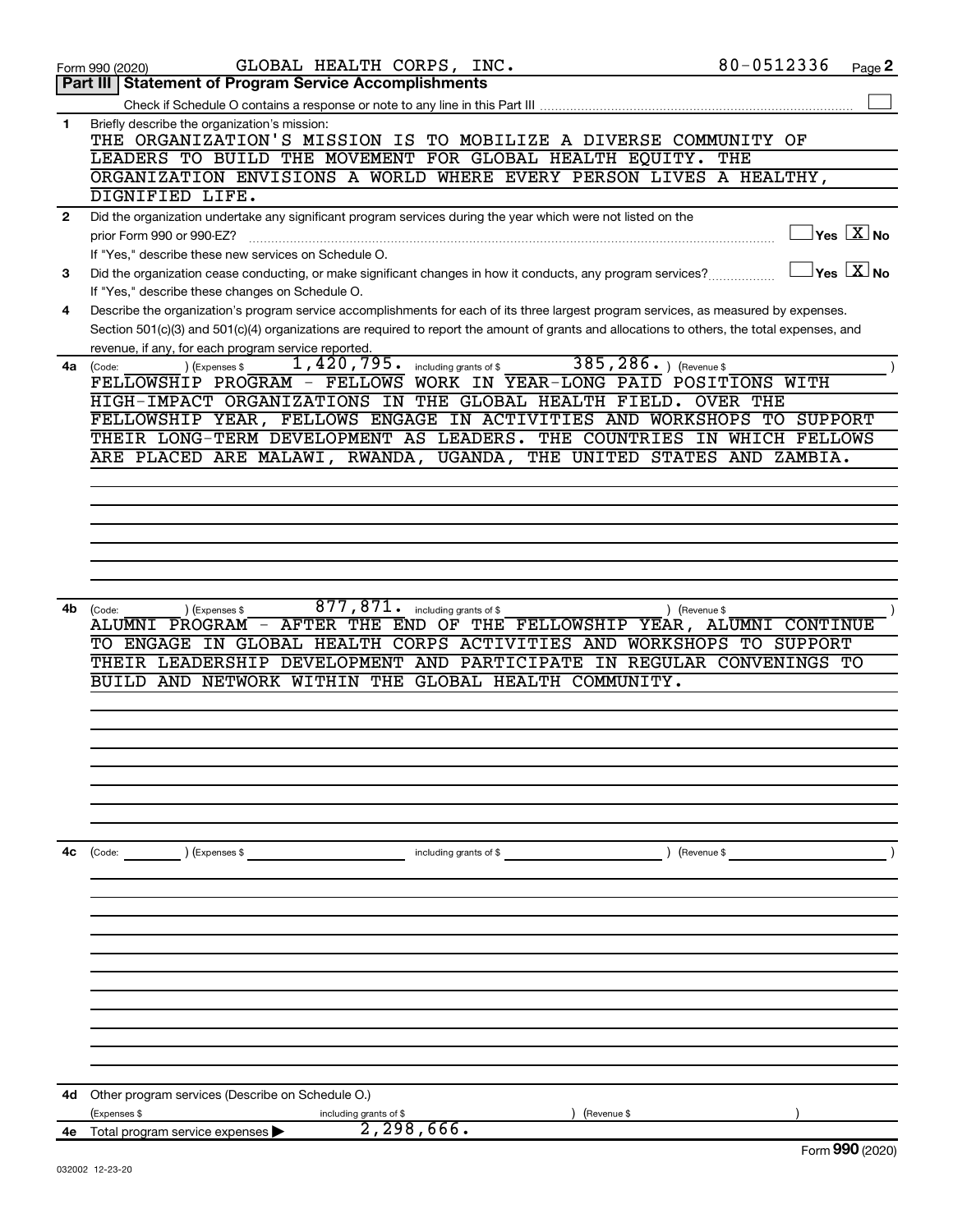|  | Form 990 (2020) |
|--|-----------------|

**Part IV Checklist of Required Schedules**

 $\frac{1}{2}$ Form 990 (2020) GLOBAL HEALTH CORPS, INC。 8 U-U D I  $2$  3 3 6  $\,$  Page  $G$ LOBAL HEALTH CORPS, INC.  $80-0512336$ 

|    |                                                                                                                                                                                                                                                           |                 | Yes | No                      |
|----|-----------------------------------------------------------------------------------------------------------------------------------------------------------------------------------------------------------------------------------------------------------|-----------------|-----|-------------------------|
| 1. | Is the organization described in section 501(c)(3) or 4947(a)(1) (other than a private foundation)?<br>If "Yes," complete Schedule A                                                                                                                      | 1               | х   |                         |
| 2  |                                                                                                                                                                                                                                                           | $\mathbf{2}$    | X   |                         |
| 3  | Did the organization engage in direct or indirect political campaign activities on behalf of or in opposition to candidates for                                                                                                                           |                 |     |                         |
|    | public office? If "Yes," complete Schedule C, Part I                                                                                                                                                                                                      | 3               |     | x.                      |
| 4  | Section 501(c)(3) organizations. Did the organization engage in lobbying activities, or have a section 501(h) election in effect                                                                                                                          | 4               |     | x                       |
| 5  | Is the organization a section 501(c)(4), 501(c)(5), or 501(c)(6) organization that receives membership dues, assessments, or                                                                                                                              |                 |     |                         |
|    |                                                                                                                                                                                                                                                           | 5               |     | х                       |
| 6  | Did the organization maintain any donor advised funds or any similar funds or accounts for which donors have the right to<br>provide advice on the distribution or investment of amounts in such funds or accounts? If "Yes," complete Schedule D, Part I | 6               |     | х                       |
| 7  | Did the organization receive or hold a conservation easement, including easements to preserve open space,                                                                                                                                                 |                 |     |                         |
|    |                                                                                                                                                                                                                                                           | 7               |     | х                       |
| 8  | Did the organization maintain collections of works of art, historical treasures, or other similar assets? If "Yes," complete                                                                                                                              | 8               |     | x                       |
| 9  | Did the organization report an amount in Part X, line 21, for escrow or custodial account liability, serve as a custodian for                                                                                                                             |                 |     |                         |
|    | amounts not listed in Part X; or provide credit counseling, debt management, credit repair, or debt negotiation services?                                                                                                                                 | 9               |     | x                       |
| 10 | Did the organization, directly or through a related organization, hold assets in donor-restricted endowments                                                                                                                                              |                 |     |                         |
|    |                                                                                                                                                                                                                                                           | 10              |     | х                       |
| 11 | If the organization's answer to any of the following questions is "Yes," then complete Schedule D, Parts VI, VII, VIII, IX, or X<br>as applicable.                                                                                                        |                 |     |                         |
|    | a Did the organization report an amount for land, buildings, and equipment in Part X, line 10? If "Yes," complete Schedule D,<br>Part VI                                                                                                                  | 11a             | х   |                         |
|    | <b>b</b> Did the organization report an amount for investments - other securities in Part X, line 12, that is 5% or more of its total                                                                                                                     | 11b             |     | x                       |
|    | c Did the organization report an amount for investments - program related in Part X, line 13, that is 5% or more of its total                                                                                                                             | 11c             |     | x                       |
|    | d Did the organization report an amount for other assets in Part X, line 15, that is 5% or more of its total assets reported in                                                                                                                           |                 |     |                         |
|    |                                                                                                                                                                                                                                                           | 11d             |     | х                       |
|    |                                                                                                                                                                                                                                                           | 11c             |     | $\overline{\text{X}}$   |
| f  | Did the organization's separate or consolidated financial statements for the tax year include a footnote that addresses                                                                                                                                   |                 |     |                         |
|    | the organization's liability for uncertain tax positions under FIN 48 (ASC 740)? If "Yes," complete Schedule D, Part X                                                                                                                                    | 11f             |     | х                       |
|    | 12a Did the organization obtain separate, independent audited financial statements for the tax year? If "Yes," complete                                                                                                                                   | 12a             | х   |                         |
|    | <b>b</b> Was the organization included in consolidated, independent audited financial statements for the tax year?<br>If "Yes," and if the organization answered "No" to line 12a, then completing Schedule D, Parts XI and XII is optional               | 12 <sub>b</sub> |     | х                       |
|    |                                                                                                                                                                                                                                                           | 13              |     | $\overline{\textbf{X}}$ |
| 13 |                                                                                                                                                                                                                                                           | 14a             | х   |                         |
|    | <b>b</b> Did the organization have aggregate revenues or expenses of more than \$10,000 from grantmaking, fundraising, business,                                                                                                                          |                 |     |                         |
|    | investment, and program service activities outside the United States, or aggregate foreign investments valued at \$100,000                                                                                                                                |                 |     |                         |
|    |                                                                                                                                                                                                                                                           | 14b             | х   |                         |
| 15 | Did the organization report on Part IX, column (A), line 3, more than \$5,000 of grants or other assistance to or for any                                                                                                                                 |                 |     |                         |
|    |                                                                                                                                                                                                                                                           | 15              | х   |                         |
| 16 | Did the organization report on Part IX, column (A), line 3, more than \$5,000 of aggregate grants or other assistance to                                                                                                                                  |                 |     | х                       |
|    |                                                                                                                                                                                                                                                           | 16              |     |                         |
| 17 | Did the organization report a total of more than \$15,000 of expenses for professional fundraising services on Part IX,                                                                                                                                   | 17              |     | х                       |
| 18 | Did the organization report more than \$15,000 total of fundraising event gross income and contributions on Part VIII, lines                                                                                                                              |                 |     |                         |
|    |                                                                                                                                                                                                                                                           | 18              |     | x                       |
| 19 | Did the organization report more than \$15,000 of gross income from gaming activities on Part VIII, line 9a? If "Yes,"                                                                                                                                    |                 |     |                         |
|    |                                                                                                                                                                                                                                                           | 19              |     | х                       |
|    |                                                                                                                                                                                                                                                           | <b>20a</b>      |     | x                       |
|    |                                                                                                                                                                                                                                                           | 20 <sub>b</sub> |     |                         |
| 21 | Did the organization report more than \$5,000 of grants or other assistance to any domestic organization or                                                                                                                                               |                 |     |                         |
|    |                                                                                                                                                                                                                                                           | 21              | х   |                         |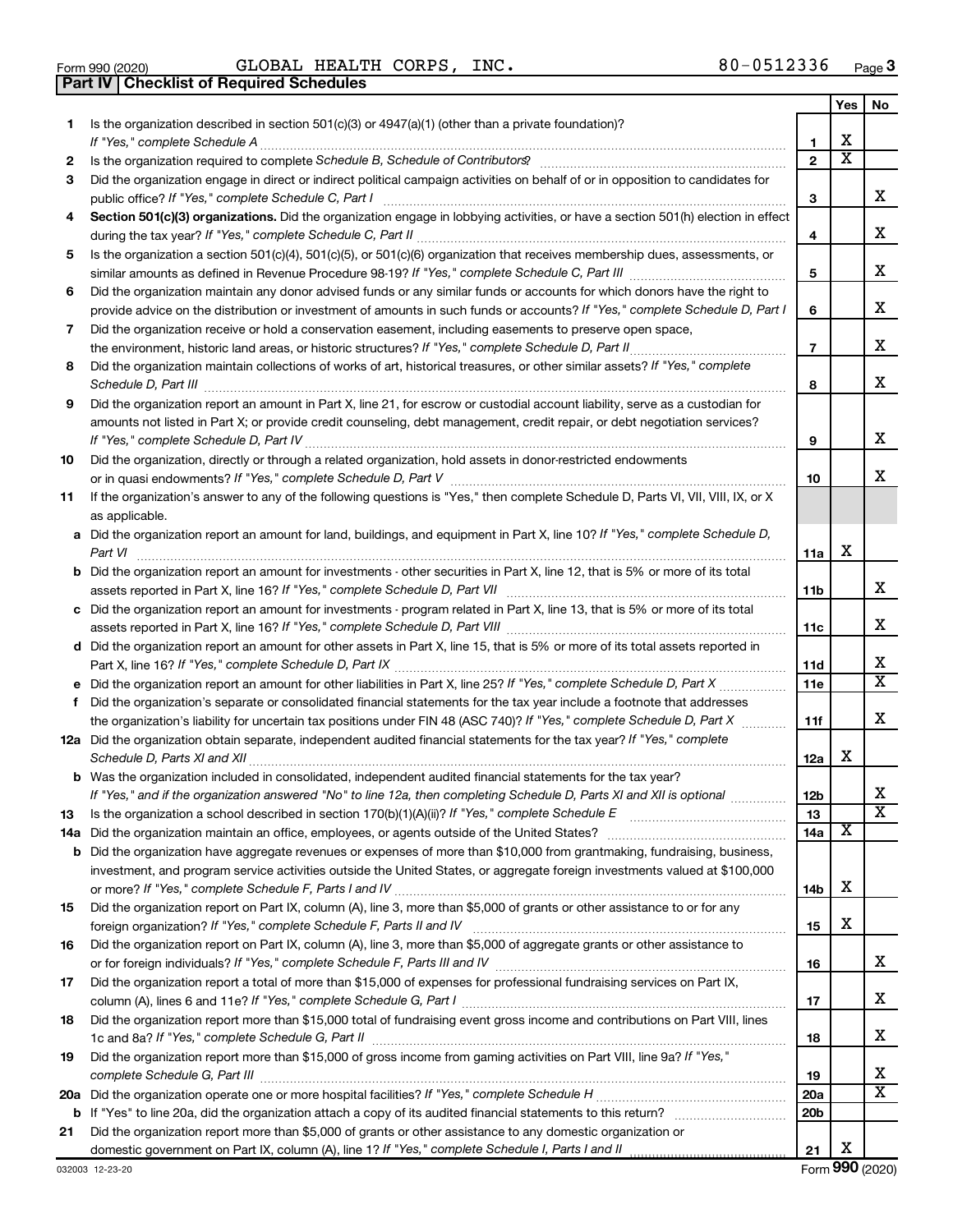- 
- Form 990 (2020) Page GLOBAL HEALTH CORPS, INC. 80-0512336

*(continued)* **Part IV Checklist of Required Schedules**

|               |                                                                                                                                                                                                               |                 | Yes | No                      |
|---------------|---------------------------------------------------------------------------------------------------------------------------------------------------------------------------------------------------------------|-----------------|-----|-------------------------|
| 22            | Did the organization report more than \$5,000 of grants or other assistance to or for domestic individuals on                                                                                                 |                 |     |                         |
|               |                                                                                                                                                                                                               | 22              |     | x                       |
| 23            | Did the organization answer "Yes" to Part VII, Section A, line 3, 4, or 5 about compensation of the organization's current                                                                                    |                 |     |                         |
|               | and former officers, directors, trustees, key employees, and highest compensated employees? If "Yes," complete                                                                                                |                 |     |                         |
|               | Schedule J                                                                                                                                                                                                    | 23              | X   |                         |
|               | 24a Did the organization have a tax-exempt bond issue with an outstanding principal amount of more than \$100,000 as of the                                                                                   |                 |     |                         |
|               | last day of the year, that was issued after December 31, 2002? If "Yes," answer lines 24b through 24d and complete                                                                                            |                 |     |                         |
|               | Schedule K. If "No," go to line 25a                                                                                                                                                                           | 24a             |     | x                       |
|               |                                                                                                                                                                                                               | 24 <sub>b</sub> |     |                         |
|               | c Did the organization maintain an escrow account other than a refunding escrow at any time during the year to defease                                                                                        |                 |     |                         |
|               | any tax-exempt bonds?                                                                                                                                                                                         | 24c             |     |                         |
|               |                                                                                                                                                                                                               | 24 <sub>d</sub> |     |                         |
|               | 25a Section 501(c)(3), 501(c)(4), and 501(c)(29) organizations. Did the organization engage in an excess benefit                                                                                              |                 |     | x                       |
|               |                                                                                                                                                                                                               | 25a             |     |                         |
|               | <b>b</b> Is the organization aware that it engaged in an excess benefit transaction with a disqualified person in a prior year, and                                                                           |                 |     |                         |
|               | that the transaction has not been reported on any of the organization's prior Forms 990 or 990-EZ? If "Yes," complete                                                                                         |                 |     | х                       |
|               | Schedule L, Part I                                                                                                                                                                                            | 25b             |     |                         |
| 26            | Did the organization report any amount on Part X, line 5 or 22, for receivables from or payables to any current                                                                                               |                 |     |                         |
|               | or former officer, director, trustee, key employee, creator or founder, substantial contributor, or 35%<br>controlled entity or family member of any of these persons? If "Yes," complete Schedule L, Part II | 26              |     | х                       |
| 27            | Did the organization provide a grant or other assistance to any current or former officer, director, trustee, key employee,                                                                                   |                 |     |                         |
|               | creator or founder, substantial contributor or employee thereof, a grant selection committee member, or to a 35% controlled                                                                                   |                 |     |                         |
|               | entity (including an employee thereof) or family member of any of these persons? If "Yes," complete Schedule L, Part III                                                                                      | 27              |     | x                       |
| 28            | Was the organization a party to a business transaction with one of the following parties (see Schedule L, Part IV                                                                                             |                 |     |                         |
|               | instructions, for applicable filing thresholds, conditions, and exceptions):                                                                                                                                  |                 |     |                         |
|               | a A current or former officer, director, trustee, key employee, creator or founder, or substantial contributor? If                                                                                            |                 |     |                         |
|               |                                                                                                                                                                                                               | 28a             |     | х                       |
|               |                                                                                                                                                                                                               | 28 <sub>b</sub> |     | $\overline{\text{X}}$   |
|               | c A 35% controlled entity of one or more individuals and/or organizations described in lines 28a or 28b?If                                                                                                    |                 |     |                         |
|               |                                                                                                                                                                                                               | 28c             |     | х                       |
| 29            |                                                                                                                                                                                                               | 29              |     | $\overline{\textbf{x}}$ |
| 30            | Did the organization receive contributions of art, historical treasures, or other similar assets, or qualified conservation                                                                                   |                 |     |                         |
|               |                                                                                                                                                                                                               | 30              |     | х                       |
| 31            | Did the organization liquidate, terminate, or dissolve and cease operations? If "Yes," complete Schedule N, Part I                                                                                            | 31              |     | $\overline{\text{x}}$   |
| 32            | Did the organization sell, exchange, dispose of, or transfer more than 25% of its net assets? If "Yes," complete                                                                                              |                 |     |                         |
|               | Schedule N, Part II                                                                                                                                                                                           | 32              |     | x                       |
| 33            | Did the organization own 100% of an entity disregarded as separate from the organization under Regulations                                                                                                    |                 |     |                         |
|               |                                                                                                                                                                                                               | 33              |     | х                       |
| 34            | Was the organization related to any tax-exempt or taxable entity? If "Yes," complete Schedule R, Part II, III, or IV, and                                                                                     |                 |     |                         |
|               | Part V, line 1                                                                                                                                                                                                | 34              |     | х                       |
|               |                                                                                                                                                                                                               | 35a             |     | $\overline{\texttt{X}}$ |
|               | b If "Yes" to line 35a, did the organization receive any payment from or engage in any transaction with a controlled entity                                                                                   |                 |     |                         |
|               |                                                                                                                                                                                                               | 35 <sub>b</sub> |     |                         |
| 36            | Section 501(c)(3) organizations. Did the organization make any transfers to an exempt non-charitable related organization?                                                                                    |                 |     |                         |
|               |                                                                                                                                                                                                               | 36              |     | x                       |
| 37            | Did the organization conduct more than 5% of its activities through an entity that is not a related organization                                                                                              |                 |     |                         |
|               | and that is treated as a partnership for federal income tax purposes? If "Yes," complete Schedule R, Part VI                                                                                                  | 37              |     | x                       |
| 38            | Did the organization complete Schedule O and provide explanations in Schedule O for Part VI, lines 11b and 19?                                                                                                |                 |     |                         |
|               |                                                                                                                                                                                                               | 38              | х   |                         |
| <b>Part V</b> | <b>Statements Regarding Other IRS Filings and Tax Compliance</b>                                                                                                                                              |                 |     |                         |
|               |                                                                                                                                                                                                               |                 |     |                         |
|               | 16                                                                                                                                                                                                            |                 | Yes | No                      |
|               | 1a<br>$\Omega$<br>1b                                                                                                                                                                                          |                 |     |                         |
|               | c Did the organization comply with backup withholding rules for reportable payments to vendors and reportable gaming                                                                                          |                 |     |                         |
|               |                                                                                                                                                                                                               | 1c              | х   |                         |
|               |                                                                                                                                                                                                               |                 |     |                         |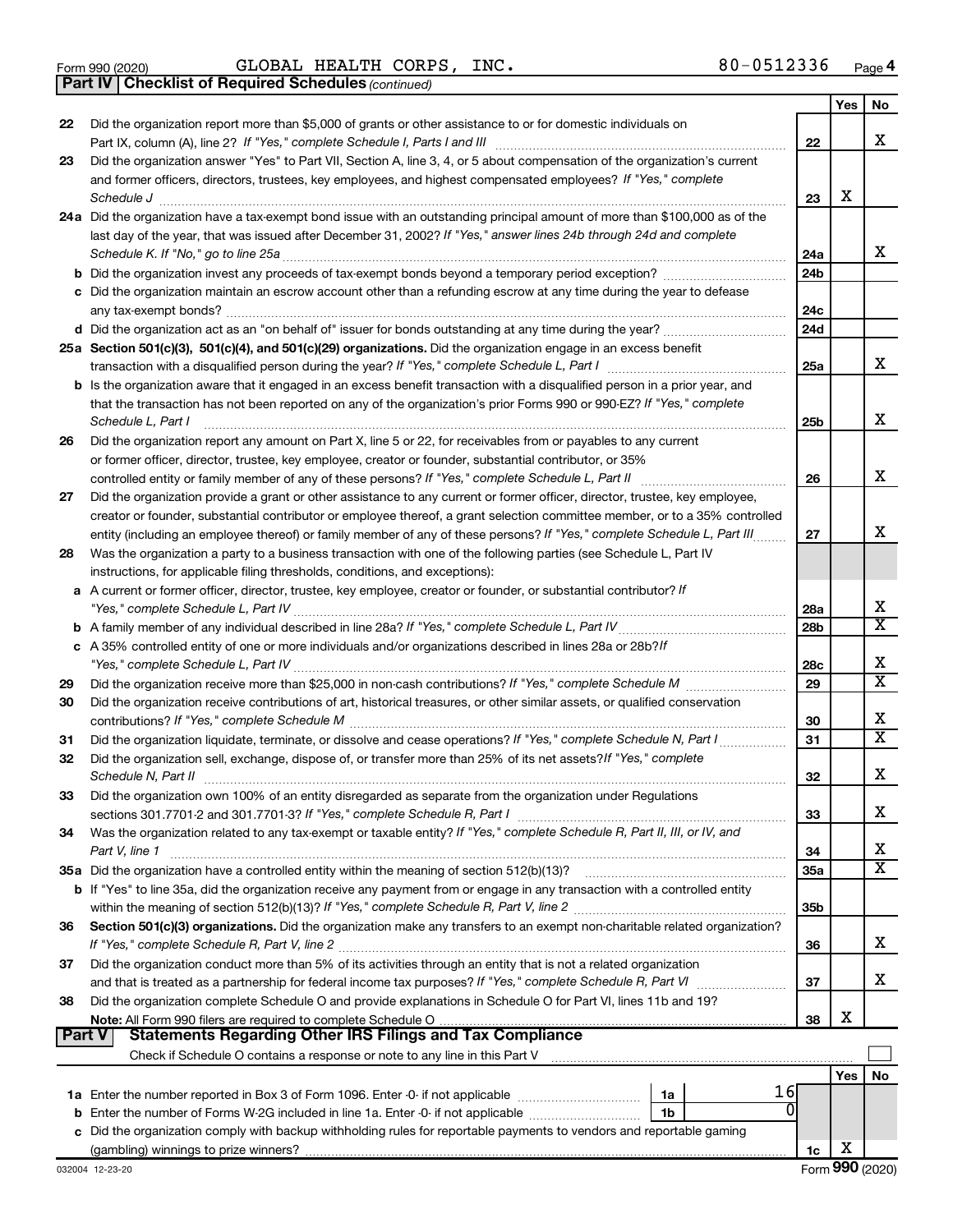|        | 80-0512336<br>GLOBAL HEALTH CORPS, INC.<br>Form 990 (2020)                                                                                                                                                                            |                |     | Page 5 |
|--------|---------------------------------------------------------------------------------------------------------------------------------------------------------------------------------------------------------------------------------------|----------------|-----|--------|
| Part V | Statements Regarding Other IRS Filings and Tax Compliance (continued)                                                                                                                                                                 |                |     |        |
|        |                                                                                                                                                                                                                                       |                | Yes | No     |
|        | 2a Enter the number of employees reported on Form W-3, Transmittal of Wage and Tax Statements,                                                                                                                                        |                |     |        |
|        | 28<br>filed for the calendar year ending with or within the year covered by this return<br>2a                                                                                                                                         |                |     |        |
|        | b If at least one is reported on line 2a, did the organization file all required federal employment tax returns?                                                                                                                      | 2b             |     | х      |
|        |                                                                                                                                                                                                                                       |                |     |        |
|        | 3a Did the organization have unrelated business gross income of \$1,000 or more during the year?                                                                                                                                      | За             |     | х      |
|        |                                                                                                                                                                                                                                       | 3b             |     |        |
|        | 4a At any time during the calendar year, did the organization have an interest in, or a signature or other authority over, a                                                                                                          |                |     |        |
|        | financial account in a foreign country (such as a bank account, securities account, or other financial account)?                                                                                                                      | 4a             | х   |        |
|        | b If "Yes," enter the name of the foreign country $\blacktriangleright$ MALAWI, RWANDA, UGANDA, ZAMBIA                                                                                                                                |                |     |        |
|        | See instructions for filing requirements for FinCEN Form 114, Report of Foreign Bank and Financial Accounts (FBAR).                                                                                                                   |                |     |        |
|        |                                                                                                                                                                                                                                       | 5a             |     | х      |
|        |                                                                                                                                                                                                                                       | 5b             |     | X      |
|        |                                                                                                                                                                                                                                       | 5 <sub>c</sub> |     |        |
|        | 6a Does the organization have annual gross receipts that are normally greater than \$100,000, and did the organization solicit                                                                                                        |                |     |        |
|        |                                                                                                                                                                                                                                       | 6a             |     | x      |
|        | <b>b</b> If "Yes," did the organization include with every solicitation an express statement that such contributions or gifts                                                                                                         |                |     |        |
|        |                                                                                                                                                                                                                                       | 6b             |     |        |
| 7      | Organizations that may receive deductible contributions under section 170(c).                                                                                                                                                         |                |     |        |
|        | a Did the organization receive a payment in excess of \$75 made partly as a contribution and partly for goods and services provided to the payor?                                                                                     | 7a             |     | х      |
|        |                                                                                                                                                                                                                                       | 7b             |     |        |
|        | c Did the organization sell, exchange, or otherwise dispose of tangible personal property for which it was required                                                                                                                   |                |     |        |
|        |                                                                                                                                                                                                                                       | 7c             |     | x      |
|        | 7d                                                                                                                                                                                                                                    |                |     |        |
| е      | Did the organization receive any funds, directly or indirectly, to pay premiums on a personal benefit contract?                                                                                                                       | 7e             |     |        |
|        | Did the organization, during the year, pay premiums, directly or indirectly, on a personal benefit contract?                                                                                                                          |                |     |        |
| g      | If the organization received a contribution of qualified intellectual property, did the organization file Form 8899 as required?                                                                                                      | 7g             |     |        |
| h      | If the organization received a contribution of cars, boats, airplanes, or other vehicles, did the organization file a Form 1098-C?                                                                                                    | 7h             |     |        |
| 8      | Sponsoring organizations maintaining donor advised funds. Did a donor advised fund maintained by the                                                                                                                                  |                |     |        |
|        |                                                                                                                                                                                                                                       | 8              |     |        |
| 9      | Sponsoring organizations maintaining donor advised funds.                                                                                                                                                                             |                |     |        |
| а      | Did the sponsoring organization make any taxable distributions under section 4966?                                                                                                                                                    | 9а             |     |        |
| b      |                                                                                                                                                                                                                                       | 9b             |     |        |
| 10     | Section 501(c)(7) organizations. Enter:                                                                                                                                                                                               |                |     |        |
|        | 10a<br>a Initiation fees and capital contributions included on Part VIII, line 12 [111] [11] [12] [11] [12] [11] [12] [11] [12] [11] [12] [11] [12] [11] [12] [11] [12] [11] [12] [11] [12] [11] [12] [11] [12] [11] [12] [11] [12] [ |                |     |        |
|        | $\sqrt{10b}$<br>Gross receipts, included on Form 990, Part VIII, line 12, for public use of club facilities                                                                                                                           |                |     |        |
| 11.    | Section 501(c)(12) organizations. Enter:                                                                                                                                                                                              |                |     |        |
|        | 11a                                                                                                                                                                                                                                   |                |     |        |
|        | <b>b</b> Gross income from other sources (Do not net amounts due or paid to other sources against                                                                                                                                     |                |     |        |
|        | 11b                                                                                                                                                                                                                                   |                |     |        |
|        | 12a Section 4947(a)(1) non-exempt charitable trusts. Is the organization filing Form 990 in lieu of Form 1041?                                                                                                                        | 12a            |     |        |
|        | 12b<br><b>b</b> If "Yes," enter the amount of tax-exempt interest received or accrued during the year                                                                                                                                 |                |     |        |
| 13     | Section 501(c)(29) qualified nonprofit health insurance issuers.                                                                                                                                                                      |                |     |        |
|        | a Is the organization licensed to issue qualified health plans in more than one state?                                                                                                                                                | 13a            |     |        |
|        | Note: See the instructions for additional information the organization must report on Schedule O.                                                                                                                                     |                |     |        |
|        | <b>b</b> Enter the amount of reserves the organization is required to maintain by the states in which the                                                                                                                             |                |     |        |
|        | 13 <sub>b</sub>                                                                                                                                                                                                                       |                |     |        |
|        | 13 <sub>c</sub>                                                                                                                                                                                                                       |                |     |        |
|        | 14a Did the organization receive any payments for indoor tanning services during the tax year?                                                                                                                                        | 14a            |     | x      |
|        | <b>b</b> If "Yes," has it filed a Form 720 to report these payments? If "No," provide an explanation on Schedule O                                                                                                                    | 14b            |     |        |
| 15     | Is the organization subject to the section 4960 tax on payment(s) of more than \$1,000,000 in remuneration or                                                                                                                         |                |     |        |
|        | excess parachute payment(s) during the year?                                                                                                                                                                                          | 15             |     | х      |
|        | If "Yes," see instructions and file Form 4720, Schedule N.                                                                                                                                                                            |                |     |        |
| 16     | Is the organization an educational institution subject to the section 4968 excise tax on net investment income?                                                                                                                       | 16             |     | х      |
|        | If "Yes," complete Form 4720, Schedule O.                                                                                                                                                                                             |                |     |        |

Form (2020) **990**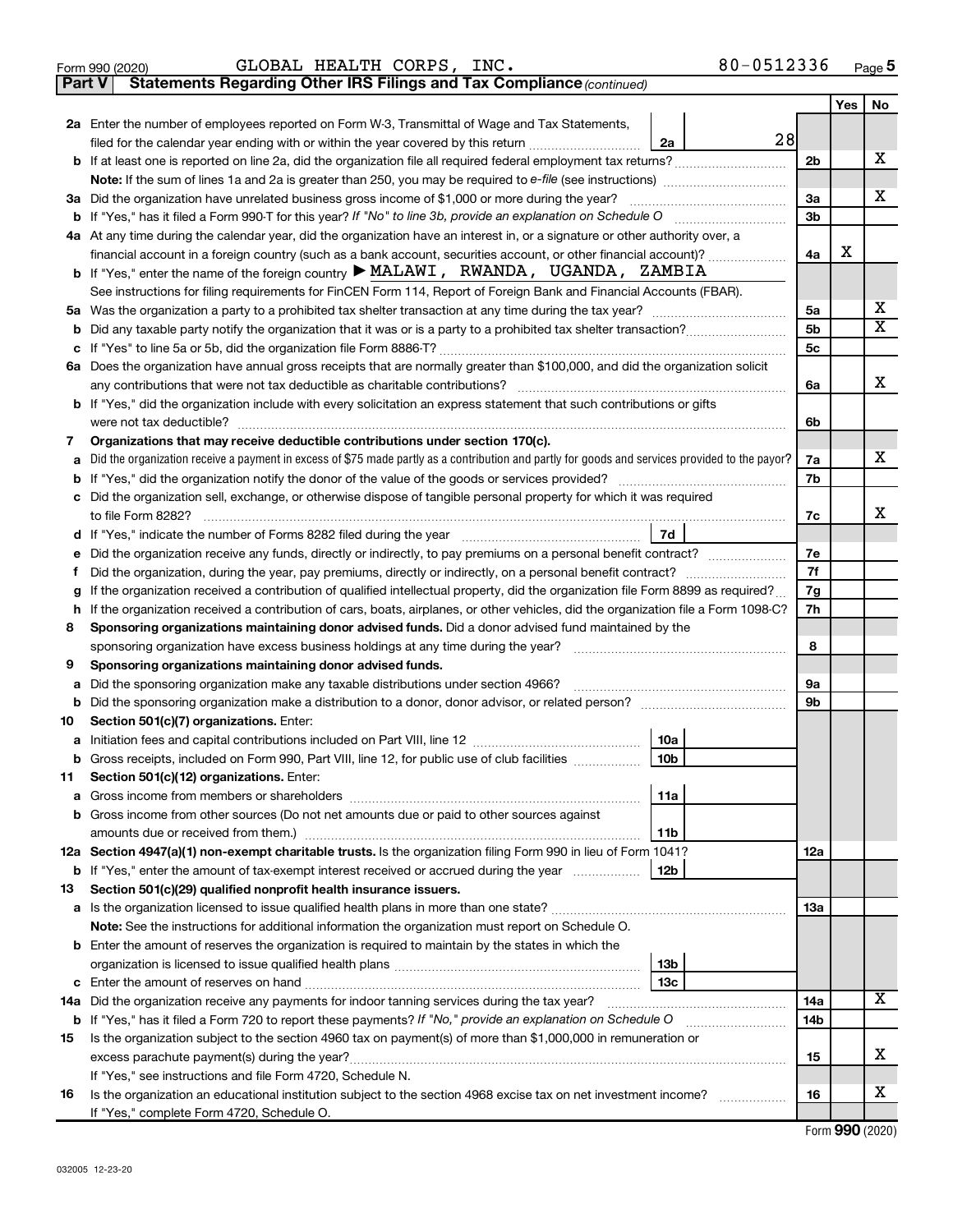|    | If there are material differences in voting rights among members of the governing body, or if the governing                                                                                                                   |                 |                         |                         |
|----|-------------------------------------------------------------------------------------------------------------------------------------------------------------------------------------------------------------------------------|-----------------|-------------------------|-------------------------|
|    | body delegated broad authority to an executive committee or similar committee, explain on Schedule O.                                                                                                                         |                 |                         |                         |
| b  | 7<br>Enter the number of voting members included on line 1a, above, who are independent<br>1b                                                                                                                                 |                 |                         |                         |
| 2  | Did any officer, director, trustee, or key employee have a family relationship or a business relationship with any other                                                                                                      |                 |                         |                         |
|    | officer, director, trustee, or key employee?                                                                                                                                                                                  | $\mathbf{2}$    |                         | х                       |
| 3  | Did the organization delegate control over management duties customarily performed by or under the direct supervision                                                                                                         |                 |                         |                         |
|    |                                                                                                                                                                                                                               | 3               |                         | х                       |
| 4  | Did the organization make any significant changes to its governing documents since the prior Form 990 was filed?                                                                                                              | 4               |                         | $\overline{\textbf{x}}$ |
| 5  |                                                                                                                                                                                                                               | 5               |                         | $\overline{\textbf{x}}$ |
| 6  |                                                                                                                                                                                                                               | 6               |                         | $\overline{\textbf{x}}$ |
| 7a | Did the organization have members, stockholders, or other persons who had the power to elect or appoint one or                                                                                                                |                 |                         |                         |
|    | more members of the governing body?                                                                                                                                                                                           | 7a              |                         | х                       |
|    | <b>b</b> Are any governance decisions of the organization reserved to (or subject to approval by) members, stockholders, or                                                                                                   |                 |                         |                         |
|    | persons other than the governing body?                                                                                                                                                                                        | 7b              |                         | X                       |
| 8  | Did the organization contemporaneously document the meetings held or written actions undertaken during the year by the following:                                                                                             |                 |                         |                         |
| а  |                                                                                                                                                                                                                               | 8а              | Х                       |                         |
| b  | Each committee with authority to act on behalf of the governing body?                                                                                                                                                         | 8b              | $\overline{\texttt{x}}$ |                         |
| 9  | Is there any officer, director, trustee, or key employee listed in Part VII, Section A, who cannot be reached at the                                                                                                          |                 |                         |                         |
|    |                                                                                                                                                                                                                               | 9               |                         | х                       |
|    | Section B. Policies (This Section B requests information about policies not required by the Internal Revenue Code.)                                                                                                           |                 |                         |                         |
|    |                                                                                                                                                                                                                               |                 | Yes                     | No                      |
|    |                                                                                                                                                                                                                               | 10a             |                         | х                       |
|    | <b>b</b> If "Yes," did the organization have written policies and procedures governing the activities of such chapters, affiliates,                                                                                           |                 |                         |                         |
|    |                                                                                                                                                                                                                               | 10 <sub>b</sub> |                         |                         |
|    | 11a Has the organization provided a complete copy of this Form 990 to all members of its governing body before filing the form?                                                                                               | 11a             | X                       |                         |
| b  | Describe in Schedule O the process, if any, used by the organization to review this Form 990.                                                                                                                                 |                 |                         |                         |
|    |                                                                                                                                                                                                                               | 12a             | Х                       |                         |
| b  |                                                                                                                                                                                                                               | 12 <sub>b</sub> | $\overline{\texttt{x}}$ |                         |
|    | Did the organization regularly and consistently monitor and enforce compliance with the policy? If "Yes," describe                                                                                                            |                 |                         |                         |
| с  |                                                                                                                                                                                                                               |                 | X                       |                         |
|    | in Schedule O how this was done manufactured and a state of the state of the state of the state of the state o                                                                                                                | 12c<br>13       | $\overline{\texttt{x}}$ |                         |
| 13 |                                                                                                                                                                                                                               | 14              | $\overline{\texttt{x}}$ |                         |
| 14 | Did the organization have a written document retention and destruction policy? [11] manufaction manufaction in                                                                                                                |                 |                         |                         |
| 15 | Did the process for determining compensation of the following persons include a review and approval by independent                                                                                                            |                 |                         |                         |
|    | persons, comparability data, and contemporaneous substantiation of the deliberation and decision?                                                                                                                             |                 | X                       |                         |
| а  | The organization's CEO, Executive Director, or top management official manufactured content content of the organization's CEO, executive Director, or top management official manufactured content of the original content of | <b>15a</b>      |                         | X                       |
|    |                                                                                                                                                                                                                               | 15b             |                         |                         |
|    | If "Yes" to line 15a or 15b, describe the process in Schedule O (see instructions).                                                                                                                                           |                 |                         |                         |
|    | 16a Did the organization invest in, contribute assets to, or participate in a joint venture or similar arrangement with a                                                                                                     |                 |                         | х                       |
|    | b If "Yes," did the organization follow a written policy or procedure requiring the organization to evaluate its participation                                                                                                | 16a             |                         |                         |
|    |                                                                                                                                                                                                                               |                 |                         |                         |
|    | in joint venture arrangements under applicable federal tax law, and take steps to safeguard the organization's                                                                                                                |                 |                         |                         |
|    | exempt status with respect to such arrangements?                                                                                                                                                                              | 16b             |                         |                         |
|    | <b>Section C. Disclosure</b>                                                                                                                                                                                                  |                 |                         |                         |
| 17 | List the states with which a copy of this Form 990 is required to be filed $\blacktriangleright$ NY, NJ, CA, IL, NC                                                                                                           |                 |                         |                         |
| 18 | Section 6104 requires an organization to make its Forms 1023 (1024 or 1024-A, if applicable), 990, and 990-T (Section 501(c)(3)s only) available                                                                              |                 |                         |                         |
|    | for public inspection. Indicate how you made these available. Check all that apply.                                                                                                                                           |                 |                         |                         |
|    | $ \underline{X} $ Upon request<br>$X$ Other (explain on Schedule O)<br>Own website<br>Another's website                                                                                                                       |                 |                         |                         |
| 19 | Describe on Schedule O whether (and if so, how) the organization made its governing documents, conflict of interest policy, and financial                                                                                     |                 |                         |                         |
|    | statements available to the public during the tax year.                                                                                                                                                                       |                 |                         |                         |
| 20 | State the name, address, and telephone number of the person who possesses the organization's books and records                                                                                                                |                 |                         |                         |
|    | HEATHER ANDERSON $-$ (646)779-9737<br>310 <u>WERE 20mH</u> am<br>10010                                                                                                                                                        |                 |                         |                         |

|  | ------------------ | ---- |  |
|--|--------------------|------|--|
|  |                    |      |  |
|  |                    |      |  |
|  |                    |      |  |

**1a** Enter the number of voting members of the governing body at the end of the tax year  $\ldots$   $\ldots$  **1a** 

Enter the number of voting members of the governing body at the end of the tax year  $\ldots$ ................

Check if Schedule O contains a response or note to any line in this Part VI

**Section A. Governing Body and Management**

| Form 990 (2020) | HEALTH<br>" CORPS,<br>GLOBAL<br>INC. | 80-0512336<br>Page 6 |
|-----------------|--------------------------------------|----------------------|
|-----------------|--------------------------------------|----------------------|

7

| --------------- |                                                                                                                               | ------- |
|-----------------|-------------------------------------------------------------------------------------------------------------------------------|---------|
|                 | Part VI   Governance, Management, and Disclosure For each "Yes" response to lines 2 through 7b below, and for a "No" response |         |
|                 | to line 8a, 8b, or 10b below, describe the circumstances, processes, or changes on Schedule O. See instructions.              |         |

318 WEST 39TH ST, NEW YORK, NY 10018

 $\boxed{\text{X}}$ 

**Yes No**

| ent. and Disclosure Fore |  |  |
|--------------------------|--|--|
|                          |  |  |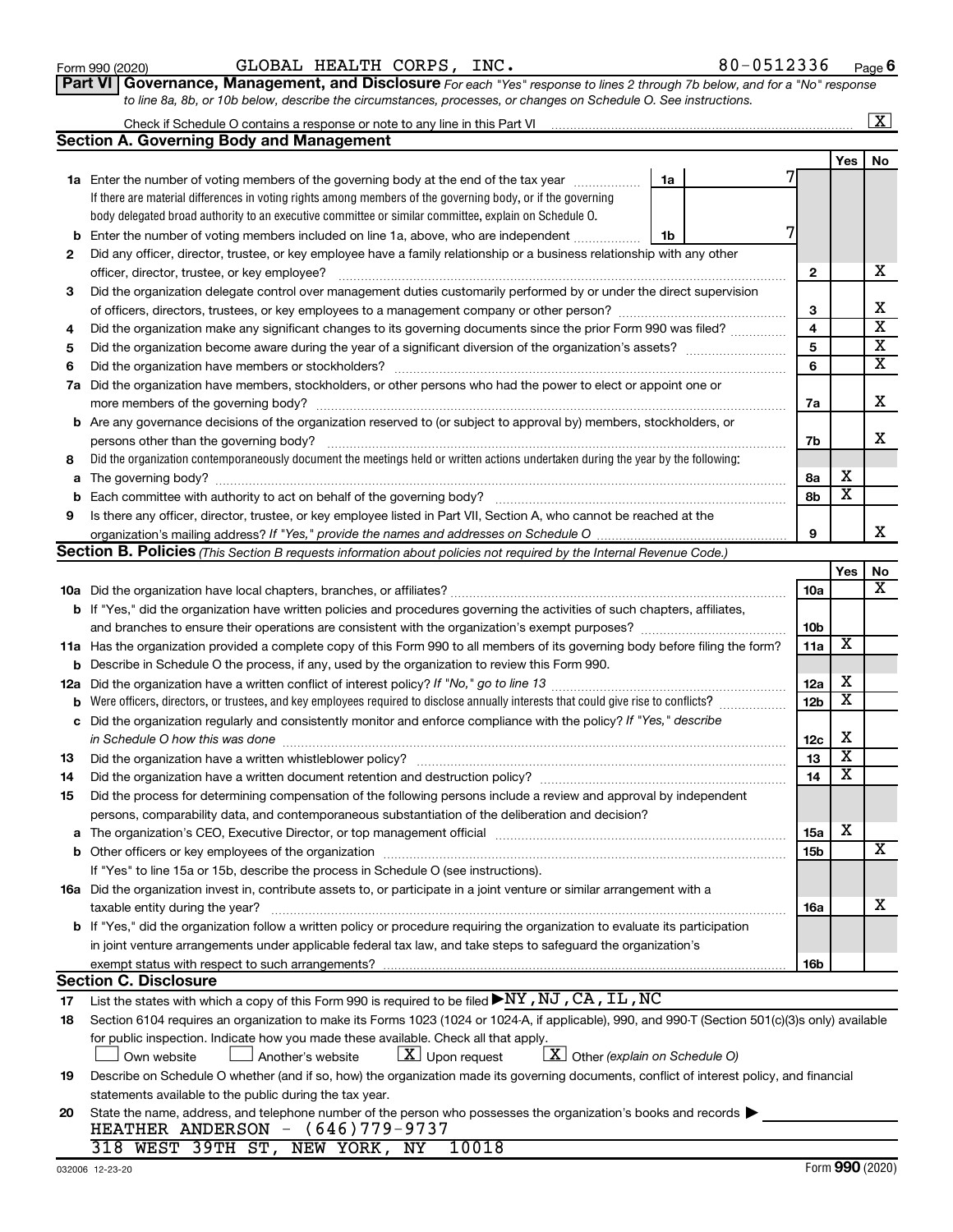$\Box$ 

| Part VII Compensation of Officers, Directors, Trustees, Key Employees, Highest Compensated |  |  |
|--------------------------------------------------------------------------------------------|--|--|
| <b>Employees, and Independent Contractors</b>                                              |  |  |

Check if Schedule O contains a response or note to any line in this Part VII

**Section A. Officers, Directors, Trustees, Key Employees, and Highest Compensated Employees**

**1a**  Complete this table for all persons required to be listed. Report compensation for the calendar year ending with or within the organization's tax year.  $\bullet$  List all of the organization's current officers, directors, trustees (whether individuals or organizations), regardless of amount of compensation.

Enter -0- in columns (D), (E), and (F) if no compensation was paid.

**•** List all of the organization's current key employees, if any. See instructions for definition of "key employee."

• List the organization's five *current* highest compensated employees (other than an officer, director, trustee, or key employee) who received reportable compensation (Box 5 of Form W-2 and/or Box 7 of Form 1099-MISC) of more than \$100,000 from the organization and any related organizations.

 $\bullet$  List all of the organization's former officers, key employees, and highest compensated employees who received more than \$100,000 of reportable compensation from the organization and any related organizations.

**•** List all of the organization's former directors or trustees that received, in the capacity as a former director or trustee of the organization, more than \$10,000 of reportable compensation from the organization and any related organizations.

See instructions for the order in which to list the persons above.

Check this box if neither the organization nor any related organization compensated any current officer, director, or trustee.  $\Box$ 

| (A)                                     | (B)                    |                                         |                                                                  | (C)         |              |                                   |        | (D)             | (E)             | (F)                          |
|-----------------------------------------|------------------------|-----------------------------------------|------------------------------------------------------------------|-------------|--------------|-----------------------------------|--------|-----------------|-----------------|------------------------------|
| Name and title                          | Average                | Position<br>(do not check more than one |                                                                  |             |              |                                   |        | Reportable      | Reportable      | Estimated                    |
|                                         | hours per              |                                         | box, unless person is both an<br>officer and a director/trustee) |             |              |                                   |        | compensation    | compensation    | amount of                    |
|                                         | week                   |                                         |                                                                  |             |              |                                   |        | from            | from related    | other                        |
|                                         | (list any              |                                         |                                                                  |             |              |                                   |        | the             | organizations   | compensation                 |
|                                         | hours for              |                                         |                                                                  |             |              |                                   |        | organization    | (W-2/1099-MISC) | from the                     |
|                                         | related                |                                         |                                                                  |             |              |                                   |        | (W-2/1099-MISC) |                 | organization                 |
|                                         | organizations<br>below |                                         |                                                                  |             |              |                                   |        |                 |                 | and related<br>organizations |
|                                         | line)                  | Individual trustee or director          | Institutional trustee                                            | Officer     | Key employee | Highest compensated<br>  employee | Former |                 |                 |                              |
| <b>JULIE BERNSTEIN</b><br>(1)           | 0.50                   |                                         |                                                                  |             |              |                                   |        |                 |                 |                              |
| <b>DIRECTOR</b>                         | 0.00                   | $\mathbf X$                             |                                                                  |             |              |                                   |        | 0.              | $\mathbf 0$ .   | $\boldsymbol{0}$ .           |
| (2)<br>BILL ROEDY - THRU 4/19/21        | 0.50                   |                                         |                                                                  |             |              |                                   |        |                 |                 |                              |
| <b>DIRECTOR</b>                         | 0.00                   | X                                       |                                                                  |             |              |                                   |        | $\mathbf 0$ .   | $\mathbf 0$ .   | $\mathbf 0$ .                |
| MICHAEL PARK<br>(3)                     | 0.50                   |                                         |                                                                  |             |              |                                   |        |                 |                 |                              |
| <b>DIRECTOR</b>                         | 0.00                   | $\mathbf X$                             |                                                                  |             |              |                                   |        | $\mathbf 0$ .   | 0.              | $\mathbf 0$ .                |
| (4)<br>MONICA RICHTER                   | 0.50                   |                                         |                                                                  |             |              |                                   |        |                 |                 |                              |
| <b>DIRECTOR</b>                         | 0.00                   | X                                       |                                                                  |             |              |                                   |        | $\mathbf 0$ .   | $\mathbf 0$ .   | $\boldsymbol{0}$ .           |
| <b>BIJU MOHANDAS</b><br>(5)             | 0.50                   |                                         |                                                                  |             |              |                                   |        |                 |                 |                              |
| <b>DIRECTOR</b>                         | 0.00                   | X                                       |                                                                  |             |              |                                   |        | 0.              | 0.              | $\mathbf 0$ .                |
| (6)<br>PAUL RODNEY                      | 0.50                   |                                         |                                                                  |             |              |                                   |        |                 |                 |                              |
| <b>DIRECTOR</b>                         | 0.00                   | $\mathbf X$                             |                                                                  |             |              |                                   |        | $\mathbf 0$ .   | 0.              | $\boldsymbol{0}$ .           |
| <b>BARBARA BUSH</b><br>(7)              | 0.50                   |                                         |                                                                  |             |              |                                   |        |                 |                 |                              |
| <b>BOARD CHAIR</b>                      | 0.00                   |                                         |                                                                  | $\mathbf X$ |              |                                   |        | 0.              | 0.              | $\mathbf 0$ .                |
| <b>JOHN CAPE</b><br>(8)                 | 50.00                  |                                         |                                                                  |             |              |                                   |        |                 |                 |                              |
| VP OF PROGRAMS                          | 0.00                   |                                         |                                                                  | $\rm X$     |              |                                   |        | 110,628.        | 0.              | 18,034.                      |
| (9)<br>HEATHER ANDERSON                 | 50.00                  |                                         |                                                                  |             |              |                                   |        |                 |                 |                              |
| CEO                                     | 0.00                   |                                         |                                                                  | $\mathbf X$ |              |                                   |        | 214,760.        | $\mathbf 0$ .   | $\boldsymbol{0}$ .           |
| (10) DR DIANE GASHUMBA - EFF 2/10/21    | 0.50                   |                                         |                                                                  |             |              |                                   |        |                 |                 |                              |
| <b>DIRECTOR</b>                         | $0.00 \, \text{X}$     |                                         |                                                                  |             |              |                                   |        | $\mathbf 0$ .   | 0.              | $\mathbf 0$ .                |
| $(11)$ DOMINIC MCDONALD - EFF $2/10/21$ | 0.50                   |                                         |                                                                  |             |              |                                   |        |                 |                 |                              |
| <b>DIRECTOR</b>                         | 0.00x                  |                                         |                                                                  |             |              |                                   |        | 0.              | $\mathbf 0$ .   | $\mathbf 0$ .                |
| (12) VICTORIA CHOONG                    | 40.00                  |                                         |                                                                  |             |              |                                   |        |                 |                 |                              |
| SR. DIR. FINANCE & OPERATIONS           | 0.00                   |                                         |                                                                  |             |              | X                                 |        | 106,883.        | 0.              | 13,666.                      |
| (13) ROSE MERRITT                       | 40.00                  |                                         |                                                                  |             |              |                                   |        |                 |                 |                              |
| DIR. LEGAL & COMPLIANCE                 | 0.00                   |                                         |                                                                  |             |              | $\mathbf x$                       |        | 102,185.        | 0.              | 13,666.                      |
| (14) LIVIA FOO - EFF 12/2/20            | 50.00                  |                                         |                                                                  |             |              |                                   |        |                 |                 |                              |
| VP OF PEOPLE & OPERATIONS               | 0.00                   |                                         |                                                                  | $\mathbf X$ |              |                                   |        | 12,247.         | 0.              | 0.                           |
|                                         |                        |                                         |                                                                  |             |              |                                   |        |                 |                 |                              |
|                                         |                        |                                         |                                                                  |             |              |                                   |        |                 |                 |                              |
|                                         |                        |                                         |                                                                  |             |              |                                   |        |                 |                 |                              |
|                                         |                        |                                         |                                                                  |             |              |                                   |        |                 |                 |                              |
|                                         |                        |                                         |                                                                  |             |              |                                   |        |                 |                 |                              |
|                                         |                        |                                         |                                                                  |             |              |                                   |        |                 |                 |                              |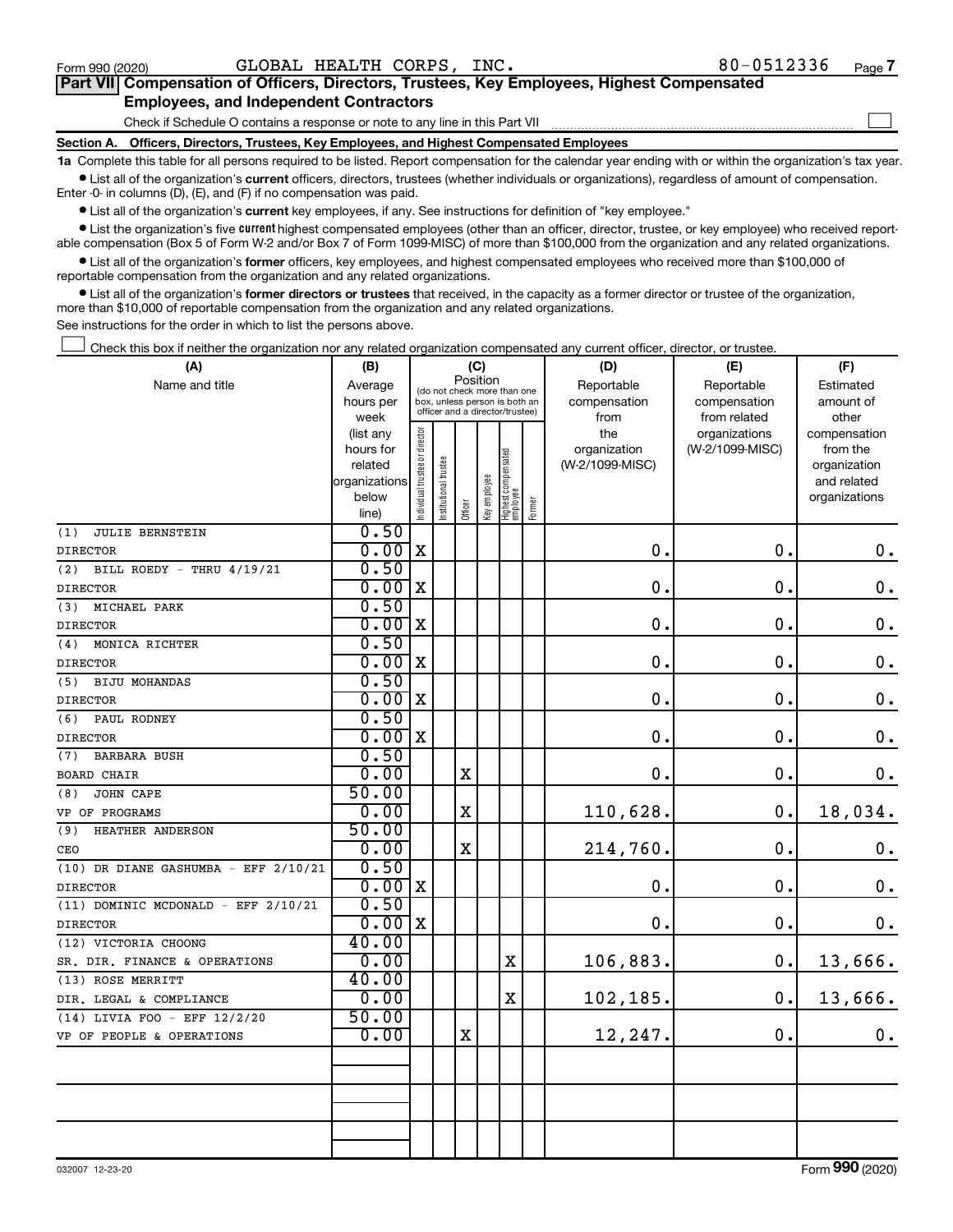| Form 990 (2020)                                                                                                                                                                                                                                                     | GLOBAL HEALTH CORPS, INC.                               |                                   |                                                                                                                    |         |                                                  |                                                                    |                                                        |                                 | 80-0512336      |                                      |                                                          | Page 8                      |
|---------------------------------------------------------------------------------------------------------------------------------------------------------------------------------------------------------------------------------------------------------------------|---------------------------------------------------------|-----------------------------------|--------------------------------------------------------------------------------------------------------------------|---------|--------------------------------------------------|--------------------------------------------------------------------|--------------------------------------------------------|---------------------------------|-----------------|--------------------------------------|----------------------------------------------------------|-----------------------------|
| <b>Part VII</b><br>Section A. Officers, Directors, Trustees, Key Employees, and Highest Compensated Employees (continued)                                                                                                                                           |                                                         |                                   |                                                                                                                    |         |                                                  |                                                                    |                                                        |                                 |                 |                                      |                                                          |                             |
| (A)<br>Name and title                                                                                                                                                                                                                                               | (B)<br>Average<br>hours per<br>week<br>(list any        |                                   | (C)<br>Position<br>(do not check more than one<br>box, unless person is both an<br>officer and a director/trustee) |         | (D)<br>Reportable<br>compensation<br>from<br>the | (E)<br>Reportable<br>compensation<br>from related<br>organizations | (F)<br>Estimated<br>amount of<br>other<br>compensation |                                 |                 |                                      |                                                          |                             |
|                                                                                                                                                                                                                                                                     | hours for<br>related<br>organizations<br>below<br>line) | director<br>Individual trustee or | Institutional trustee                                                                                              | Officer | Key employee                                     | Highest compensated<br> employee                                   | Former                                                 | organization<br>(W-2/1099-MISC) | (W-2/1099-MISC) |                                      | from the<br>organization<br>and related<br>organizations |                             |
|                                                                                                                                                                                                                                                                     |                                                         |                                   |                                                                                                                    |         |                                                  |                                                                    |                                                        |                                 |                 |                                      |                                                          |                             |
|                                                                                                                                                                                                                                                                     |                                                         |                                   |                                                                                                                    |         |                                                  |                                                                    |                                                        |                                 |                 |                                      |                                                          |                             |
|                                                                                                                                                                                                                                                                     |                                                         |                                   |                                                                                                                    |         |                                                  |                                                                    |                                                        |                                 |                 |                                      |                                                          |                             |
|                                                                                                                                                                                                                                                                     |                                                         |                                   |                                                                                                                    |         |                                                  |                                                                    |                                                        |                                 |                 |                                      |                                                          |                             |
|                                                                                                                                                                                                                                                                     |                                                         |                                   |                                                                                                                    |         |                                                  |                                                                    |                                                        |                                 |                 |                                      |                                                          |                             |
|                                                                                                                                                                                                                                                                     |                                                         |                                   |                                                                                                                    |         |                                                  |                                                                    |                                                        |                                 |                 |                                      |                                                          |                             |
|                                                                                                                                                                                                                                                                     |                                                         |                                   |                                                                                                                    |         |                                                  |                                                                    |                                                        |                                 |                 |                                      |                                                          |                             |
|                                                                                                                                                                                                                                                                     |                                                         |                                   |                                                                                                                    |         |                                                  |                                                                    |                                                        |                                 |                 |                                      |                                                          |                             |
|                                                                                                                                                                                                                                                                     |                                                         |                                   |                                                                                                                    |         |                                                  |                                                                    |                                                        |                                 |                 |                                      |                                                          |                             |
| 1b Subtotal                                                                                                                                                                                                                                                         |                                                         |                                   |                                                                                                                    |         |                                                  |                                                                    |                                                        | 546,703.<br>σ.                  |                 | $\overline{0}$ .<br>$\overline{0}$ . |                                                          | 45,366.<br>$\overline{0}$ . |
| c Total from continuation sheets to Part VII, Section A manuscreen by                                                                                                                                                                                               |                                                         |                                   |                                                                                                                    |         |                                                  |                                                                    |                                                        | 546,703.                        |                 | $\overline{0}$ .                     |                                                          | 45,366.                     |
| Total number of individuals (including but not limited to those listed above) who received more than \$100,000 of reportable<br>2                                                                                                                                   |                                                         |                                   |                                                                                                                    |         |                                                  |                                                                    |                                                        |                                 |                 |                                      |                                                          |                             |
| compensation from the organization $\blacktriangleright$                                                                                                                                                                                                            |                                                         |                                   |                                                                                                                    |         |                                                  |                                                                    |                                                        |                                 |                 |                                      |                                                          |                             |
|                                                                                                                                                                                                                                                                     |                                                         |                                   |                                                                                                                    |         |                                                  |                                                                    |                                                        |                                 |                 |                                      | Yes                                                      | No                          |
| Did the organization list any former officer, director, trustee, key employee, or highest compensated employee on<br>3<br>line 1a? If "Yes," complete Schedule J for such individual manufactured content to the successive complete schedule J for such individual |                                                         |                                   |                                                                                                                    |         |                                                  |                                                                    |                                                        |                                 |                 |                                      | 3                                                        | x                           |
| For any individual listed on line 1a, is the sum of reportable compensation and other compensation from the organization<br>and related organizations greater than \$150,000? If "Yes," complete Schedule J for such individual                                     |                                                         |                                   |                                                                                                                    |         |                                                  |                                                                    |                                                        |                                 |                 |                                      | X<br>4                                                   |                             |
| Did any person listed on line 1a receive or accrue compensation from any unrelated organization or individual for services<br>5                                                                                                                                     |                                                         |                                   |                                                                                                                    |         |                                                  |                                                                    |                                                        |                                 |                 |                                      | 5                                                        | X                           |
| <b>Section B. Independent Contractors</b>                                                                                                                                                                                                                           |                                                         |                                   |                                                                                                                    |         |                                                  |                                                                    |                                                        |                                 |                 |                                      |                                                          |                             |
| Complete this table for your five highest compensated independent contractors that received more than \$100,000 of compensation from<br>1.<br>the organization. Report compensation for the calendar year ending with or within the organization's tax year.        |                                                         |                                   |                                                                                                                    |         |                                                  |                                                                    |                                                        |                                 |                 |                                      |                                                          |                             |
| (A)<br>Name and business address                                                                                                                                                                                                                                    |                                                         |                                   | <b>NONE</b>                                                                                                        |         |                                                  |                                                                    |                                                        | (B)<br>Description of services  |                 |                                      | (C)<br>Compensation                                      |                             |
|                                                                                                                                                                                                                                                                     |                                                         |                                   |                                                                                                                    |         |                                                  |                                                                    |                                                        |                                 |                 |                                      |                                                          |                             |
|                                                                                                                                                                                                                                                                     |                                                         |                                   |                                                                                                                    |         |                                                  |                                                                    |                                                        |                                 |                 |                                      |                                                          |                             |
|                                                                                                                                                                                                                                                                     |                                                         |                                   |                                                                                                                    |         |                                                  |                                                                    |                                                        |                                 |                 |                                      |                                                          |                             |
|                                                                                                                                                                                                                                                                     |                                                         |                                   |                                                                                                                    |         |                                                  |                                                                    |                                                        |                                 |                 |                                      |                                                          |                             |
| Total number of independent contractors (including but not limited to those listed above) who received more than<br>2                                                                                                                                               |                                                         |                                   |                                                                                                                    |         |                                                  |                                                                    |                                                        |                                 |                 |                                      |                                                          |                             |
| \$100,000 of compensation from the organization                                                                                                                                                                                                                     |                                                         |                                   |                                                                                                                    |         |                                                  | 0                                                                  |                                                        |                                 |                 |                                      |                                                          |                             |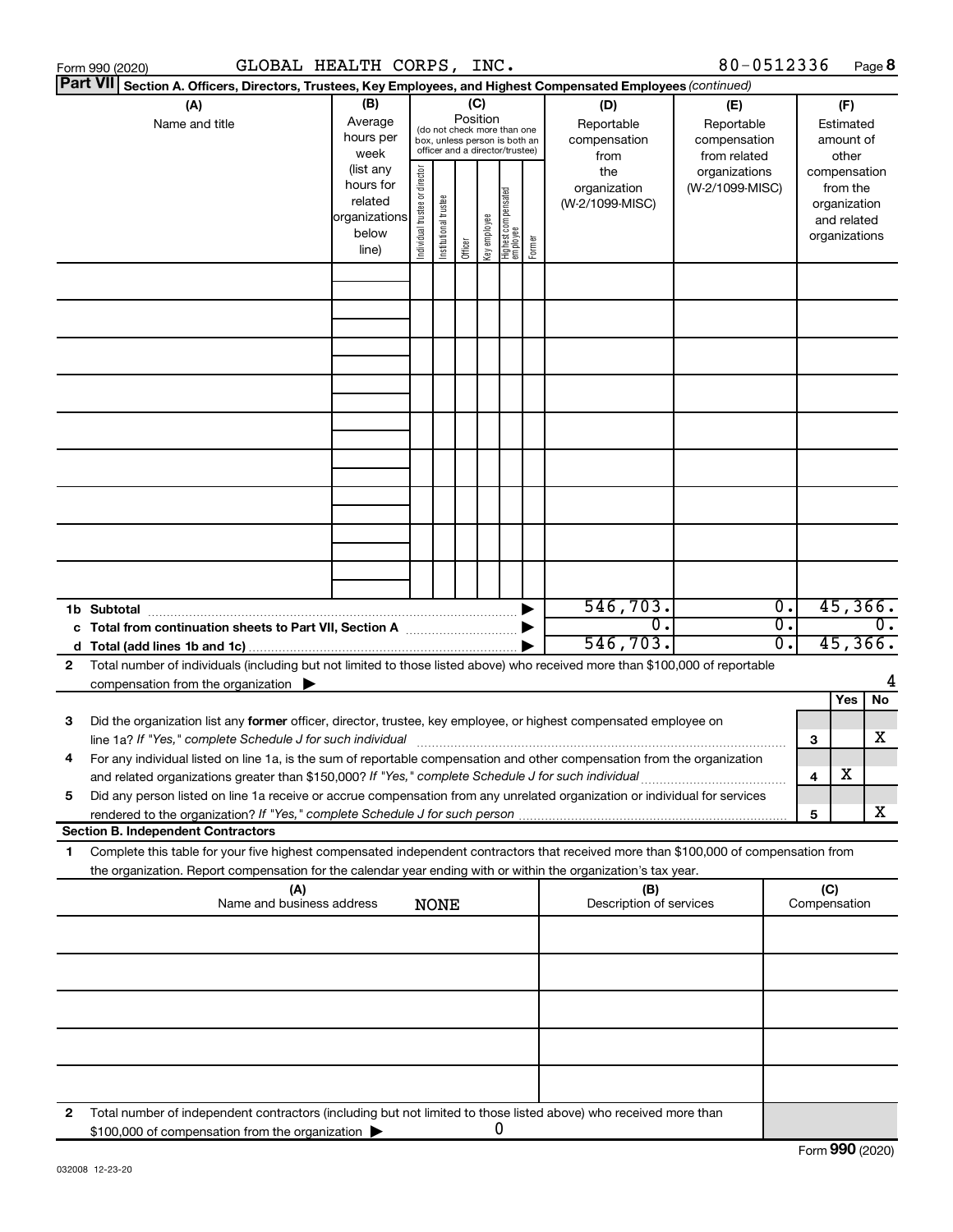|                                                           | Form 990 (2020)  | GLOBAL HEALTH CORPS, INC.                                                                                                                                |                                           | 80-0512336<br>Page 9                                                                                              |
|-----------------------------------------------------------|------------------|----------------------------------------------------------------------------------------------------------------------------------------------------------|-------------------------------------------|-------------------------------------------------------------------------------------------------------------------|
|                                                           | <b>Part VIII</b> | <b>Statement of Revenue</b>                                                                                                                              |                                           |                                                                                                                   |
|                                                           |                  |                                                                                                                                                          | (B)                                       | $\overline{C}$                                                                                                    |
|                                                           |                  |                                                                                                                                                          | (A)<br>Related or exempt<br>Total revenue | (D)<br>Revenue excluded<br>Unrelated<br>from tax under<br>function revenue business revenue<br>sections 512 - 514 |
|                                                           |                  | 1 a Federated campaigns<br>1a                                                                                                                            |                                           |                                                                                                                   |
| Contributions, Gifts, Grants<br>and Other Similar Amounts |                  | 1 <sub>b</sub><br><b>b</b> Membership dues                                                                                                               |                                           |                                                                                                                   |
|                                                           |                  | 1 <sub>c</sub><br>c Fundraising events                                                                                                                   |                                           |                                                                                                                   |
|                                                           |                  | 1 <sub>d</sub><br>d Related organizations                                                                                                                |                                           |                                                                                                                   |
|                                                           |                  | 275,000.<br>e Government grants (contributions)<br>1e                                                                                                    |                                           |                                                                                                                   |
|                                                           |                  | f All other contributions, gifts, grants, and                                                                                                            |                                           |                                                                                                                   |
|                                                           |                  | 2,863,093.<br>similar amounts not included above<br>1f                                                                                                   |                                           |                                                                                                                   |
|                                                           | g                | 1g   \$<br>Noncash contributions included in lines 1a-1f                                                                                                 | $\blacktriangleright$ 3,138,093.          |                                                                                                                   |
|                                                           |                  | <b>Business Code</b>                                                                                                                                     |                                           |                                                                                                                   |
|                                                           | 2a               |                                                                                                                                                          |                                           |                                                                                                                   |
| Program Service<br>Revenue                                | b                | the control of the control of the control of the control of the control of                                                                               |                                           |                                                                                                                   |
|                                                           | с                | the control of the control of the control of the control of the control of                                                                               |                                           |                                                                                                                   |
|                                                           | d                | the control of the control of the control of the control of the control of<br>the control of the control of the control of the control of the control of |                                           |                                                                                                                   |
|                                                           | е                |                                                                                                                                                          |                                           |                                                                                                                   |
|                                                           | f                | All other program service revenue                                                                                                                        |                                           |                                                                                                                   |
|                                                           | a                |                                                                                                                                                          |                                           |                                                                                                                   |
|                                                           | 3                | Investment income (including dividends, interest, and                                                                                                    |                                           |                                                                                                                   |
|                                                           |                  |                                                                                                                                                          | 18,954.<br>▶                              | 18,954.                                                                                                           |
|                                                           | 4                | Income from investment of tax-exempt bond proceeds                                                                                                       | ▶                                         |                                                                                                                   |
|                                                           | 5                | (i) Real<br>(ii) Personal                                                                                                                                |                                           |                                                                                                                   |
|                                                           |                  |                                                                                                                                                          |                                           |                                                                                                                   |
|                                                           | b                | 6 a Gross rents<br>6a<br>Less: rental expenses<br>6b                                                                                                     |                                           |                                                                                                                   |
|                                                           | с                | Rental income or (loss)<br>6с                                                                                                                            |                                           |                                                                                                                   |
|                                                           |                  | d Net rental income or (loss)                                                                                                                            |                                           |                                                                                                                   |
|                                                           |                  | (i) Securities<br>(ii) Other<br>7 a Gross amount from sales of                                                                                           |                                           |                                                                                                                   |
|                                                           |                  | assets other than inventory<br>7a                                                                                                                        |                                           |                                                                                                                   |
|                                                           |                  | <b>b</b> Less: cost or other basis                                                                                                                       |                                           |                                                                                                                   |
| venue                                                     |                  | and sales expenses<br>7b                                                                                                                                 |                                           |                                                                                                                   |
|                                                           |                  | $\overline{7c}$<br>c Gain or (loss)                                                                                                                      |                                           |                                                                                                                   |
| Œ                                                         |                  |                                                                                                                                                          |                                           |                                                                                                                   |
| Other                                                     |                  | 8 a Gross income from fundraising events (not                                                                                                            |                                           |                                                                                                                   |
|                                                           |                  | contributions reported on line 1c). See                                                                                                                  |                                           |                                                                                                                   |
|                                                           |                  | l 8a                                                                                                                                                     |                                           |                                                                                                                   |
|                                                           | b                | l 8bl<br>Less: direct expenses                                                                                                                           |                                           |                                                                                                                   |
|                                                           |                  | Net income or (loss) from fundraising events                                                                                                             | ▶                                         |                                                                                                                   |
|                                                           |                  | 9 a Gross income from gaming activities. See                                                                                                             |                                           |                                                                                                                   |
|                                                           |                  | 9a                                                                                                                                                       |                                           |                                                                                                                   |
|                                                           |                  | 9b                                                                                                                                                       |                                           |                                                                                                                   |
|                                                           |                  | c Net income or (loss) from gaming activities                                                                                                            | ▶                                         |                                                                                                                   |
|                                                           |                  | 10 a Gross sales of inventory, less returns                                                                                                              |                                           |                                                                                                                   |
|                                                           |                  | <b>10a</b>                                                                                                                                               |                                           |                                                                                                                   |
|                                                           |                  | 10 <sub>b</sub><br><b>b</b> Less: cost of goods sold                                                                                                     |                                           |                                                                                                                   |
|                                                           |                  | c Net income or (loss) from sales of inventory<br><b>Business Code</b>                                                                                   |                                           |                                                                                                                   |
| Miscellaneous<br>Revenue                                  | 11 a             |                                                                                                                                                          |                                           |                                                                                                                   |
|                                                           | b                | the control of the control of the control of the control of the control of                                                                               |                                           |                                                                                                                   |
|                                                           | с                | <u> 1989 - John Harry Barn, mars and de Barn, mars and de Barn, mars and de Barn, mars and de Barn, mars and de</u>                                      |                                           |                                                                                                                   |
|                                                           |                  |                                                                                                                                                          |                                           |                                                                                                                   |
|                                                           |                  |                                                                                                                                                          |                                           |                                                                                                                   |
|                                                           | 12               |                                                                                                                                                          |                                           | $\overline{0}$ .<br>$\overline{0}$ .<br>18,954.                                                                   |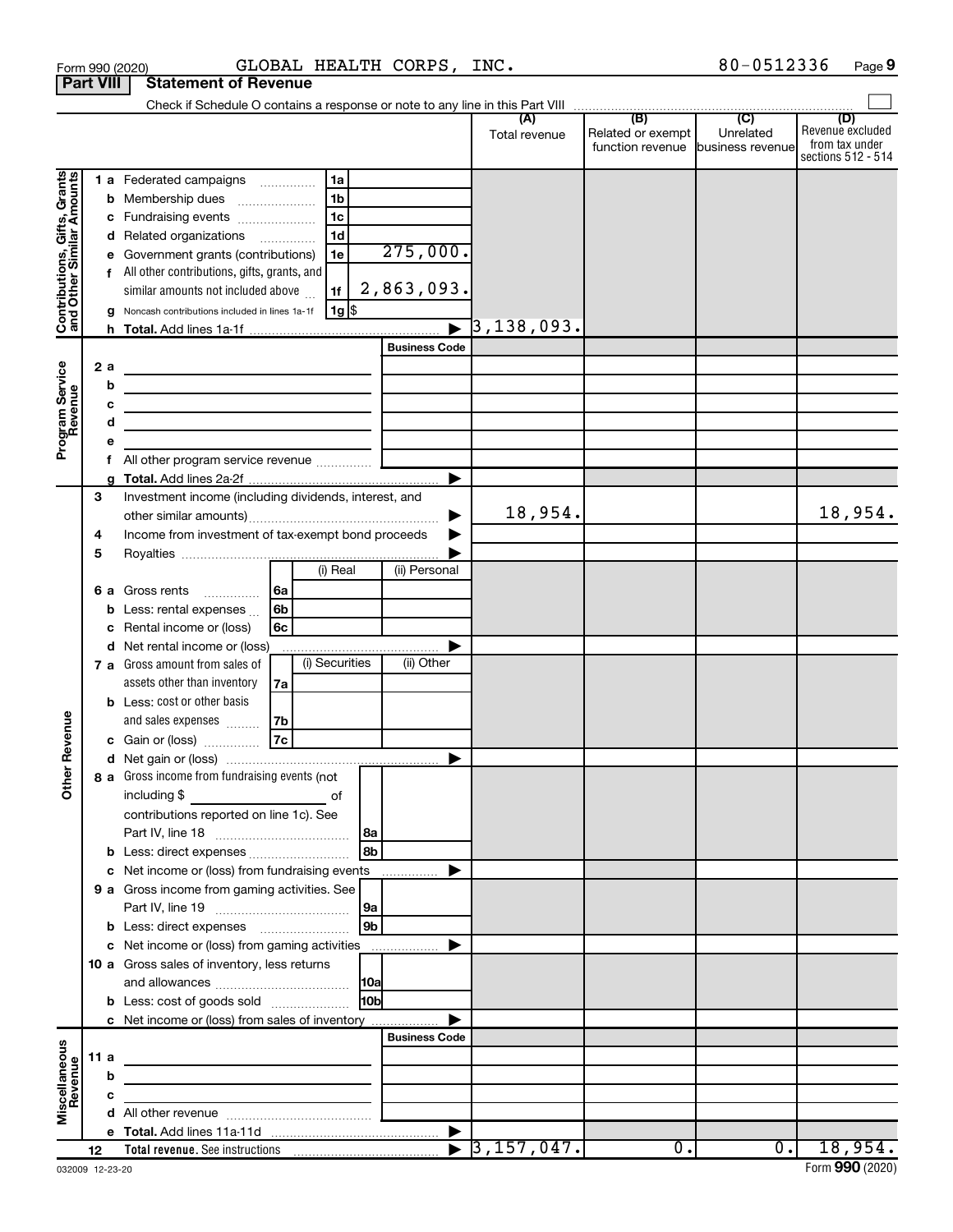Form 990 (2020) Page GLOBAL HEALTH CORPS, INC. 80-0512336 **Part IX Statement of Functional Expenses**

*Section 501(c)(3) and 501(c)(4) organizations must complete all columns. All other organizations must complete column (A).*

|    | Check if Schedule O contains a response or note to any line in this Part IX                                                                                                                                |                       |                                    |                                    |                                |
|----|------------------------------------------------------------------------------------------------------------------------------------------------------------------------------------------------------------|-----------------------|------------------------------------|------------------------------------|--------------------------------|
|    | Do not include amounts reported on lines 6b,<br>7b, 8b, 9b, and 10b of Part VIII.                                                                                                                          | (A)<br>Total expenses | (B)<br>Program service<br>expenses | Management and<br>general expenses | (D)<br>Fundraising<br>expenses |
| 1. | Grants and other assistance to domestic organizations                                                                                                                                                      |                       |                                    |                                    |                                |
|    | and domestic governments. See Part IV, line 21                                                                                                                                                             | 185,281.              | 185,281.                           |                                    |                                |
| 2  | Grants and other assistance to domestic                                                                                                                                                                    |                       |                                    |                                    |                                |
|    | individuals. See Part IV, line 22                                                                                                                                                                          |                       |                                    |                                    |                                |
| 3  | Grants and other assistance to foreign                                                                                                                                                                     |                       |                                    |                                    |                                |
|    | organizations, foreign governments, and foreign                                                                                                                                                            |                       |                                    |                                    |                                |
|    | individuals. See Part IV, lines 15 and 16                                                                                                                                                                  | 200,005.              | 200,005.                           |                                    |                                |
| 4  | Benefits paid to or for members                                                                                                                                                                            |                       |                                    |                                    |                                |
| 5  | Compensation of current officers, directors,                                                                                                                                                               |                       |                                    |                                    |                                |
|    | trustees, and key employees                                                                                                                                                                                | 474,139.              | 263,580.                           | 91,587.                            | 118,972.                       |
| 6  | Compensation not included above to disqualified                                                                                                                                                            |                       |                                    |                                    |                                |
|    | persons (as defined under section 4958(f)(1)) and                                                                                                                                                          |                       |                                    |                                    |                                |
|    | persons described in section 4958(c)(3)(B)                                                                                                                                                                 |                       |                                    |                                    |                                |
| 7  |                                                                                                                                                                                                            | 1,606,698.            | 893,186.                           | 310, 357.                          | 403, 155.                      |
| 8  | Pension plan accruals and contributions (include                                                                                                                                                           |                       |                                    |                                    |                                |
|    | section 401(k) and 403(b) employer contributions)                                                                                                                                                          |                       |                                    |                                    |                                |
| 9  |                                                                                                                                                                                                            | 207, 307.<br>147,625. | 115,753.<br>82,067.                | 39,824.<br>28,516.                 | 51,730.<br>37,042.             |
| 10 |                                                                                                                                                                                                            |                       |                                    |                                    |                                |
| 11 | Fees for services (nonemployees):                                                                                                                                                                          |                       |                                    |                                    |                                |
| а  |                                                                                                                                                                                                            | 5,901.                |                                    | 5,901.                             |                                |
| b  |                                                                                                                                                                                                            | 94,591.               |                                    | 94,591.                            |                                |
| c  |                                                                                                                                                                                                            |                       |                                    |                                    |                                |
| d  | Professional fundraising services. See Part IV, line 17                                                                                                                                                    |                       |                                    |                                    |                                |
| f  | Investment management fees                                                                                                                                                                                 |                       |                                    |                                    |                                |
| g  | Other. (If line 11g amount exceeds 10% of line 25,                                                                                                                                                         |                       |                                    |                                    |                                |
|    | column (A) amount, list line 11g expenses on Sch O.)                                                                                                                                                       | 405,472.              | 294,951.                           | 73,464.                            | 37,057.                        |
| 12 |                                                                                                                                                                                                            |                       |                                    |                                    |                                |
| 13 |                                                                                                                                                                                                            | 213,802.              | 88,481.                            | 98,041.                            | 27,280.                        |
| 14 |                                                                                                                                                                                                            |                       |                                    |                                    |                                |
| 15 |                                                                                                                                                                                                            |                       |                                    |                                    |                                |
| 16 |                                                                                                                                                                                                            | 264,098.              | 128,934.                           | 90,012.                            | 45, 152.                       |
| 17 |                                                                                                                                                                                                            | $-9,764.$             | $-11,063.$                         | 1,299.                             |                                |
| 18 | Payments of travel or entertainment expenses                                                                                                                                                               |                       |                                    |                                    |                                |
|    | for any federal, state, or local public officials                                                                                                                                                          |                       |                                    |                                    |                                |
| 19 | Conferences, conventions, and meetings                                                                                                                                                                     |                       |                                    |                                    |                                |
| 20 | Interest                                                                                                                                                                                                   |                       |                                    |                                    |                                |
| 21 |                                                                                                                                                                                                            |                       |                                    |                                    |                                |
| 22 | Depreciation, depletion, and amortization                                                                                                                                                                  | 13,298.               |                                    | 13,298.                            |                                |
| 23 | Insurance                                                                                                                                                                                                  | 23,904.               | 1,812.                             | 22,046                             | 46.                            |
| 24 | Other expenses. Itemize expenses not covered<br>above (List miscellaneous expenses on line 24e. If<br>line 24e amount exceeds 10% of line 25, column (A)<br>amount, list line 24e expenses on Schedule O.) |                       |                                    |                                    |                                |
| a  | FELLOW TRAINING & EVENT                                                                                                                                                                                    | 29,007.               | 29,007.                            |                                    |                                |
| b  | PROFESSIONAL DEVELOPMEN                                                                                                                                                                                    | 20,562.               | 13,589.                            | 4,031.                             | 2,942.                         |
|    | FELLOW RECRUITMENT&SELE                                                                                                                                                                                    | 16,749                | 13,083.                            | 1,833.                             | 1,833.                         |
| d  |                                                                                                                                                                                                            |                       |                                    |                                    |                                |
| е  | All other expenses                                                                                                                                                                                         |                       |                                    |                                    |                                |
| 25 | Total functional expenses. Add lines 1 through 24e                                                                                                                                                         | 3,898,675.            | 2, 298, 666.                       | 874, 800.                          | 725, 209.                      |
| 26 | Joint costs. Complete this line only if the organization                                                                                                                                                   |                       |                                    |                                    |                                |
|    | reported in column (B) joint costs from a combined                                                                                                                                                         |                       |                                    |                                    |                                |
|    | educational campaign and fundraising solicitation.                                                                                                                                                         |                       |                                    |                                    |                                |
|    | Check here $\blacktriangleright$<br>if following SOP 98-2 (ASC 958-720)                                                                                                                                    |                       |                                    |                                    |                                |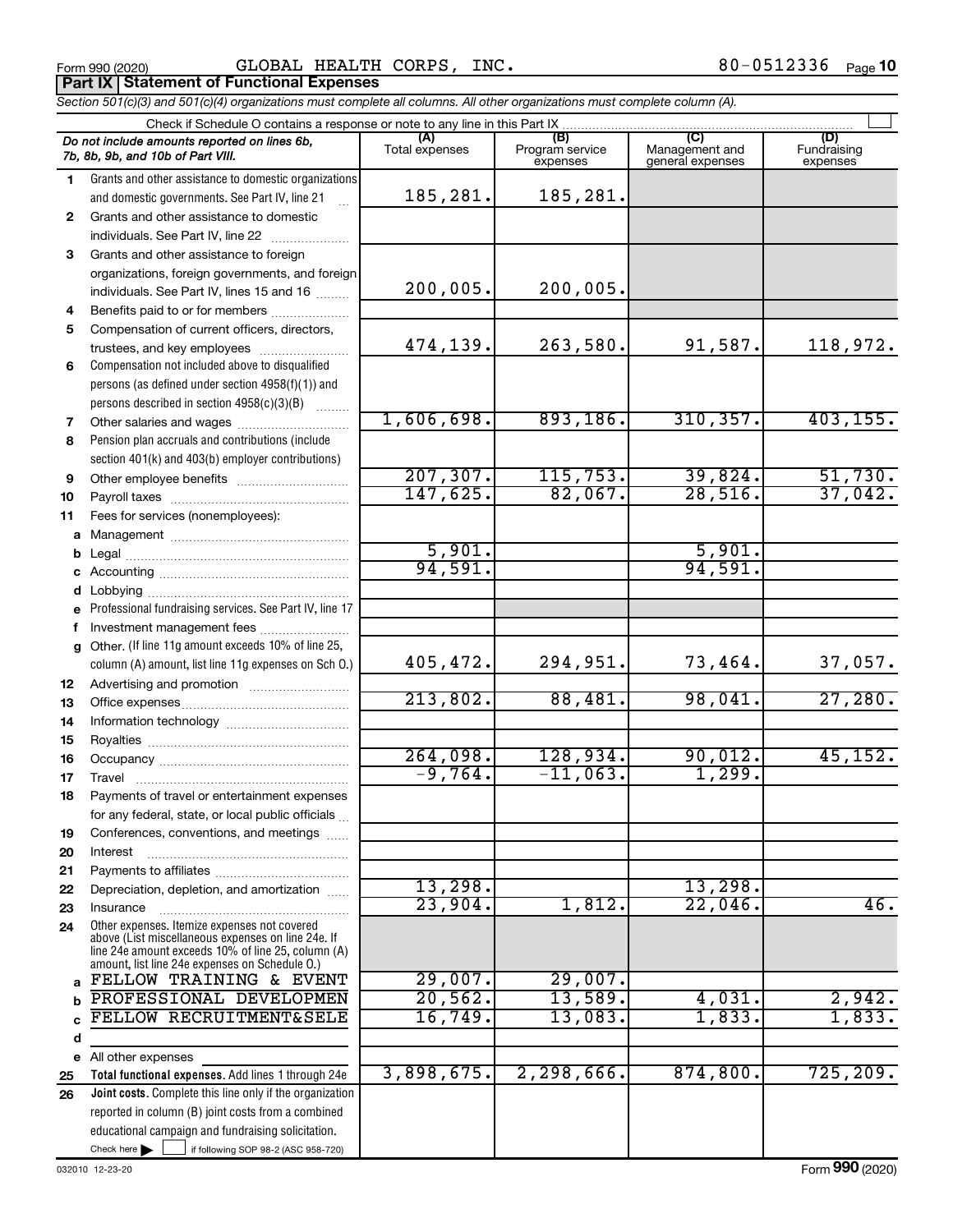| 512336<br>80-<br>CORPS,<br>HEALTH<br>GLOBAL<br>INC.<br>⊥05<br>Form 990 (2020) | Page |
|-------------------------------------------------------------------------------|------|
|-------------------------------------------------------------------------------|------|

|                             |    |                                                                                                        |     |           | (A)<br>Beginning of year   |                          | (B)<br>End of year       |
|-----------------------------|----|--------------------------------------------------------------------------------------------------------|-----|-----------|----------------------------|--------------------------|--------------------------|
|                             | 1  |                                                                                                        |     |           | 959, 137.                  | $\mathbf{1}$             | 491,850.                 |
|                             | 2  |                                                                                                        |     |           | 1,000,598.                 | $\mathbf{2}$             | 1,401,243.               |
|                             | 3  |                                                                                                        |     |           | 1,792,073.                 | $\mathbf{3}$             | 1,281,399.               |
|                             | 4  |                                                                                                        |     |           |                            | 4                        |                          |
|                             | 5  | Loans and other receivables from any current or former officer, director,                              |     |           |                            |                          |                          |
|                             |    | trustee, key employee, creator or founder, substantial contributor, or 35%                             |     |           |                            |                          |                          |
|                             |    | controlled entity or family member of any of these persons                                             |     |           |                            | 5                        |                          |
|                             | 6  | Loans and other receivables from other disqualified persons (as defined                                |     |           |                            |                          |                          |
|                             |    | under section $4958(f)(1)$ , and persons described in section $4958(c)(3)(B)$                          |     | $\sim$    |                            | 6                        |                          |
|                             | 7  |                                                                                                        |     |           |                            | $\overline{\phantom{a}}$ |                          |
| Assets                      | 8  |                                                                                                        |     |           |                            | 8                        |                          |
|                             | 9  | Prepaid expenses and deferred charges                                                                  |     |           | 35,930.                    | 9                        | 71,895.                  |
|                             |    | <b>10a</b> Land, buildings, and equipment: cost or other                                               |     |           |                            |                          |                          |
|                             |    | basis. Complete Part VI of Schedule D  10a                                                             |     | 269,306.  |                            |                          |                          |
|                             |    |                                                                                                        | 10b | 257, 116. | 25,487.                    | 10 <sub>c</sub>          | 12,190.                  |
|                             | 11 |                                                                                                        |     |           |                            | 11                       |                          |
|                             | 12 |                                                                                                        |     |           |                            | 12                       |                          |
|                             | 13 |                                                                                                        |     |           |                            | 13                       |                          |
|                             | 14 |                                                                                                        |     |           |                            | 14                       |                          |
|                             | 15 |                                                                                                        |     |           | 95,034.                    | 15                       | 91,789.                  |
|                             | 16 |                                                                                                        |     |           | 3,908,259.                 | 16                       | 3,350,366.               |
|                             | 17 |                                                                                                        |     |           | 179,461.                   | 17                       | 263, 196.                |
|                             | 18 |                                                                                                        |     |           |                            | 18                       |                          |
|                             | 19 |                                                                                                        |     |           |                            | 19                       |                          |
|                             | 20 |                                                                                                        |     |           |                            | 20                       |                          |
|                             | 21 | Escrow or custodial account liability. Complete Part IV of Schedule D                                  |     |           |                            | 21                       |                          |
|                             | 22 | Loans and other payables to any current or former officer, director,                                   |     |           |                            |                          |                          |
| Liabilities                 |    | trustee, key employee, creator or founder, substantial contributor, or 35%                             |     |           |                            |                          |                          |
|                             |    | controlled entity or family member of any of these persons                                             |     |           |                            | 22                       |                          |
|                             | 23 | Secured mortgages and notes payable to unrelated third parties                                         |     |           |                            | 23                       |                          |
|                             | 24 | Unsecured notes and loans payable to unrelated third parties                                           |     |           | 275,000.                   | 24                       | 375,000.                 |
|                             | 25 | Other liabilities (including federal income tax, payables to related third                             |     |           |                            |                          |                          |
|                             |    | parties, and other liabilities not included on lines 17-24). Complete Part X                           |     |           |                            |                          |                          |
|                             |    | of Schedule D                                                                                          |     |           |                            | 25                       |                          |
|                             | 26 |                                                                                                        |     |           | 454,461.                   | 26                       | 638, 196.                |
|                             |    | Organizations that follow FASB ASC 958, check here $\blacktriangleright \lfloor \underline{X} \rfloor$ |     |           |                            |                          |                          |
|                             |    | and complete lines 27, 28, 32, and 33.                                                                 |     |           |                            |                          |                          |
|                             | 27 | Net assets without donor restrictions                                                                  |     |           | 1,187,073.<br>2, 266, 725. | 27                       | 1,281,830.<br>1,430,340. |
|                             | 28 |                                                                                                        |     |           |                            | 28                       |                          |
|                             |    | Organizations that do not follow FASB ASC 958, check here $\blacktriangleright$                        |     |           |                            |                          |                          |
| Net Assets or Fund Balances |    | and complete lines 29 through 33.                                                                      |     |           |                            |                          |                          |
|                             | 29 |                                                                                                        |     |           |                            | 29                       |                          |
|                             | 30 | Paid-in or capital surplus, or land, building, or equipment fund                                       |     |           |                            | 30                       |                          |
|                             | 31 | Retained earnings, endowment, accumulated income, or other funds                                       |     |           | 3,453,798.                 | 31                       | 2,712,170.               |
|                             | 32 |                                                                                                        |     |           | 3,908,259.                 | 32                       | 3,350,366.               |
|                             | 33 |                                                                                                        |     |           |                            | 33                       |                          |

Form (2020) **990**

## **Part X Balance Sheet**

| Form 990 (2020 |  |
|----------------|--|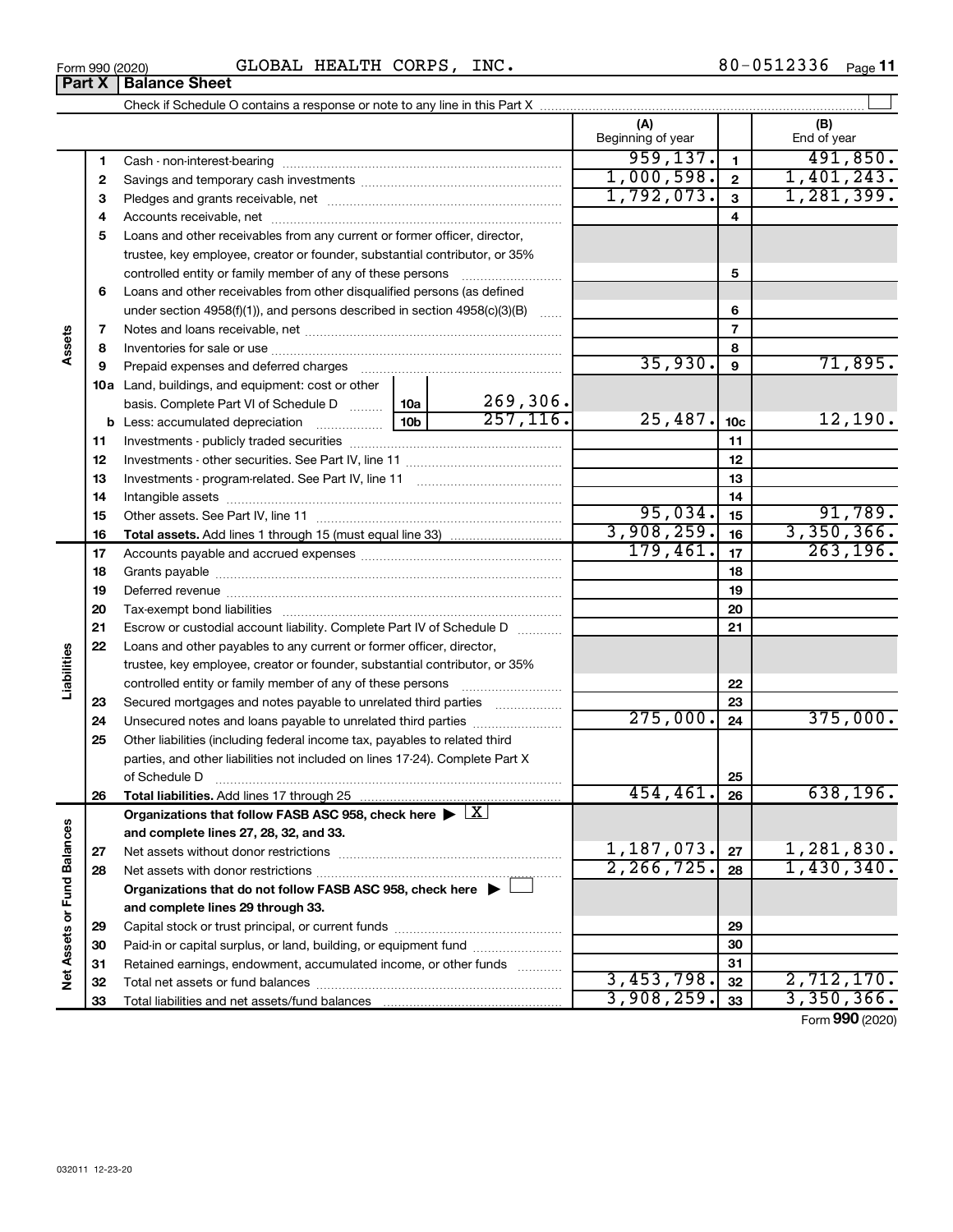|    | GLOBAL HEALTH CORPS, INC.<br>Form 990 (2020)                                                                                                                                                                                   |                | 80-0512336 Page 12 |                     |                  |
|----|--------------------------------------------------------------------------------------------------------------------------------------------------------------------------------------------------------------------------------|----------------|--------------------|---------------------|------------------|
|    | Part XI<br><b>Reconciliation of Net Assets</b>                                                                                                                                                                                 |                |                    |                     |                  |
|    |                                                                                                                                                                                                                                |                |                    |                     |                  |
|    |                                                                                                                                                                                                                                |                |                    |                     |                  |
| 1  |                                                                                                                                                                                                                                | 1              | 3, 157, 047.       |                     |                  |
| 2  |                                                                                                                                                                                                                                | $\overline{2}$ | 3,898,675.         |                     |                  |
| З  | Revenue less expenses. Subtract line 2 from line 1                                                                                                                                                                             | 3              | $-741,628.$        |                     |                  |
| 4  |                                                                                                                                                                                                                                | 4              | 3,453,798.         |                     |                  |
| 5  |                                                                                                                                                                                                                                | 5              |                    |                     |                  |
| 6  |                                                                                                                                                                                                                                | 6              |                    |                     |                  |
| 7  | Investment expenses [[11] has a series and a series of the series of the series and series and series and series and series and series and series and series and series and series and series and series and series and series | $\overline{7}$ |                    |                     |                  |
| 8  | Prior period adjustments www.communication.communication.communication.com/                                                                                                                                                    | 8              |                    |                     |                  |
| 9  | Other changes in net assets or fund balances (explain on Schedule O) manufactured control of the system of the                                                                                                                 | 9              |                    |                     | $\overline{0}$ . |
| 10 | Net assets or fund balances at end of year. Combine lines 3 through 9 (must equal Part X, line 32,                                                                                                                             |                |                    |                     |                  |
|    |                                                                                                                                                                                                                                | 10             | 2,712,170.         |                     |                  |
|    | Part XII Financial Statements and Reporting                                                                                                                                                                                    |                |                    |                     |                  |
|    |                                                                                                                                                                                                                                |                |                    |                     |                  |
|    |                                                                                                                                                                                                                                |                |                    | Yes                 | <b>No</b>        |
| 1  | $\boxed{\mathbf{X}}$ Accrual $\boxed{\phantom{1}}$ Other<br>Accounting method used to prepare the Form 990: $\Box$ Cash                                                                                                        |                |                    |                     |                  |
|    | If the organization changed its method of accounting from a prior year or checked "Other," explain in Schedule O.                                                                                                              |                |                    |                     |                  |
|    | 2a Were the organization's financial statements compiled or reviewed by an independent accountant?                                                                                                                             |                | 2a                 |                     | X                |
|    | If "Yes," check a box below to indicate whether the financial statements for the year were compiled or reviewed on a                                                                                                           |                |                    |                     |                  |
|    | separate basis, consolidated basis, or both:                                                                                                                                                                                   |                |                    |                     |                  |
|    | Both consolidated and separate basis<br>Separate basis<br>Consolidated basis                                                                                                                                                   |                |                    |                     |                  |
|    |                                                                                                                                                                                                                                |                | 2 <sub>b</sub>     | X                   |                  |
|    | If "Yes," check a box below to indicate whether the financial statements for the year were audited on a separate basis,                                                                                                        |                |                    |                     |                  |
|    | consolidated basis, or both:                                                                                                                                                                                                   |                |                    |                     |                  |
|    | $ \mathbf{X} $ Separate basis<br>Consolidated basis<br>Both consolidated and separate basis                                                                                                                                    |                |                    |                     |                  |
|    | c If "Yes" to line 2a or 2b, does the organization have a committee that assumes responsibility for oversight of the audit,                                                                                                    |                |                    |                     |                  |
|    |                                                                                                                                                                                                                                |                | 2c                 | х                   |                  |
|    | If the organization changed either its oversight process or selection process during the tax year, explain on Schedule O.                                                                                                      |                |                    |                     |                  |
|    | 3a As a result of a federal award, was the organization required to undergo an audit or audits as set forth in the Single Audit                                                                                                |                |                    |                     |                  |
|    | Act and OMB Circular A-133?                                                                                                                                                                                                    |                | 3a                 |                     | x                |
|    | <b>b</b> If "Yes," did the organization undergo the required audit or audits? If the organization did not undergo the required audit                                                                                           |                |                    |                     |                  |
|    |                                                                                                                                                                                                                                |                | 3b                 |                     |                  |
|    |                                                                                                                                                                                                                                |                |                    | $000 \text{ hours}$ |                  |

Form (2020) **990**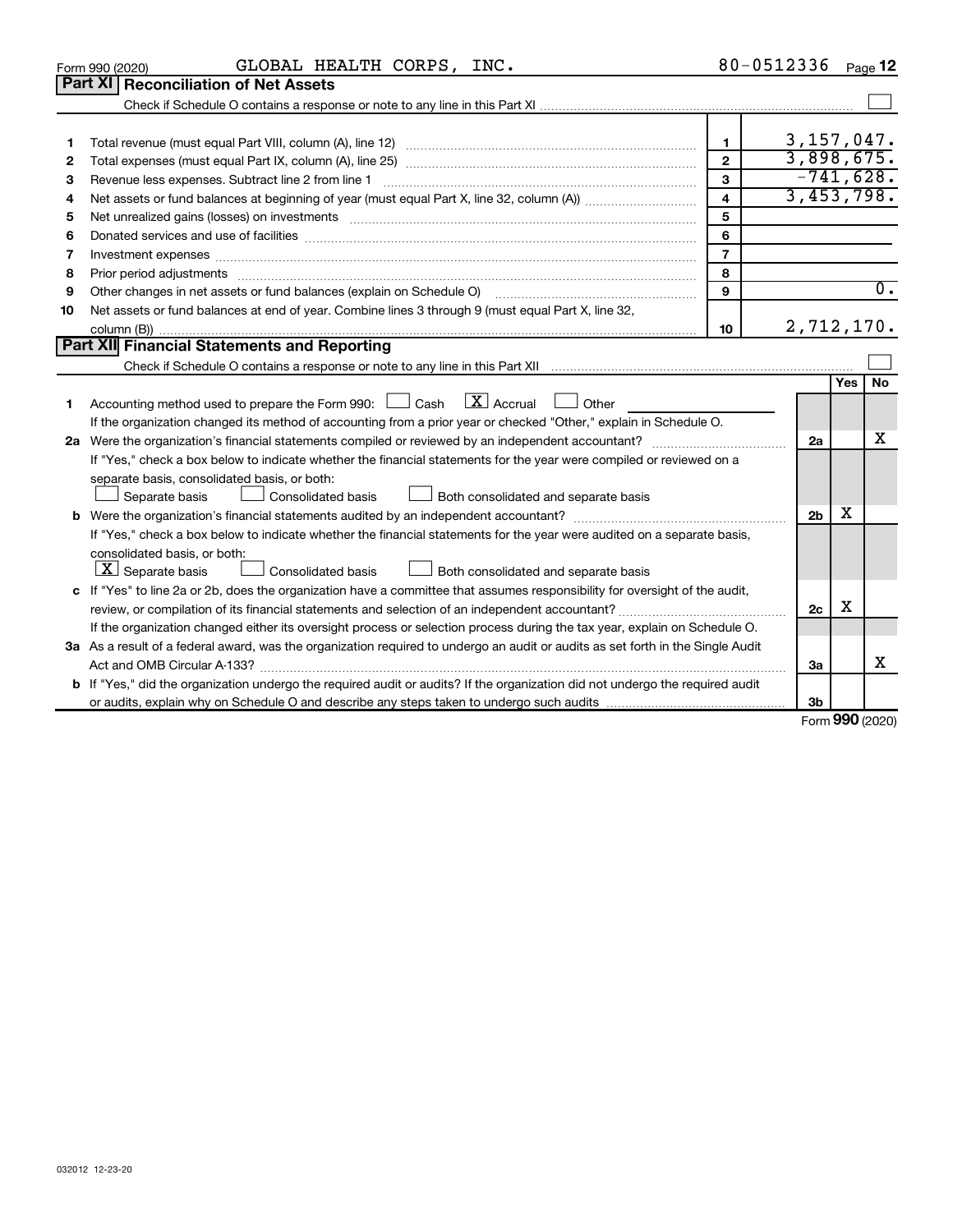**SCHEDULE A**

Department of the Treasury Internal Revenue Service

| (Form 990 or 990-EZ) |  |  |  |
|----------------------|--|--|--|
|----------------------|--|--|--|

# Form 990 or 990-EZ) **Public Charity Status and Public Support**<br>
Complete if the organization is a section 501(c)(3) organization or a section<br> **2020**

**4947(a)(1) nonexempt charitable trust. | Attach to Form 990 or Form 990-EZ.** 

| <b>P</b> Allach to Form you of Form you Let                              |
|--------------------------------------------------------------------------|
| ▶ Go to www.irs.gov/Form990 for instructions and the latest information. |
|                                                                          |

| <b>Open to Public</b><br>Inspection |
|-------------------------------------|
|                                     |

OMB No. 1545-0047

|               | Name of the organization |                           |                                                                                                         | <b>Employer identification number</b> |
|---------------|--------------------------|---------------------------|---------------------------------------------------------------------------------------------------------|---------------------------------------|
|               |                          | GLOBAL HEALTH CORPS, INC. |                                                                                                         | 80-0512336                            |
| <b>Part I</b> |                          |                           | <b>Reason for Public Charity Status.</b> (All organizations must complete this part.) See instructions. |                                       |

|    | Part I     | Reason for Public Charity Status. (All organizations must complete this part.) See instructions.                                                                                                |          |                            |                                 |    |                            |                            |  |  |
|----|------------|-------------------------------------------------------------------------------------------------------------------------------------------------------------------------------------------------|----------|----------------------------|---------------------------------|----|----------------------------|----------------------------|--|--|
|    |            | The organization is not a private foundation because it is: (For lines 1 through 12, check only one box.)                                                                                       |          |                            |                                 |    |                            |                            |  |  |
| 1  |            |                                                                                                                                                                                                 |          |                            |                                 |    |                            |                            |  |  |
| 2  |            | A church, convention of churches, or association of churches described in section 170(b)(1)(A)(i).<br>A school described in section 170(b)(1)(A)(ii). (Attach Schedule E (Form 990 or 990-EZ).) |          |                            |                                 |    |                            |                            |  |  |
| 3  |            | A hospital or a cooperative hospital service organization described in section 170(b)(1)(A)(iii).                                                                                               |          |                            |                                 |    |                            |                            |  |  |
|    |            | A medical research organization operated in conjunction with a hospital described in section 170(b)(1)(A)(iii). Enter the hospital's name,                                                      |          |                            |                                 |    |                            |                            |  |  |
|    |            | city, and state:                                                                                                                                                                                |          |                            |                                 |    |                            |                            |  |  |
| 5  |            | An organization operated for the benefit of a college or university owned or operated by a governmental unit described in                                                                       |          |                            |                                 |    |                            |                            |  |  |
|    |            |                                                                                                                                                                                                 |          |                            |                                 |    |                            |                            |  |  |
|    |            | section 170(b)(1)(A)(iv). (Complete Part II.)                                                                                                                                                   |          |                            |                                 |    |                            |                            |  |  |
| 6  |            | A federal, state, or local government or governmental unit described in section 170(b)(1)(A)(v).                                                                                                |          |                            |                                 |    |                            |                            |  |  |
| 7  | <u>X  </u> | An organization that normally receives a substantial part of its support from a governmental unit or from the general public described in                                                       |          |                            |                                 |    |                            |                            |  |  |
|    |            | section 170(b)(1)(A)(vi). (Complete Part II.)                                                                                                                                                   |          |                            |                                 |    |                            |                            |  |  |
| 8  |            | A community trust described in section 170(b)(1)(A)(vi). (Complete Part II.)                                                                                                                    |          |                            |                                 |    |                            |                            |  |  |
| 9  |            | An agricultural research organization described in section 170(b)(1)(A)(ix) operated in conjunction with a land-grant college                                                                   |          |                            |                                 |    |                            |                            |  |  |
|    |            | or university or a non-land-grant college of agriculture (see instructions). Enter the name, city, and state of the college or                                                                  |          |                            |                                 |    |                            |                            |  |  |
|    |            | university:                                                                                                                                                                                     |          |                            |                                 |    |                            |                            |  |  |
| 10 |            | An organization that normally receives (1) more than 33 1/3% of its support from contributions, membership fees, and gross receipts from                                                        |          |                            |                                 |    |                            |                            |  |  |
|    |            | activities related to its exempt functions, subject to certain exceptions; and (2) no more than 33 1/3% of its support from gross investment                                                    |          |                            |                                 |    |                            |                            |  |  |
|    |            | income and unrelated business taxable income (less section 511 tax) from businesses acquired by the organization after June 30, 1975.                                                           |          |                            |                                 |    |                            |                            |  |  |
|    |            | See section 509(a)(2). (Complete Part III.)                                                                                                                                                     |          |                            |                                 |    |                            |                            |  |  |
| 11 |            | An organization organized and operated exclusively to test for public safety. See section 509(a)(4).                                                                                            |          |                            |                                 |    |                            |                            |  |  |
| 12 |            | An organization organized and operated exclusively for the benefit of, to perform the functions of, or to carry out the purposes of one or                                                      |          |                            |                                 |    |                            |                            |  |  |
|    |            | more publicly supported organizations described in section 509(a)(1) or section 509(a)(2). See section 509(a)(3). Check the box in                                                              |          |                            |                                 |    |                            |                            |  |  |
|    |            | lines 12a through 12d that describes the type of supporting organization and complete lines 12e, 12f, and 12g.                                                                                  |          |                            |                                 |    |                            |                            |  |  |
| a  |            | Type I. A supporting organization operated, supervised, or controlled by its supported organization(s), typically by giving                                                                     |          |                            |                                 |    |                            |                            |  |  |
|    |            | the supported organization(s) the power to regularly appoint or elect a majority of the directors or trustees of the supporting                                                                 |          |                            |                                 |    |                            |                            |  |  |
|    |            | organization. You must complete Part IV, Sections A and B.                                                                                                                                      |          |                            |                                 |    |                            |                            |  |  |
| b  |            | Type II. A supporting organization supervised or controlled in connection with its supported organization(s), by having                                                                         |          |                            |                                 |    |                            |                            |  |  |
|    |            | control or management of the supporting organization vested in the same persons that control or manage the supported                                                                            |          |                            |                                 |    |                            |                            |  |  |
|    |            | organization(s). You must complete Part IV, Sections A and C.                                                                                                                                   |          |                            |                                 |    |                            |                            |  |  |
|    |            | Type III functionally integrated. A supporting organization operated in connection with, and functionally integrated with,                                                                      |          |                            |                                 |    |                            |                            |  |  |
|    |            | its supported organization(s) (see instructions). You must complete Part IV, Sections A, D, and E.                                                                                              |          |                            |                                 |    |                            |                            |  |  |
| d  |            | Type III non-functionally integrated. A supporting organization operated in connection with its supported organization(s)                                                                       |          |                            |                                 |    |                            |                            |  |  |
|    |            | that is not functionally integrated. The organization generally must satisfy a distribution requirement and an attentiveness                                                                    |          |                            |                                 |    |                            |                            |  |  |
|    |            |                                                                                                                                                                                                 |          |                            |                                 |    |                            |                            |  |  |
|    |            | requirement (see instructions). You must complete Part IV, Sections A and D, and Part V.                                                                                                        |          |                            |                                 |    |                            |                            |  |  |
| е  |            | Check this box if the organization received a written determination from the IRS that it is a Type I, Type II, Type III                                                                         |          |                            |                                 |    |                            |                            |  |  |
|    |            | functionally integrated, or Type III non-functionally integrated supporting organization.                                                                                                       |          |                            |                                 |    |                            |                            |  |  |
| Ť. |            | Enter the number of supported organizations                                                                                                                                                     |          |                            |                                 |    |                            |                            |  |  |
|    |            | g Provide the following information about the supported organization(s).<br>(i) Name of supported                                                                                               | (ii) EIN | (iii) Type of organization | (iv) Is the organization listed |    | (v) Amount of monetary     | (vi) Amount of other       |  |  |
|    |            | organization                                                                                                                                                                                    |          | (described on lines 1-10   | in your governing document?     |    | support (see instructions) | support (see instructions) |  |  |
|    |            |                                                                                                                                                                                                 |          | above (see instructions))  | Yes                             | No |                            |                            |  |  |
|    |            |                                                                                                                                                                                                 |          |                            |                                 |    |                            |                            |  |  |
|    |            |                                                                                                                                                                                                 |          |                            |                                 |    |                            |                            |  |  |
|    |            |                                                                                                                                                                                                 |          |                            |                                 |    |                            |                            |  |  |
|    |            |                                                                                                                                                                                                 |          |                            |                                 |    |                            |                            |  |  |
|    |            |                                                                                                                                                                                                 |          |                            |                                 |    |                            |                            |  |  |
|    |            |                                                                                                                                                                                                 |          |                            |                                 |    |                            |                            |  |  |
|    |            |                                                                                                                                                                                                 |          |                            |                                 |    |                            |                            |  |  |
|    |            |                                                                                                                                                                                                 |          |                            |                                 |    |                            |                            |  |  |
|    |            |                                                                                                                                                                                                 |          |                            |                                 |    |                            |                            |  |  |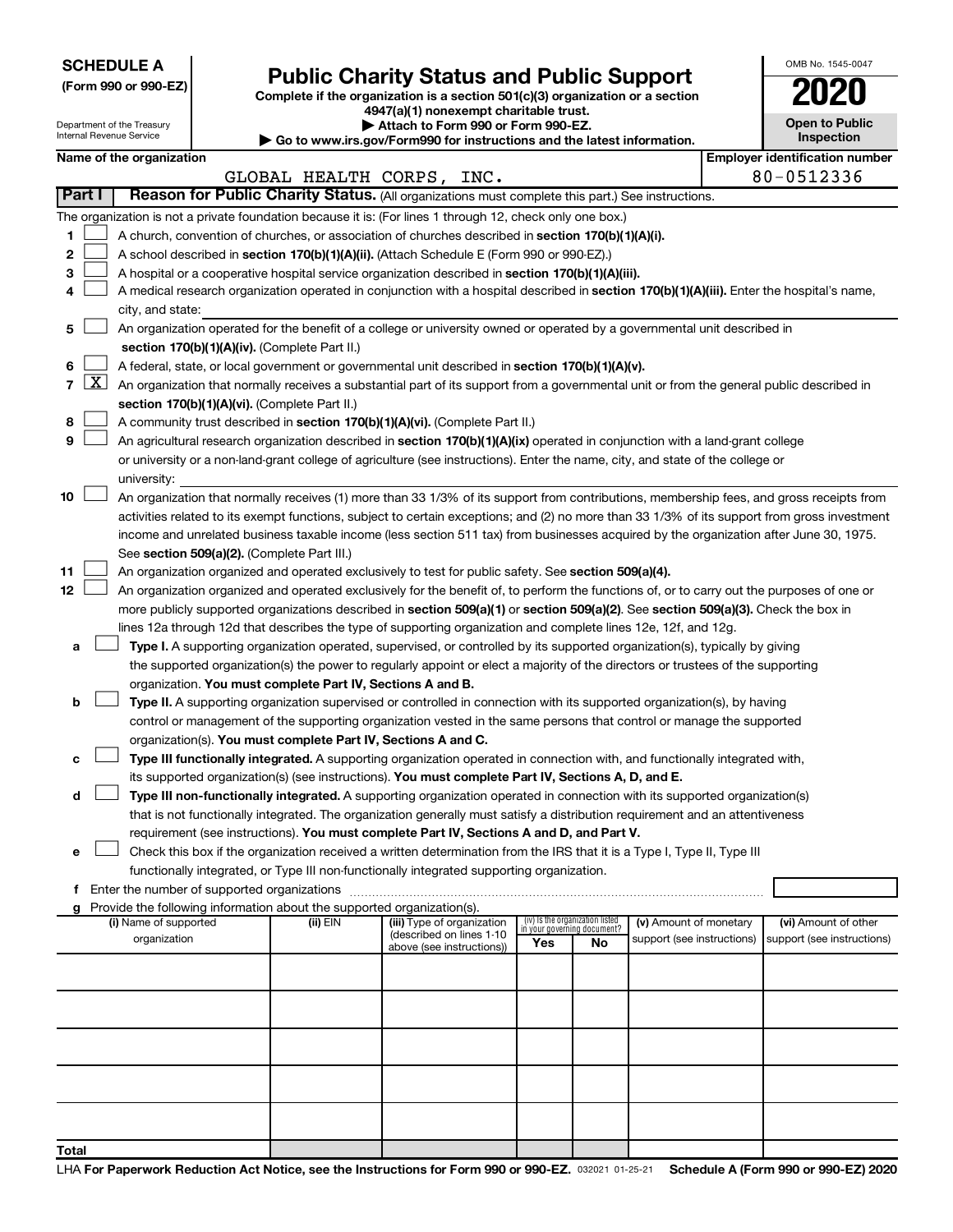### Schedule A (Form 990 or 990-EZ) 2020 Page GLOBAL HEALTH CORPS, INC. 80-0512336

80-0512336 Page 2

**Part II Support Schedule for Organizations Described in Sections 170(b)(1)(A)(iv) and 170(b)(1)(A)(vi)**

(Complete only if you checked the box on line 5, 7, or 8 of Part I or if the organization failed to qualify under Part III. If the organization fails to qualify under the tests listed below, please complete Part III.)

| <b>Section A. Public Support</b>                                                                                                                                                                                               |                         |                         |                         |                         |                        |                                          |
|--------------------------------------------------------------------------------------------------------------------------------------------------------------------------------------------------------------------------------|-------------------------|-------------------------|-------------------------|-------------------------|------------------------|------------------------------------------|
| Calendar year (or fiscal year beginning in)                                                                                                                                                                                    | (a) 2016                | (b) 2017                | $(c)$ 2018              | $(d)$ 2019              | (e) 2020               | (f) Total                                |
| 1 Gifts, grants, contributions, and                                                                                                                                                                                            |                         |                         |                         |                         |                        |                                          |
| membership fees received. (Do not                                                                                                                                                                                              |                         |                         |                         |                         |                        |                                          |
| include any "unusual grants.")                                                                                                                                                                                                 | 4, 179, 146.            | 6,444,518               | 5,238,340.              | 2,488,792.              | 3,138,093.             | 21,488,889.                              |
| 2 Tax revenues levied for the organ-                                                                                                                                                                                           |                         |                         |                         |                         |                        |                                          |
| ization's benefit and either paid to                                                                                                                                                                                           |                         |                         |                         |                         |                        |                                          |
| or expended on its behalf                                                                                                                                                                                                      |                         |                         |                         |                         |                        |                                          |
| 3 The value of services or facilities                                                                                                                                                                                          |                         |                         |                         |                         |                        |                                          |
| furnished by a governmental unit to                                                                                                                                                                                            |                         |                         |                         |                         |                        |                                          |
| the organization without charge                                                                                                                                                                                                |                         |                         |                         |                         |                        |                                          |
| 4 Total. Add lines 1 through 3                                                                                                                                                                                                 | 4, 179, 146             | 6, 444, 518             | 5,238,340               | 2,488,792               | 3,138,093.             | 21,488,889.                              |
| 5 The portion of total contributions                                                                                                                                                                                           |                         |                         |                         |                         |                        |                                          |
| by each person (other than a                                                                                                                                                                                                   |                         |                         |                         |                         |                        |                                          |
| governmental unit or publicly                                                                                                                                                                                                  |                         |                         |                         |                         |                        |                                          |
| supported organization) included                                                                                                                                                                                               |                         |                         |                         |                         |                        |                                          |
| on line 1 that exceeds 2% of the                                                                                                                                                                                               |                         |                         |                         |                         |                        |                                          |
| amount shown on line 11,                                                                                                                                                                                                       |                         |                         |                         |                         |                        |                                          |
| column (f)                                                                                                                                                                                                                     |                         |                         |                         |                         |                        | 6,012,234.                               |
|                                                                                                                                                                                                                                |                         |                         |                         |                         |                        | 15,476,655.                              |
| 6 Public support. Subtract line 5 from line 4.<br><b>Section B. Total Support</b>                                                                                                                                              |                         |                         |                         |                         |                        |                                          |
| Calendar year (or fiscal year beginning in)                                                                                                                                                                                    |                         |                         |                         |                         |                        |                                          |
|                                                                                                                                                                                                                                | (a) 2016<br>4, 179, 146 | (b) 2017<br>6, 444, 518 | $(c)$ 2018<br>5,238,340 | $(d)$ 2019<br>2,488,792 | (e) 2020<br>3,138,093. | (f) Total<br>21,488,889.                 |
| <b>7</b> Amounts from line 4                                                                                                                                                                                                   |                         |                         |                         |                         |                        |                                          |
| 8 Gross income from interest,                                                                                                                                                                                                  |                         |                         |                         |                         |                        |                                          |
| dividends, payments received on                                                                                                                                                                                                |                         |                         |                         |                         |                        |                                          |
| securities loans, rents, royalties,                                                                                                                                                                                            |                         |                         |                         |                         |                        |                                          |
| and income from similar sources                                                                                                                                                                                                | 535.                    | 640.                    | 821.                    | 14,102.                 | 18,954.                | 35,052.                                  |
| 9 Net income from unrelated business                                                                                                                                                                                           |                         |                         |                         |                         |                        |                                          |
| activities, whether or not the                                                                                                                                                                                                 |                         |                         |                         |                         |                        |                                          |
| business is regularly carried on                                                                                                                                                                                               |                         |                         | 926.                    |                         |                        | 926.                                     |
| 10 Other income. Do not include gain                                                                                                                                                                                           |                         |                         |                         |                         |                        |                                          |
| or loss from the sale of capital                                                                                                                                                                                               |                         |                         |                         |                         |                        |                                          |
| assets (Explain in Part VI.)                                                                                                                                                                                                   | 30,000.                 |                         | 40,083.                 | 1,500.                  |                        | 71,583.                                  |
| 11 Total support. Add lines 7 through 10                                                                                                                                                                                       |                         |                         |                         |                         |                        | 21,596,450.                              |
| <b>12</b> Gross receipts from related activities, etc. (see instructions)                                                                                                                                                      |                         |                         |                         |                         | 12                     |                                          |
| 13 First 5 years. If the Form 990 is for the organization's first, second, third, fourth, or fifth tax year as a section 501(c)(3)                                                                                             |                         |                         |                         |                         |                        |                                          |
| organization, check this box and stop here international content to the content of the content of the content of the content of the content of the content of the content of the content of the content of the content of the  |                         |                         |                         |                         |                        |                                          |
| <b>Section C. Computation of Public Support Percentage</b>                                                                                                                                                                     |                         |                         |                         |                         |                        |                                          |
|                                                                                                                                                                                                                                |                         |                         |                         |                         | 14                     | 71.66<br>%                               |
|                                                                                                                                                                                                                                |                         |                         |                         |                         | 15                     | 66.63<br>$\%$                            |
| 16a 33 1/3% support test - 2020. If the organization did not check the box on line 13, and line 14 is 33 1/3% or more, check this box and                                                                                      |                         |                         |                         |                         |                        |                                          |
| stop here. The organization qualifies as a publicly supported organization manufaction manufacture or manufacture or the organization manufacture or the state of the state of the state of the state of the state of the stat |                         |                         |                         |                         |                        | $\blacktriangleright$ $\boxed{\text{X}}$ |
| b 33 1/3% support test - 2019. If the organization did not check a box on line 13 or 16a, and line 15 is 33 1/3% or more, check this box                                                                                       |                         |                         |                         |                         |                        |                                          |
|                                                                                                                                                                                                                                |                         |                         |                         |                         |                        |                                          |
| 17a 10% -facts-and-circumstances test - 2020. If the organization did not check a box on line 13, 16a, or 16b, and line 14 is 10% or more,                                                                                     |                         |                         |                         |                         |                        |                                          |
| and if the organization meets the facts-and-circumstances test, check this box and stop here. Explain in Part VI how the organization                                                                                          |                         |                         |                         |                         |                        |                                          |
| meets the facts-and-circumstances test. The organization qualifies as a publicly supported organization                                                                                                                        |                         |                         |                         |                         |                        |                                          |
| <b>b 10% -facts-and-circumstances test - 2019.</b> If the organization did not check a box on line 13, 16a, 16b, or 17a, and line 15 is 10% or                                                                                 |                         |                         |                         |                         |                        |                                          |
| more, and if the organization meets the facts-and-circumstances test, check this box and stop here. Explain in Part VI how the                                                                                                 |                         |                         |                         |                         |                        |                                          |
| organization meets the facts-and-circumstances test. The organization qualifies as a publicly supported organization                                                                                                           |                         |                         |                         |                         |                        |                                          |
| 18 Private foundation. If the organization did not check a box on line 13, 16a, 16b, 17a, or 17b, check this box and see instructions                                                                                          |                         |                         |                         |                         |                        |                                          |
|                                                                                                                                                                                                                                |                         |                         |                         |                         |                        |                                          |

**Schedule A (Form 990 or 990-EZ) 2020**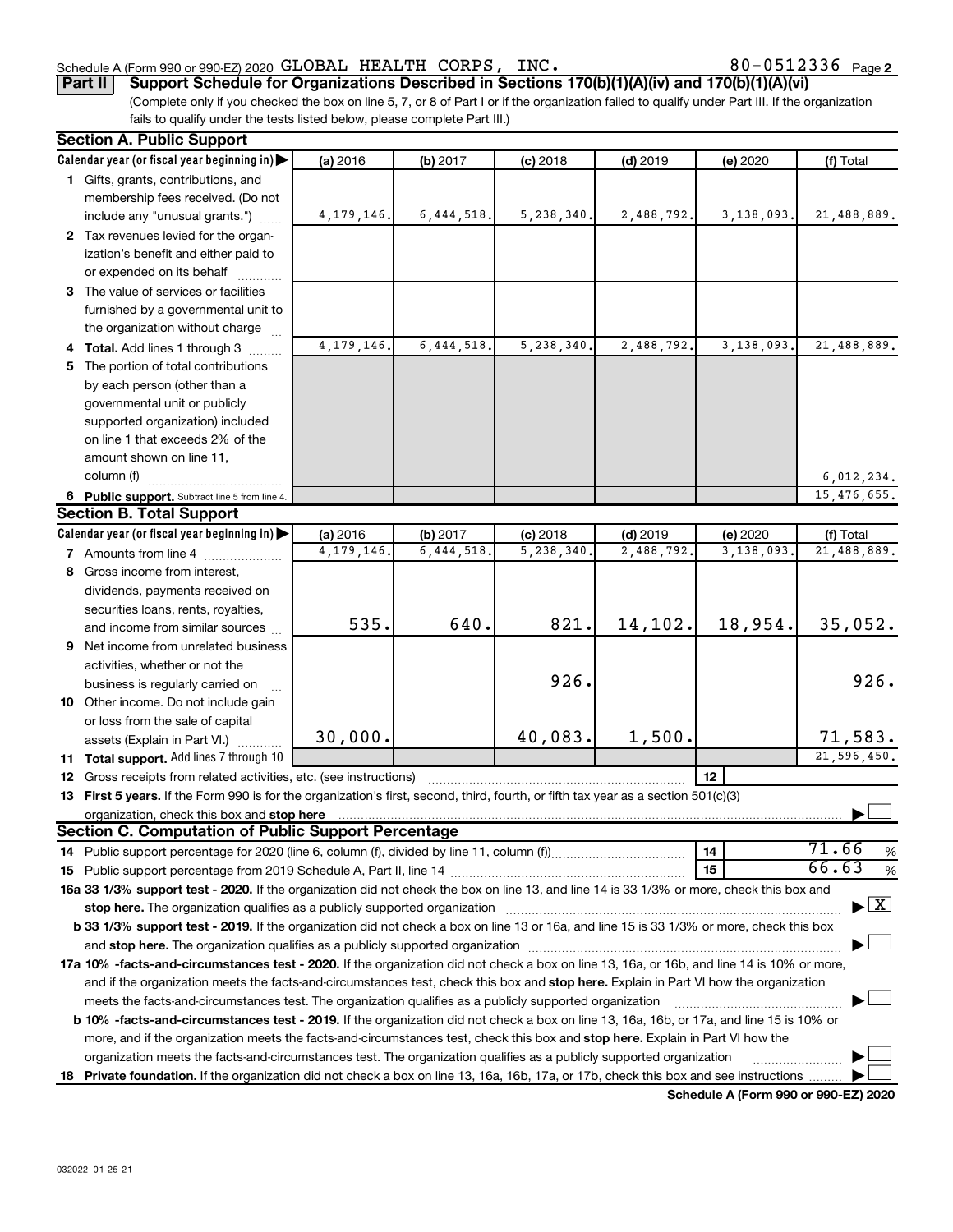### Schedule A (Form 990 or 990-EZ) 2020 Page GLOBAL HEALTH CORPS, INC. 80-0512336**Part III Support Schedule for Organizations Described in Section 509(a)(2)**

(Complete only if you checked the box on line 10 of Part I or if the organization failed to qualify under Part II. If the organization fails to qualify under the tests listed below, please complete Part II.)

| <b>Section A. Public Support</b>                                                                                                                 |          |          |            |            |          |           |
|--------------------------------------------------------------------------------------------------------------------------------------------------|----------|----------|------------|------------|----------|-----------|
| Calendar year (or fiscal year beginning in)                                                                                                      | (a) 2016 | (b) 2017 | $(c)$ 2018 | $(d)$ 2019 | (e) 2020 | (f) Total |
| 1 Gifts, grants, contributions, and                                                                                                              |          |          |            |            |          |           |
| membership fees received. (Do not                                                                                                                |          |          |            |            |          |           |
| include any "unusual grants.")                                                                                                                   |          |          |            |            |          |           |
| 2 Gross receipts from admissions,                                                                                                                |          |          |            |            |          |           |
| merchandise sold or services per-                                                                                                                |          |          |            |            |          |           |
| formed, or facilities furnished in                                                                                                               |          |          |            |            |          |           |
| any activity that is related to the<br>organization's tax-exempt purpose                                                                         |          |          |            |            |          |           |
| 3 Gross receipts from activities that                                                                                                            |          |          |            |            |          |           |
| are not an unrelated trade or bus-                                                                                                               |          |          |            |            |          |           |
| iness under section 513                                                                                                                          |          |          |            |            |          |           |
| 4 Tax revenues levied for the organ-                                                                                                             |          |          |            |            |          |           |
| ization's benefit and either paid to                                                                                                             |          |          |            |            |          |           |
| or expended on its behalf                                                                                                                        |          |          |            |            |          |           |
| 5 The value of services or facilities                                                                                                            |          |          |            |            |          |           |
| furnished by a governmental unit to                                                                                                              |          |          |            |            |          |           |
| the organization without charge                                                                                                                  |          |          |            |            |          |           |
|                                                                                                                                                  |          |          |            |            |          |           |
| <b>6 Total.</b> Add lines 1 through 5<br>7a Amounts included on lines 1, 2, and                                                                  |          |          |            |            |          |           |
|                                                                                                                                                  |          |          |            |            |          |           |
| 3 received from disqualified persons<br><b>b</b> Amounts included on lines 2 and 3 received                                                      |          |          |            |            |          |           |
| from other than disqualified persons that                                                                                                        |          |          |            |            |          |           |
| exceed the greater of \$5,000 or 1% of the                                                                                                       |          |          |            |            |          |           |
| amount on line 13 for the year                                                                                                                   |          |          |            |            |          |           |
| c Add lines 7a and 7b                                                                                                                            |          |          |            |            |          |           |
| 8 Public support. (Subtract line 7c from line 6.)<br><b>Section B. Total Support</b>                                                             |          |          |            |            |          |           |
|                                                                                                                                                  |          |          |            |            |          |           |
| Calendar year (or fiscal year beginning in)                                                                                                      | (a) 2016 | (b) 2017 | (c) 2018   | $(d)$ 2019 | (e) 2020 | (f) Total |
| 9 Amounts from line 6                                                                                                                            |          |          |            |            |          |           |
| <b>10a</b> Gross income from interest,<br>dividends, payments received on                                                                        |          |          |            |            |          |           |
| securities loans, rents, royalties,                                                                                                              |          |          |            |            |          |           |
| and income from similar sources                                                                                                                  |          |          |            |            |          |           |
| <b>b</b> Unrelated business taxable income                                                                                                       |          |          |            |            |          |           |
| (less section 511 taxes) from businesses                                                                                                         |          |          |            |            |          |           |
| acquired after June 30, 1975<br>$\frac{1}{2}$                                                                                                    |          |          |            |            |          |           |
| c Add lines 10a and 10b                                                                                                                          |          |          |            |            |          |           |
| 11 Net income from unrelated business                                                                                                            |          |          |            |            |          |           |
| activities not included in line 10b.<br>whether or not the business is                                                                           |          |          |            |            |          |           |
| regularly carried on                                                                                                                             |          |          |            |            |          |           |
| <b>12</b> Other income. Do not include gain                                                                                                      |          |          |            |            |          |           |
| or loss from the sale of capital<br>assets (Explain in Part VI.)                                                                                 |          |          |            |            |          |           |
| <b>13</b> Total support. (Add lines 9, 10c, 11, and 12.)                                                                                         |          |          |            |            |          |           |
| 14 First 5 years. If the Form 990 is for the organization's first, second, third, fourth, or fifth tax year as a section 501(c)(3) organization, |          |          |            |            |          |           |
|                                                                                                                                                  |          |          |            |            |          |           |
| Section C. Computation of Public Support Percentage                                                                                              |          |          |            |            |          |           |
|                                                                                                                                                  |          |          |            |            | 15       | %         |
| 16 Public support percentage from 2019 Schedule A, Part III, line 15                                                                             |          |          |            |            | 16       | %         |
| Section D. Computation of Investment Income Percentage                                                                                           |          |          |            |            |          |           |
|                                                                                                                                                  |          |          |            |            | 17       | %         |
| 18 Investment income percentage from 2019 Schedule A, Part III, line 17                                                                          |          |          |            |            | 18       | %         |
| 19a 33 1/3% support tests - 2020. If the organization did not check the box on line 14, and line 15 is more than 33 1/3%, and line 17 is not     |          |          |            |            |          |           |
| more than 33 1/3%, check this box and stop here. The organization qualifies as a publicly supported organization                                 |          |          |            |            |          |           |
| b 33 1/3% support tests - 2019. If the organization did not check a box on line 14 or line 19a, and line 16 is more than 33 1/3%, and            |          |          |            |            |          |           |
| line 18 is not more than 33 1/3%, check this box and stop here. The organization qualifies as a publicly supported organization                  |          |          |            |            |          |           |
|                                                                                                                                                  |          |          |            |            |          |           |
|                                                                                                                                                  |          |          |            |            |          |           |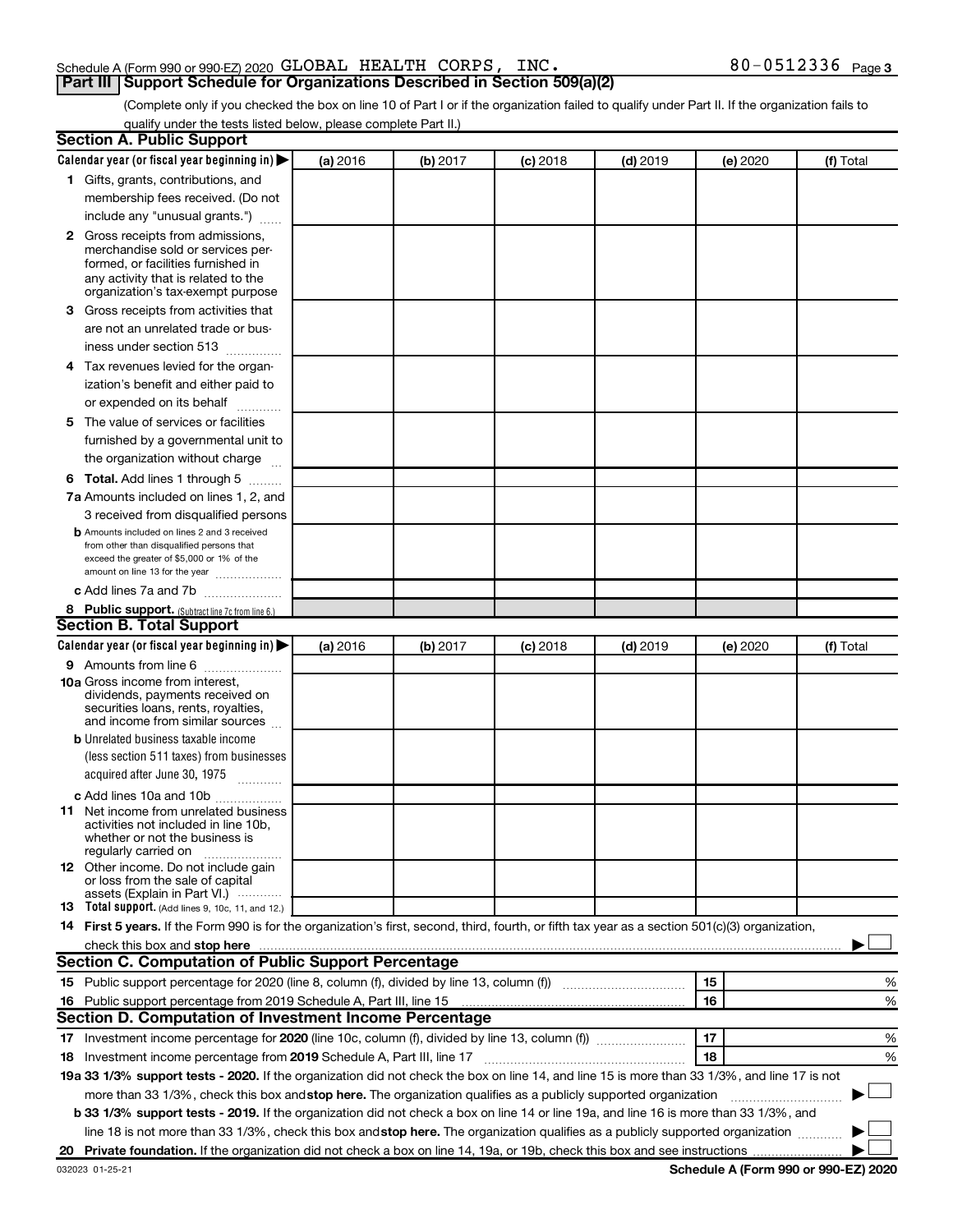### **Part IV Supporting Organizations**

(Complete only if you checked a box in line 12 on Part I. If you checked box 12a, Part I, complete Sections A and B. If you checked box 12b, Part I, complete Sections A and C. If you checked box 12c, Part I, complete Sections A, D, and E. If you checked box 12d, Part I, complete Sections A and D, and complete Part V.)

### **Section A. All Supporting Organizations**

- **1** Are all of the organization's supported organizations listed by name in the organization's governing documents? If "No," describe in Part VI how the supported organizations are designated. If designated by *class or purpose, describe the designation. If historic and continuing relationship, explain.*
- **2** Did the organization have any supported organization that does not have an IRS determination of status under section 509(a)(1) or (2)? If "Yes," explain in Part **VI** how the organization determined that the supported *organization was described in section 509(a)(1) or (2).*
- **3a** Did the organization have a supported organization described in section 501(c)(4), (5), or (6)? If "Yes," answer *lines 3b and 3c below.*
- **b** Did the organization confirm that each supported organization qualified under section 501(c)(4), (5), or (6) and satisfied the public support tests under section 509(a)(2)? If "Yes," describe in Part VI when and how the *organization made the determination.*
- **c** Did the organization ensure that all support to such organizations was used exclusively for section 170(c)(2)(B) purposes? If "Yes," explain in Part VI what controls the organization put in place to ensure such use.
- **4 a** *If* Was any supported organization not organized in the United States ("foreign supported organization")? *"Yes," and if you checked box 12a or 12b in Part I, answer lines 4b and 4c below.*
- **b** Did the organization have ultimate control and discretion in deciding whether to make grants to the foreign supported organization? If "Yes," describe in Part VI how the organization had such control and discretion *despite being controlled or supervised by or in connection with its supported organizations.*
- **c** Did the organization support any foreign supported organization that does not have an IRS determination under sections 501(c)(3) and 509(a)(1) or (2)? If "Yes," explain in Part VI what controls the organization used *to ensure that all support to the foreign supported organization was used exclusively for section 170(c)(2)(B) purposes.*
- **5a** Did the organization add, substitute, or remove any supported organizations during the tax year? If "Yes," answer lines 5b and 5c below (if applicable). Also, provide detail in **Part VI,** including (i) the names and EIN *numbers of the supported organizations added, substituted, or removed; (ii) the reasons for each such action; (iii) the authority under the organization's organizing document authorizing such action; and (iv) how the action was accomplished (such as by amendment to the organizing document).*
- **b** Type I or Type II only. Was any added or substituted supported organization part of a class already designated in the organization's organizing document?
- **c Substitutions only.**  Was the substitution the result of an event beyond the organization's control?
- **6** Did the organization provide support (whether in the form of grants or the provision of services or facilities) to **Part VI.** support or benefit one or more of the filing organization's supported organizations? If "Yes," provide detail in anyone other than (i) its supported organizations, (ii) individuals that are part of the charitable class benefited by one or more of its supported organizations, or (iii) other supporting organizations that also
- **7** Did the organization provide a grant, loan, compensation, or other similar payment to a substantial contributor regard to a substantial contributor? If "Yes," complete Part I of Schedule L (Form 990 or 990-EZ). (as defined in section 4958(c)(3)(C)), a family member of a substantial contributor, or a 35% controlled entity with
- **8** Did the organization make a loan to a disqualified person (as defined in section 4958) not described in line 7? *If "Yes," complete Part I of Schedule L (Form 990 or 990-EZ).*
- **9 a** Was the organization controlled directly or indirectly at any time during the tax year by one or more in section 509(a)(1) or (2))? If "Yes," provide detail in **Part VI.** disqualified persons, as defined in section 4946 (other than foundation managers and organizations described
- **b** Did one or more disqualified persons (as defined in line 9a) hold a controlling interest in any entity in which the supporting organization had an interest? If "Yes," provide detail in Part VI.
- **c** Did a disqualified person (as defined in line 9a) have an ownership interest in, or derive any personal benefit from, assets in which the supporting organization also had an interest? If "Yes," provide detail in Part VI.
- **10 a** Was the organization subject to the excess business holdings rules of section 4943 because of section supporting organizations)? If "Yes," answer line 10b below. 4943(f) (regarding certain Type II supporting organizations, and all Type III non-functionally integrated
	- **b** Did the organization have any excess business holdings in the tax year? (Use Schedule C, Form 4720, to *determine whether the organization had excess business holdings.)*

**Yes No 1 2 3a 3b 3c 4a 4b 4c 5a 5b 5c 6 7 8 9a 9b 9c 10a 10b**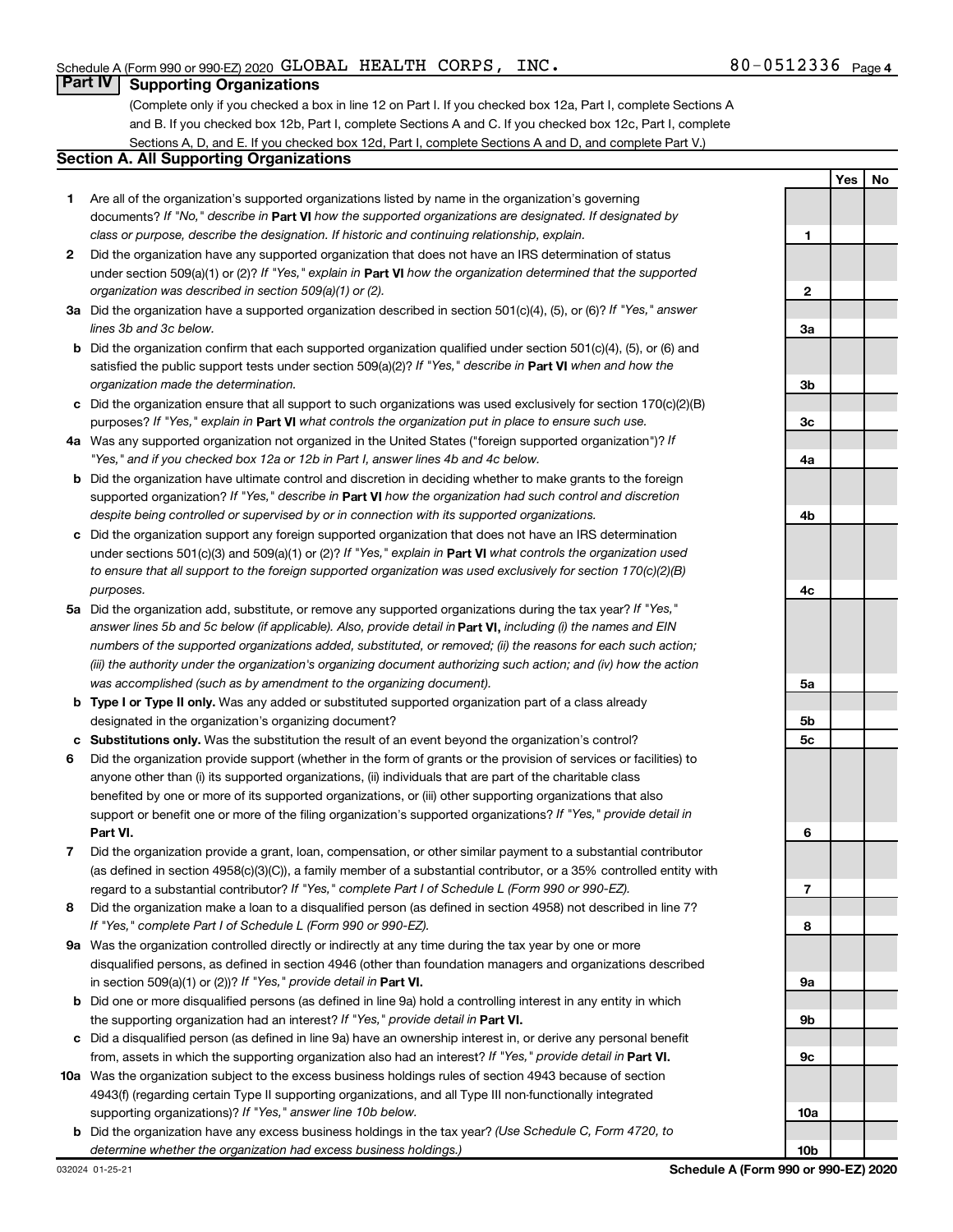|              |                                                                                                                                                                                                                                                           |                 | Yes | No |
|--------------|-----------------------------------------------------------------------------------------------------------------------------------------------------------------------------------------------------------------------------------------------------------|-----------------|-----|----|
| 11           | Has the organization accepted a gift or contribution from any of the following persons?                                                                                                                                                                   |                 |     |    |
|              | a A person who directly or indirectly controls, either alone or together with persons described in lines 11b and                                                                                                                                          |                 |     |    |
|              | 11c below, the governing body of a supported organization?                                                                                                                                                                                                | 11a             |     |    |
|              | <b>b</b> A family member of a person described in line 11a above?                                                                                                                                                                                         | 11 <sub>b</sub> |     |    |
|              | c A 35% controlled entity of a person described in line 11a or 11b above? If "Yes" to line 11a, 11b, or 11c, provide                                                                                                                                      |                 |     |    |
|              | detail in Part VI.                                                                                                                                                                                                                                        | 11c             |     |    |
|              | <b>Section B. Type I Supporting Organizations</b>                                                                                                                                                                                                         |                 |     |    |
|              |                                                                                                                                                                                                                                                           |                 | Yes | No |
| 1            | Did the governing body, members of the governing body, officers acting in their official capacity, or membership of one or                                                                                                                                |                 |     |    |
|              | more supported organizations have the power to regularly appoint or elect at least a majority of the organization's officers,                                                                                                                             |                 |     |    |
|              | directors, or trustees at all times during the tax year? If "No," describe in Part VI how the supported organization(s)<br>effectively operated, supervised, or controlled the organization's activities. If the organization had more than one supported |                 |     |    |
|              | organization, describe how the powers to appoint and/or remove officers, directors, or trustees were allocated among the                                                                                                                                  |                 |     |    |
|              | supported organizations and what conditions or restrictions, if any, applied to such powers during the tax year.                                                                                                                                          | 1               |     |    |
| $\mathbf{2}$ | Did the organization operate for the benefit of any supported organization other than the supported                                                                                                                                                       |                 |     |    |
|              | organization(s) that operated, supervised, or controlled the supporting organization? If "Yes," explain in                                                                                                                                                |                 |     |    |
|              | Part VI how providing such benefit carried out the purposes of the supported organization(s) that operated,                                                                                                                                               |                 |     |    |
|              | supervised, or controlled the supporting organization.                                                                                                                                                                                                    | $\mathbf{2}$    |     |    |
|              | Section C. Type II Supporting Organizations                                                                                                                                                                                                               |                 |     |    |
|              |                                                                                                                                                                                                                                                           |                 | Yes | No |
| 1.           | Were a majority of the organization's directors or trustees during the tax year also a majority of the directors                                                                                                                                          |                 |     |    |
|              | or trustees of each of the organization's supported organization(s)? If "No," describe in Part VI how control                                                                                                                                             |                 |     |    |
|              | or management of the supporting organization was vested in the same persons that controlled or managed                                                                                                                                                    |                 |     |    |
|              | the supported organization(s).                                                                                                                                                                                                                            | 1               |     |    |
|              | Section D. All Type III Supporting Organizations                                                                                                                                                                                                          |                 |     |    |
|              |                                                                                                                                                                                                                                                           |                 | Yes | No |
| 1            | Did the organization provide to each of its supported organizations, by the last day of the fifth month of the                                                                                                                                            |                 |     |    |
|              | organization's tax year, (i) a written notice describing the type and amount of support provided during the prior tax                                                                                                                                     |                 |     |    |
|              | year, (ii) a copy of the Form 990 that was most recently filed as of the date of notification, and (iii) copies of the                                                                                                                                    |                 |     |    |
|              | organization's governing documents in effect on the date of notification, to the extent not previously provided?                                                                                                                                          | 1               |     |    |
| 2            | Were any of the organization's officers, directors, or trustees either (i) appointed or elected by the supported                                                                                                                                          |                 |     |    |
|              | organization(s) or (ii) serving on the governing body of a supported organization? If "No," explain in Part VI how                                                                                                                                        |                 |     |    |
|              | the organization maintained a close and continuous working relationship with the supported organization(s).                                                                                                                                               | 2               |     |    |
| 3            | By reason of the relationship described in line 2, above, did the organization's supported organizations have a                                                                                                                                           |                 |     |    |
|              | significant voice in the organization's investment policies and in directing the use of the organization's                                                                                                                                                |                 |     |    |
|              | income or assets at all times during the tax year? If "Yes," describe in Part VI the role the organization's                                                                                                                                              |                 |     |    |
|              | supported organizations played in this regard.<br>Section E. Type III Functionally Integrated Supporting Organizations                                                                                                                                    | 3               |     |    |
|              |                                                                                                                                                                                                                                                           |                 |     |    |
| 1            | Check the box next to the method that the organization used to satisfy the Integral Part Test during the yealsee instructions).                                                                                                                           |                 |     |    |
| a            | The organization satisfied the Activities Test. Complete line 2 below.<br>The organization is the parent of each of its supported organizations. Complete line 3 below.                                                                                   |                 |     |    |
| b            | The organization supported a governmental entity. Describe in Part VI how you supported a governmental entity (see instructions).                                                                                                                         |                 |     |    |
| с<br>2       | Activities Test. Answer lines 2a and 2b below.                                                                                                                                                                                                            |                 | Yes | No |
|              | Did substantially all of the organization's activities during the tax year directly further the exempt purposes of                                                                                                                                        |                 |     |    |
| а            | the supported organization(s) to which the organization was responsive? If "Yes," then in Part VI identify                                                                                                                                                |                 |     |    |
|              | those supported organizations and explain how these activities directly furthered their exempt purposes,                                                                                                                                                  |                 |     |    |
|              | how the organization was responsive to those supported organizations, and how the organization determined                                                                                                                                                 |                 |     |    |
|              | that these activities constituted substantially all of its activities.                                                                                                                                                                                    | 2a              |     |    |
| b            | Did the activities described in line 2a, above, constitute activities that, but for the organization's involvement,                                                                                                                                       |                 |     |    |
|              | one or more of the organization's supported organization(s) would have been engaged in? If "Yes," explain in                                                                                                                                              |                 |     |    |
|              | Part VI the reasons for the organization's position that its supported organization(s) would have engaged in                                                                                                                                              |                 |     |    |
|              | these activities but for the organization's involvement.                                                                                                                                                                                                  | 2 <sub>b</sub>  |     |    |
| З            | Parent of Supported Organizations. Answer lines 3a and 3b below.                                                                                                                                                                                          |                 |     |    |
| а            | Did the organization have the power to regularly appoint or elect a majority of the officers, directors, or                                                                                                                                               |                 |     |    |
|              | trustees of each of the supported organizations? If "Yes" or "No" provide details in Part VI.                                                                                                                                                             | За              |     |    |
|              | b Did the organization exercise a substantial degree of direction over the policies, programs, and activities of each                                                                                                                                     |                 |     |    |
|              | of its supported organizations? If "Yes," describe in Part VI the role played by the organization in this regard.                                                                                                                                         | 3 <sub>b</sub>  |     |    |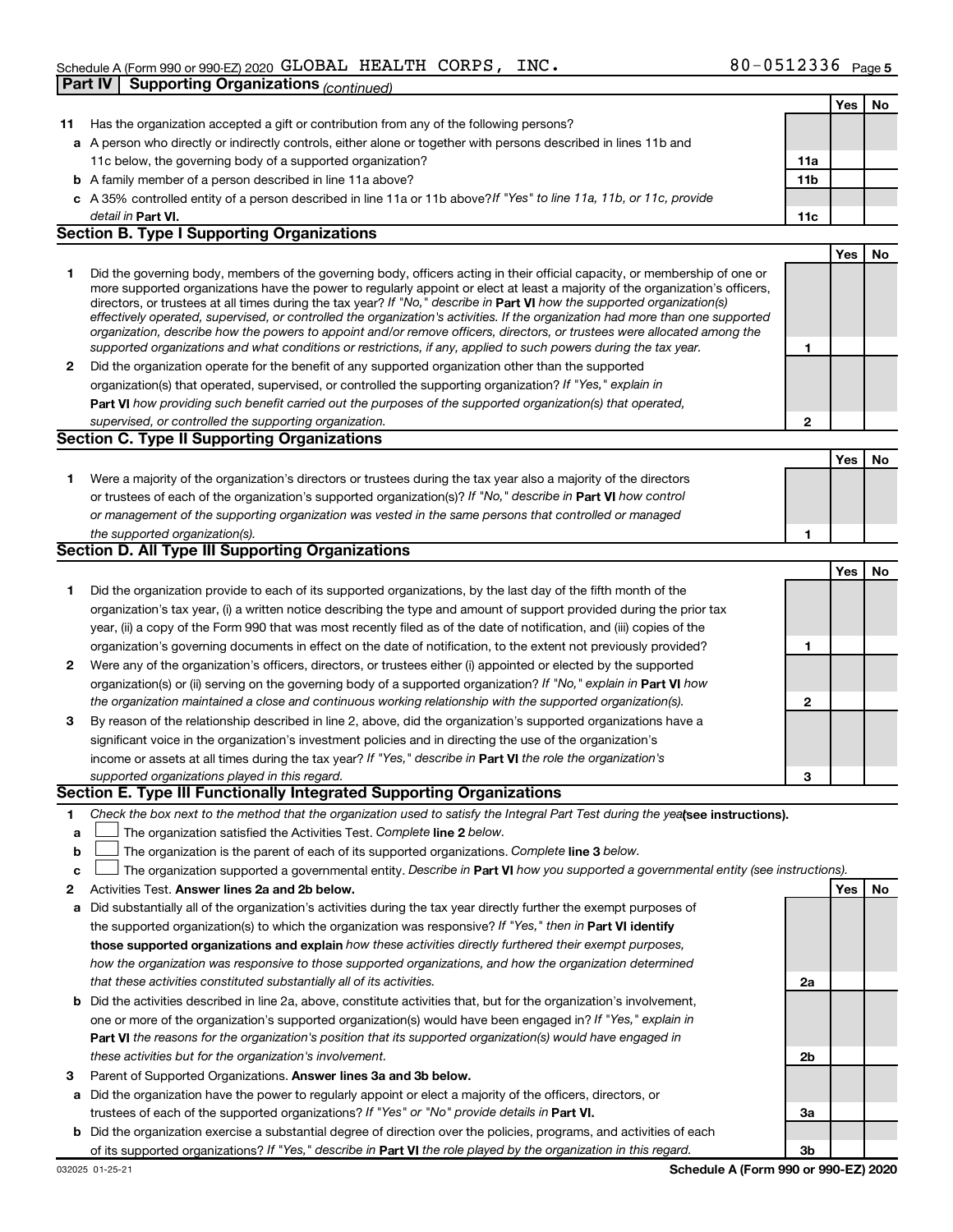## **Part V Type III Non-Functionally Integrated 509(a)(3) Supporting Organizations**

1 **Letter See instructions.** Check here if the organization satisfied the Integral Part Test as a qualifying trust on Nov. 20, 1970 (*explain in* Part **VI**). See instructions. All other Type III non-functionally integrated supporting organizations must complete Sections A through E.

|              | Section A - Adjusted Net Income                                             |                | (A) Prior Year | (B) Current Year<br>(optional) |
|--------------|-----------------------------------------------------------------------------|----------------|----------------|--------------------------------|
| 1            | Net short-term capital gain                                                 | 1              |                |                                |
| 2            | Recoveries of prior-year distributions                                      | 2              |                |                                |
| З            | Other gross income (see instructions)                                       | 3              |                |                                |
| 4            | Add lines 1 through 3.                                                      | 4              |                |                                |
| 5            | Depreciation and depletion                                                  | 5              |                |                                |
| 6            | Portion of operating expenses paid or incurred for production or            |                |                |                                |
|              | collection of gross income or for management, conservation, or              |                |                |                                |
|              | maintenance of property held for production of income (see instructions)    | 6              |                |                                |
| 7            | Other expenses (see instructions)                                           | $\overline{7}$ |                |                                |
| 8            | Adjusted Net Income (subtract lines 5, 6, and 7 from line 4)                | 8              |                |                                |
|              | <b>Section B - Minimum Asset Amount</b>                                     |                | (A) Prior Year | (B) Current Year<br>(optional) |
| 1            | Aggregate fair market value of all non-exempt-use assets (see               |                |                |                                |
|              | instructions for short tax year or assets held for part of year):           |                |                |                                |
|              | a Average monthly value of securities                                       | 1a             |                |                                |
|              | <b>b</b> Average monthly cash balances                                      | 1b             |                |                                |
|              | <b>c</b> Fair market value of other non-exempt-use assets                   | 1c             |                |                                |
|              | d Total (add lines 1a, 1b, and 1c)                                          | 1 <sub>d</sub> |                |                                |
|              | e Discount claimed for blockage or other factors                            |                |                |                                |
|              | (explain in detail in <b>Part VI</b> ):                                     |                |                |                                |
|              | 2 Acquisition indebtedness applicable to non-exempt-use assets              | $\mathbf{2}$   |                |                                |
| 3            | Subtract line 2 from line 1d.                                               | 3              |                |                                |
| 4            | Cash deemed held for exempt use. Enter 0.015 of line 3 (for greater amount, |                |                |                                |
|              | see instructions).                                                          | 4              |                |                                |
| 5            | Net value of non-exempt-use assets (subtract line 4 from line 3)            | 5              |                |                                |
| 6            | Multiply line 5 by 0.035.                                                   | 6              |                |                                |
| 7            | Recoveries of prior-year distributions                                      | $\overline{7}$ |                |                                |
| 8            | <b>Minimum Asset Amount (add line 7 to line 6)</b>                          | 8              |                |                                |
|              | <b>Section C - Distributable Amount</b>                                     |                |                | <b>Current Year</b>            |
| 1            | Adjusted net income for prior year (from Section A, line 8, column A)       | 1              |                |                                |
| $\mathbf{2}$ | Enter 0.85 of line 1.                                                       | $\overline{2}$ |                |                                |
| 3            | Minimum asset amount for prior year (from Section B, line 8, column A)      | 3              |                |                                |
| 4            | Enter greater of line 2 or line 3.                                          | 4              |                |                                |
| 5            | Income tax imposed in prior year                                            | 5              |                |                                |
| 6            | <b>Distributable Amount.</b> Subtract line 5 from line 4, unless subject to |                |                |                                |
|              | emergency temporary reduction (see instructions).                           | 6              |                |                                |
|              |                                                                             |                |                |                                |

**7** Check here if the current year is the organization's first as a non-functionally integrated Type III supporting organization (see † instructions).

**Schedule A (Form 990 or 990-EZ) 2020**

Schedule A (Form 990 or 990-EZ) 2020 Page GLOBAL HEALTH CORPS, INC. 80-0512336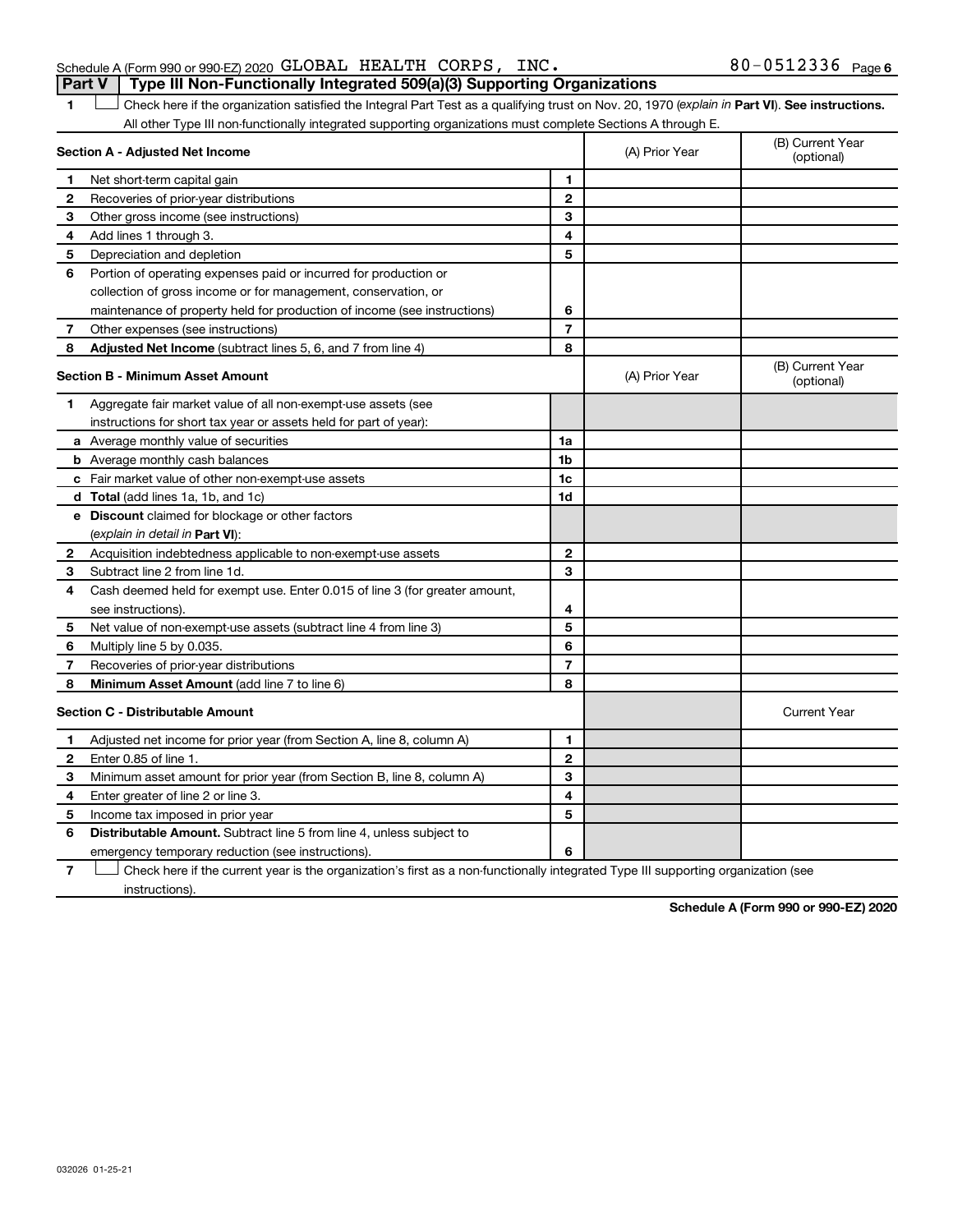| rart v | Type in Non-Functionally integrated 509(a)(5) Supporting Organizations <i>(continued)</i>                  |                                    |                                               |    |                                                  |
|--------|------------------------------------------------------------------------------------------------------------|------------------------------------|-----------------------------------------------|----|--------------------------------------------------|
|        | <b>Section D - Distributions</b>                                                                           |                                    |                                               |    | <b>Current Year</b>                              |
| 1.     | Amounts paid to supported organizations to accomplish exempt purposes                                      |                                    | 1                                             |    |                                                  |
| 2      | Amounts paid to perform activity that directly furthers exempt purposes of supported                       |                                    |                                               |    |                                                  |
|        | organizations, in excess of income from activity                                                           |                                    | 2                                             |    |                                                  |
| 3      | Administrative expenses paid to accomplish exempt purposes of supported organizations                      |                                    | 3                                             |    |                                                  |
| 4      | Amounts paid to acquire exempt-use assets                                                                  |                                    |                                               | 4  |                                                  |
| 5      | Qualified set-aside amounts (prior IRS approval required - provide details in Part VI)                     |                                    |                                               | 5  |                                                  |
| 6      | Other distributions (describe in Part VI). See instructions.                                               |                                    |                                               | 6  |                                                  |
| 7      | <b>Total annual distributions.</b> Add lines 1 through 6.                                                  |                                    |                                               | 7  |                                                  |
| 8      | Distributions to attentive supported organizations to which the organization is responsive                 |                                    |                                               |    |                                                  |
|        | (provide details in Part VI). See instructions.                                                            |                                    |                                               | 8  |                                                  |
| 9      | Distributable amount for 2020 from Section C, line 6                                                       |                                    |                                               | 9  |                                                  |
| 10     | Line 8 amount divided by line 9 amount                                                                     |                                    |                                               | 10 |                                                  |
|        | <b>Section E - Distribution Allocations (see instructions)</b>                                             | (i)<br><b>Excess Distributions</b> | (ii)<br><b>Underdistributions</b><br>Pre-2020 |    | (iii)<br><b>Distributable</b><br>Amount for 2020 |
| 1.     | Distributable amount for 2020 from Section C, line 6                                                       |                                    |                                               |    |                                                  |
| 2      | Underdistributions, if any, for years prior to 2020 (reason-                                               |                                    |                                               |    |                                                  |
|        | able cause required - explain in Part VI). See instructions.                                               |                                    |                                               |    |                                                  |
| 3      | Excess distributions carryover, if any, to 2020                                                            |                                    |                                               |    |                                                  |
|        | a From 2015                                                                                                |                                    |                                               |    |                                                  |
|        | <b>b</b> From 2016                                                                                         |                                    |                                               |    |                                                  |
|        | $c$ From 2017                                                                                              |                                    |                                               |    |                                                  |
|        | d From 2018                                                                                                |                                    |                                               |    |                                                  |
|        | e From 2019                                                                                                |                                    |                                               |    |                                                  |
|        | f Total of lines 3a through 3e                                                                             |                                    |                                               |    |                                                  |
|        | g Applied to underdistributions of prior years                                                             |                                    |                                               |    |                                                  |
|        | h Applied to 2020 distributable amount                                                                     |                                    |                                               |    |                                                  |
|        | <i>i</i> Carryover from 2015 not applied (see instructions)                                                |                                    |                                               |    |                                                  |
|        | Remainder. Subtract lines 3g, 3h, and 3i from line 3f.                                                     |                                    |                                               |    |                                                  |
| 4      | Distributions for 2020 from Section D,                                                                     |                                    |                                               |    |                                                  |
|        | line $7:$<br>\$                                                                                            |                                    |                                               |    |                                                  |
|        | a Applied to underdistributions of prior years                                                             |                                    |                                               |    |                                                  |
|        | <b>b</b> Applied to 2020 distributable amount<br><b>c</b> Remainder. Subtract lines 4a and 4b from line 4. |                                    |                                               |    |                                                  |
| 5      | Remaining underdistributions for years prior to 2020, if                                                   |                                    |                                               |    |                                                  |
|        | any. Subtract lines 3g and 4a from line 2. For result greater                                              |                                    |                                               |    |                                                  |
|        | than zero, explain in Part VI. See instructions.                                                           |                                    |                                               |    |                                                  |
| 6      | Remaining underdistributions for 2020. Subtract lines 3h                                                   |                                    |                                               |    |                                                  |
|        | and 4b from line 1. For result greater than zero, explain in                                               |                                    |                                               |    |                                                  |
|        | Part VI. See instructions.                                                                                 |                                    |                                               |    |                                                  |
| 7      | Excess distributions carryover to 2021. Add lines 3j                                                       |                                    |                                               |    |                                                  |
|        | and 4c.                                                                                                    |                                    |                                               |    |                                                  |
| 8      | Breakdown of line 7:                                                                                       |                                    |                                               |    |                                                  |
|        | a Excess from 2016                                                                                         |                                    |                                               |    |                                                  |
|        | <b>b</b> Excess from 2017                                                                                  |                                    |                                               |    |                                                  |
|        | c Excess from 2018                                                                                         |                                    |                                               |    |                                                  |
|        | d Excess from 2019                                                                                         |                                    |                                               |    |                                                  |
|        | e Excess from 2020                                                                                         |                                    |                                               |    |                                                  |

**Schedule A (Form 990 or 990-EZ) 2020**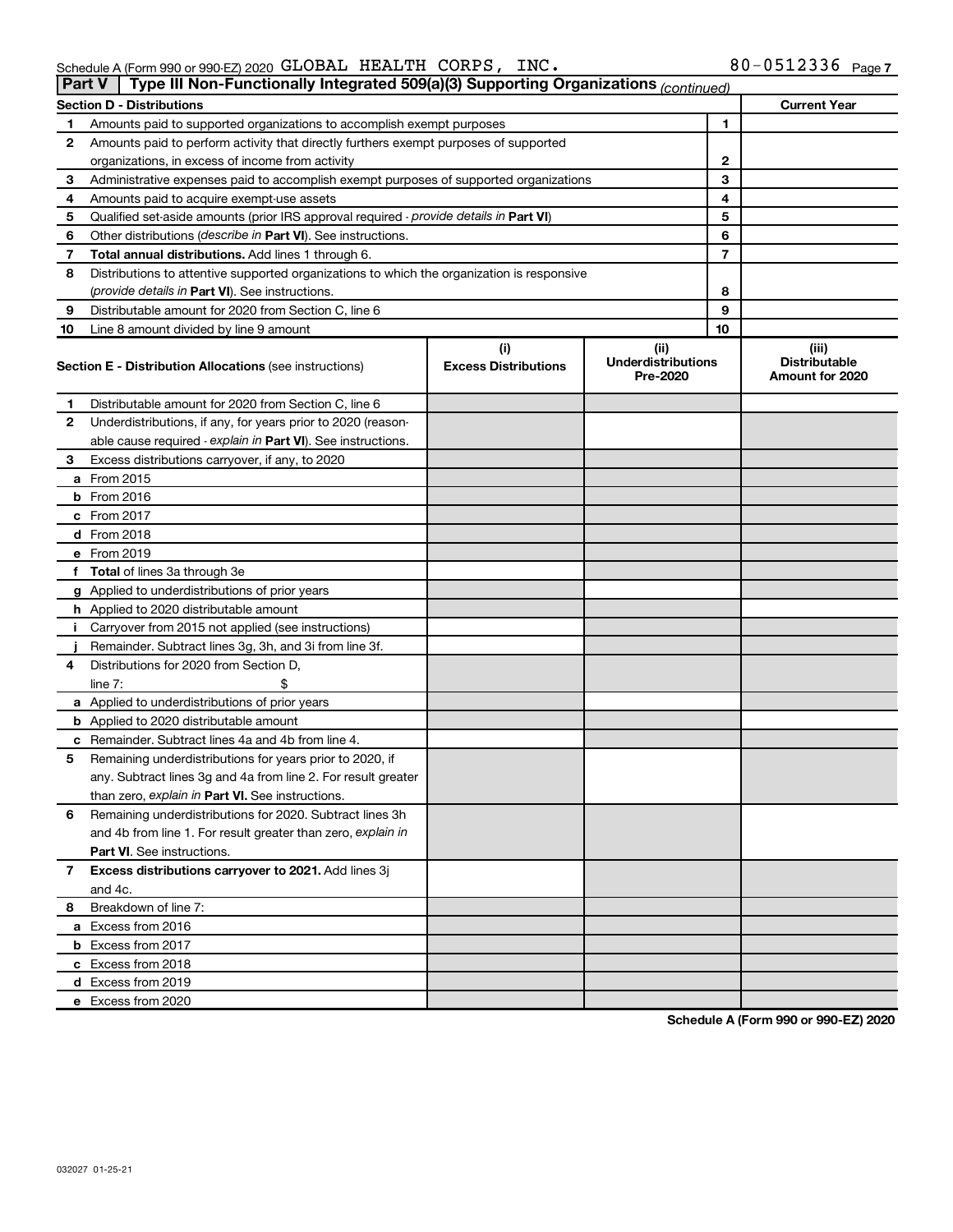|  | Schedule A (Form 990 or 990-EZ) 2020 $GLOBAL$ HEALTH $CORPS$ , $INC$ . |  |  |  |  | 80-0512336 $_{Page8}$ |
|--|------------------------------------------------------------------------|--|--|--|--|-----------------------|
|--|------------------------------------------------------------------------|--|--|--|--|-----------------------|

Provide the explanations required by Part II, line 10; Part II, line 17a or 17b; Part III, line 12; Part IV, Section A, lines 1, 2, 3b, 3c, 4b, 4c, 5a, 6, 9a, 9b, 9c, 11a, 11b, and 11c; Part IV, Section B, lines 1 and 2; Part IV, Section C, line 1; Part IV, Section D, lines 2 and 3; Part IV, Section E, lines 1c, 2a, 2b, 3a, and 3b; Part V, line 1; Part V, Section B, line 1e; Part V, Section D, lines 5, 6, and 8; and Part V, Section E, lines 2, 5, and 6. Also complete this part for any additional information. (See instructions.) **Part VI Supplemental Information.** 

SCHEDULE A, PART II, LINE 10, EXPLANATION FOR OTHER INCOME:

| OTHER INCOME    |         |
|-----------------|---------|
| 2016 AMOUNT: \$ | 30,000. |
| 2018 AMOUNT: \$ | 40,083. |
| 2019 AMOUNT: \$ | 1,500.  |
|                 |         |
|                 |         |
|                 |         |
|                 |         |
|                 |         |
|                 |         |
|                 |         |
|                 |         |
|                 |         |
|                 |         |
|                 |         |
|                 |         |
|                 |         |
|                 |         |
|                 |         |
|                 |         |
|                 |         |
|                 |         |
|                 |         |
|                 |         |
|                 |         |
|                 |         |
|                 |         |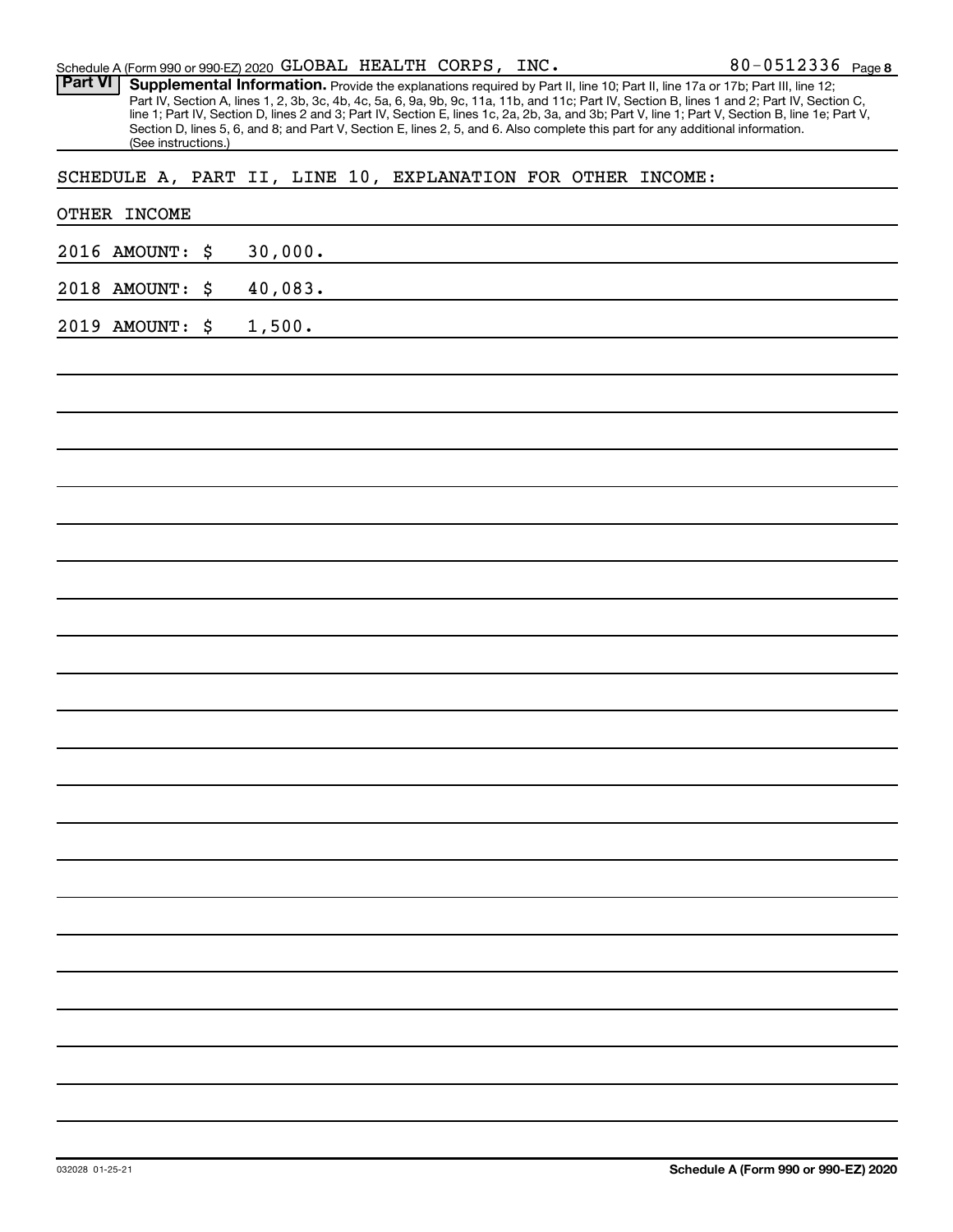| For Organizations Exempt From Income Tax Under section 501(c) and section 527<br>Complete if the organization is described below. > Attach to Form 990 or Form 990-EZ.<br><b>Open to Public</b><br>Department of the Treasury<br>Inspection<br>Go to www.irs.gov/Form990 for instructions and the latest information.<br>Internal Revenue Service<br>If the organization answered "Yes," on Form 990, Part IV, line 3, or Form 990-EZ, Part V, line 46 (Political Campaign Activities), then<br>• Section 501(c)(3) organizations: Complete Parts I-A and B. Do not complete Part I-C.<br>● Section 501(c) (other than section 501(c)(3)) organizations: Complete Parts I-A and C below. Do not complete Part I-B.<br>• Section 527 organizations: Complete Part I-A only.<br>If the organization answered "Yes," on Form 990, Part IV, line 4, or Form 990-EZ, Part VI, line 47 (Lobbying Activities), then<br>• Section 501(c)(3) organizations that have filed Form 5768 (election under section 501(h)): Complete Part II-A. Do not complete Part II-B.<br>• Section 501(c)(3) organizations that have NOT filed Form 5768 (election under section 501(h)): Complete Part II-B. Do not complete Part II-A.<br>If the organization answered "Yes," on Form 990, Part IV, line 5 (Proxy Tax) (See separate instructions) or Form 990-EZ, Part V, line 35c (Proxy<br>Tax) (See separate instructions), then<br>• Section 501(c)(4), (5), or (6) organizations: Complete Part III.<br><b>Employer identification number</b><br>Name of organization<br>80-0512336<br>GLOBAL HEALTH CORPS, INC.<br>Complete if the organization is exempt under section 501(c) or is a section 527 organization.<br>Part I-A<br>Provide a description of the organization's direct and indirect political campaign activities in Part IV.<br>1.<br>$\triangleright$ \$<br>2<br>Volunteer hours for political campaign activities<br>3<br>Part I-B $\vert$ Complete if the organization is exempt under section 501(c)(3).<br>2<br>Yes<br>No<br>з<br><b>Yes</b><br>No<br><b>b</b> If "Yes," describe in Part IV.<br>Part I-C Complete if the organization is exempt under section 501(c), except section 501(c)(3).<br>$\triangleright$ s<br>1 Enter the amount directly expended by the filing organization for section 527 exempt function activities<br>Enter the amount of the filing organization's funds contributed to other organizations for section 527<br>2<br>▶ \$<br>exempt function activities<br>Total exempt function expenditures. Add lines 1 and 2. Enter here and on Form 1120-POL,<br>З<br>$\triangleright$ \$<br>Yes<br><b>No</b><br>Did the filing organization file Form 1120-POL for this year?<br>4<br>Enter the names, addresses and employer identification number (EIN) of all section 527 political organizations to which the filing organization<br>5<br>made payments. For each organization listed, enter the amount paid from the filing organization's funds. Also enter the amount of political<br>contributions received that were promptly and directly delivered to a separate political organization, such as a separate segregated fund or a<br>political action committee (PAC). If additional space is needed, provide information in Part IV.<br>(b) Address<br>(c) EIN<br>(a) Name<br>(d) Amount paid from<br>(e) Amount of political<br>contributions received and<br>filing organization's<br>promptly and directly<br>funds. If none, enter -0-.<br>delivered to a separate<br>political organization.<br>If none, enter -0-. | <b>SCHEDULE C</b>    | <b>Political Campaign and Lobbying Activities</b> |  |  |  |  |  | OMB No. 1545-0047 |
|--------------------------------------------------------------------------------------------------------------------------------------------------------------------------------------------------------------------------------------------------------------------------------------------------------------------------------------------------------------------------------------------------------------------------------------------------------------------------------------------------------------------------------------------------------------------------------------------------------------------------------------------------------------------------------------------------------------------------------------------------------------------------------------------------------------------------------------------------------------------------------------------------------------------------------------------------------------------------------------------------------------------------------------------------------------------------------------------------------------------------------------------------------------------------------------------------------------------------------------------------------------------------------------------------------------------------------------------------------------------------------------------------------------------------------------------------------------------------------------------------------------------------------------------------------------------------------------------------------------------------------------------------------------------------------------------------------------------------------------------------------------------------------------------------------------------------------------------------------------------------------------------------------------------------------------------------------------------------------------------------------------------------------------------------------------------------------------------------------------------------------------------------------------------------------------------------------------------------------------------------------------------------------------------------------------------------------------------------------------------------------------------------------------------------------------------------------------------------------------------------------------------------------------------------------------------------------------------------------------------------------------------------------------------------------------------------------------------------------------------------------------------------------------------------------------------------------------------------------------------------------------------------------------------------------------------------------------------------------------------------------------------------------------------------------------------------------------------------------------------------------------------------------------------------------------------------------------------------------------------------------------------------------------------------------------------------------------------------------------------------------------------------------------------------------------------------------------------------------------------------------------------------------------------------------------|----------------------|---------------------------------------------------|--|--|--|--|--|-------------------|
|                                                                                                                                                                                                                                                                                                                                                                                                                                                                                                                                                                                                                                                                                                                                                                                                                                                                                                                                                                                                                                                                                                                                                                                                                                                                                                                                                                                                                                                                                                                                                                                                                                                                                                                                                                                                                                                                                                                                                                                                                                                                                                                                                                                                                                                                                                                                                                                                                                                                                                                                                                                                                                                                                                                                                                                                                                                                                                                                                                                                                                                                                                                                                                                                                                                                                                                                                                                                                                                                                                                                                              | (Form 990 or 990-EZ) |                                                   |  |  |  |  |  |                   |
|                                                                                                                                                                                                                                                                                                                                                                                                                                                                                                                                                                                                                                                                                                                                                                                                                                                                                                                                                                                                                                                                                                                                                                                                                                                                                                                                                                                                                                                                                                                                                                                                                                                                                                                                                                                                                                                                                                                                                                                                                                                                                                                                                                                                                                                                                                                                                                                                                                                                                                                                                                                                                                                                                                                                                                                                                                                                                                                                                                                                                                                                                                                                                                                                                                                                                                                                                                                                                                                                                                                                                              |                      |                                                   |  |  |  |  |  |                   |
|                                                                                                                                                                                                                                                                                                                                                                                                                                                                                                                                                                                                                                                                                                                                                                                                                                                                                                                                                                                                                                                                                                                                                                                                                                                                                                                                                                                                                                                                                                                                                                                                                                                                                                                                                                                                                                                                                                                                                                                                                                                                                                                                                                                                                                                                                                                                                                                                                                                                                                                                                                                                                                                                                                                                                                                                                                                                                                                                                                                                                                                                                                                                                                                                                                                                                                                                                                                                                                                                                                                                                              |                      |                                                   |  |  |  |  |  |                   |
|                                                                                                                                                                                                                                                                                                                                                                                                                                                                                                                                                                                                                                                                                                                                                                                                                                                                                                                                                                                                                                                                                                                                                                                                                                                                                                                                                                                                                                                                                                                                                                                                                                                                                                                                                                                                                                                                                                                                                                                                                                                                                                                                                                                                                                                                                                                                                                                                                                                                                                                                                                                                                                                                                                                                                                                                                                                                                                                                                                                                                                                                                                                                                                                                                                                                                                                                                                                                                                                                                                                                                              |                      |                                                   |  |  |  |  |  |                   |
|                                                                                                                                                                                                                                                                                                                                                                                                                                                                                                                                                                                                                                                                                                                                                                                                                                                                                                                                                                                                                                                                                                                                                                                                                                                                                                                                                                                                                                                                                                                                                                                                                                                                                                                                                                                                                                                                                                                                                                                                                                                                                                                                                                                                                                                                                                                                                                                                                                                                                                                                                                                                                                                                                                                                                                                                                                                                                                                                                                                                                                                                                                                                                                                                                                                                                                                                                                                                                                                                                                                                                              |                      |                                                   |  |  |  |  |  |                   |
|                                                                                                                                                                                                                                                                                                                                                                                                                                                                                                                                                                                                                                                                                                                                                                                                                                                                                                                                                                                                                                                                                                                                                                                                                                                                                                                                                                                                                                                                                                                                                                                                                                                                                                                                                                                                                                                                                                                                                                                                                                                                                                                                                                                                                                                                                                                                                                                                                                                                                                                                                                                                                                                                                                                                                                                                                                                                                                                                                                                                                                                                                                                                                                                                                                                                                                                                                                                                                                                                                                                                                              |                      |                                                   |  |  |  |  |  |                   |
|                                                                                                                                                                                                                                                                                                                                                                                                                                                                                                                                                                                                                                                                                                                                                                                                                                                                                                                                                                                                                                                                                                                                                                                                                                                                                                                                                                                                                                                                                                                                                                                                                                                                                                                                                                                                                                                                                                                                                                                                                                                                                                                                                                                                                                                                                                                                                                                                                                                                                                                                                                                                                                                                                                                                                                                                                                                                                                                                                                                                                                                                                                                                                                                                                                                                                                                                                                                                                                                                                                                                                              |                      |                                                   |  |  |  |  |  |                   |
|                                                                                                                                                                                                                                                                                                                                                                                                                                                                                                                                                                                                                                                                                                                                                                                                                                                                                                                                                                                                                                                                                                                                                                                                                                                                                                                                                                                                                                                                                                                                                                                                                                                                                                                                                                                                                                                                                                                                                                                                                                                                                                                                                                                                                                                                                                                                                                                                                                                                                                                                                                                                                                                                                                                                                                                                                                                                                                                                                                                                                                                                                                                                                                                                                                                                                                                                                                                                                                                                                                                                                              |                      |                                                   |  |  |  |  |  |                   |
|                                                                                                                                                                                                                                                                                                                                                                                                                                                                                                                                                                                                                                                                                                                                                                                                                                                                                                                                                                                                                                                                                                                                                                                                                                                                                                                                                                                                                                                                                                                                                                                                                                                                                                                                                                                                                                                                                                                                                                                                                                                                                                                                                                                                                                                                                                                                                                                                                                                                                                                                                                                                                                                                                                                                                                                                                                                                                                                                                                                                                                                                                                                                                                                                                                                                                                                                                                                                                                                                                                                                                              |                      |                                                   |  |  |  |  |  |                   |
|                                                                                                                                                                                                                                                                                                                                                                                                                                                                                                                                                                                                                                                                                                                                                                                                                                                                                                                                                                                                                                                                                                                                                                                                                                                                                                                                                                                                                                                                                                                                                                                                                                                                                                                                                                                                                                                                                                                                                                                                                                                                                                                                                                                                                                                                                                                                                                                                                                                                                                                                                                                                                                                                                                                                                                                                                                                                                                                                                                                                                                                                                                                                                                                                                                                                                                                                                                                                                                                                                                                                                              |                      |                                                   |  |  |  |  |  |                   |
|                                                                                                                                                                                                                                                                                                                                                                                                                                                                                                                                                                                                                                                                                                                                                                                                                                                                                                                                                                                                                                                                                                                                                                                                                                                                                                                                                                                                                                                                                                                                                                                                                                                                                                                                                                                                                                                                                                                                                                                                                                                                                                                                                                                                                                                                                                                                                                                                                                                                                                                                                                                                                                                                                                                                                                                                                                                                                                                                                                                                                                                                                                                                                                                                                                                                                                                                                                                                                                                                                                                                                              |                      |                                                   |  |  |  |  |  |                   |
|                                                                                                                                                                                                                                                                                                                                                                                                                                                                                                                                                                                                                                                                                                                                                                                                                                                                                                                                                                                                                                                                                                                                                                                                                                                                                                                                                                                                                                                                                                                                                                                                                                                                                                                                                                                                                                                                                                                                                                                                                                                                                                                                                                                                                                                                                                                                                                                                                                                                                                                                                                                                                                                                                                                                                                                                                                                                                                                                                                                                                                                                                                                                                                                                                                                                                                                                                                                                                                                                                                                                                              |                      |                                                   |  |  |  |  |  |                   |
|                                                                                                                                                                                                                                                                                                                                                                                                                                                                                                                                                                                                                                                                                                                                                                                                                                                                                                                                                                                                                                                                                                                                                                                                                                                                                                                                                                                                                                                                                                                                                                                                                                                                                                                                                                                                                                                                                                                                                                                                                                                                                                                                                                                                                                                                                                                                                                                                                                                                                                                                                                                                                                                                                                                                                                                                                                                                                                                                                                                                                                                                                                                                                                                                                                                                                                                                                                                                                                                                                                                                                              |                      |                                                   |  |  |  |  |  |                   |
|                                                                                                                                                                                                                                                                                                                                                                                                                                                                                                                                                                                                                                                                                                                                                                                                                                                                                                                                                                                                                                                                                                                                                                                                                                                                                                                                                                                                                                                                                                                                                                                                                                                                                                                                                                                                                                                                                                                                                                                                                                                                                                                                                                                                                                                                                                                                                                                                                                                                                                                                                                                                                                                                                                                                                                                                                                                                                                                                                                                                                                                                                                                                                                                                                                                                                                                                                                                                                                                                                                                                                              |                      |                                                   |  |  |  |  |  |                   |
|                                                                                                                                                                                                                                                                                                                                                                                                                                                                                                                                                                                                                                                                                                                                                                                                                                                                                                                                                                                                                                                                                                                                                                                                                                                                                                                                                                                                                                                                                                                                                                                                                                                                                                                                                                                                                                                                                                                                                                                                                                                                                                                                                                                                                                                                                                                                                                                                                                                                                                                                                                                                                                                                                                                                                                                                                                                                                                                                                                                                                                                                                                                                                                                                                                                                                                                                                                                                                                                                                                                                                              |                      |                                                   |  |  |  |  |  |                   |
|                                                                                                                                                                                                                                                                                                                                                                                                                                                                                                                                                                                                                                                                                                                                                                                                                                                                                                                                                                                                                                                                                                                                                                                                                                                                                                                                                                                                                                                                                                                                                                                                                                                                                                                                                                                                                                                                                                                                                                                                                                                                                                                                                                                                                                                                                                                                                                                                                                                                                                                                                                                                                                                                                                                                                                                                                                                                                                                                                                                                                                                                                                                                                                                                                                                                                                                                                                                                                                                                                                                                                              |                      |                                                   |  |  |  |  |  |                   |
|                                                                                                                                                                                                                                                                                                                                                                                                                                                                                                                                                                                                                                                                                                                                                                                                                                                                                                                                                                                                                                                                                                                                                                                                                                                                                                                                                                                                                                                                                                                                                                                                                                                                                                                                                                                                                                                                                                                                                                                                                                                                                                                                                                                                                                                                                                                                                                                                                                                                                                                                                                                                                                                                                                                                                                                                                                                                                                                                                                                                                                                                                                                                                                                                                                                                                                                                                                                                                                                                                                                                                              |                      |                                                   |  |  |  |  |  |                   |
|                                                                                                                                                                                                                                                                                                                                                                                                                                                                                                                                                                                                                                                                                                                                                                                                                                                                                                                                                                                                                                                                                                                                                                                                                                                                                                                                                                                                                                                                                                                                                                                                                                                                                                                                                                                                                                                                                                                                                                                                                                                                                                                                                                                                                                                                                                                                                                                                                                                                                                                                                                                                                                                                                                                                                                                                                                                                                                                                                                                                                                                                                                                                                                                                                                                                                                                                                                                                                                                                                                                                                              |                      |                                                   |  |  |  |  |  |                   |
|                                                                                                                                                                                                                                                                                                                                                                                                                                                                                                                                                                                                                                                                                                                                                                                                                                                                                                                                                                                                                                                                                                                                                                                                                                                                                                                                                                                                                                                                                                                                                                                                                                                                                                                                                                                                                                                                                                                                                                                                                                                                                                                                                                                                                                                                                                                                                                                                                                                                                                                                                                                                                                                                                                                                                                                                                                                                                                                                                                                                                                                                                                                                                                                                                                                                                                                                                                                                                                                                                                                                                              |                      |                                                   |  |  |  |  |  |                   |
|                                                                                                                                                                                                                                                                                                                                                                                                                                                                                                                                                                                                                                                                                                                                                                                                                                                                                                                                                                                                                                                                                                                                                                                                                                                                                                                                                                                                                                                                                                                                                                                                                                                                                                                                                                                                                                                                                                                                                                                                                                                                                                                                                                                                                                                                                                                                                                                                                                                                                                                                                                                                                                                                                                                                                                                                                                                                                                                                                                                                                                                                                                                                                                                                                                                                                                                                                                                                                                                                                                                                                              |                      |                                                   |  |  |  |  |  |                   |
|                                                                                                                                                                                                                                                                                                                                                                                                                                                                                                                                                                                                                                                                                                                                                                                                                                                                                                                                                                                                                                                                                                                                                                                                                                                                                                                                                                                                                                                                                                                                                                                                                                                                                                                                                                                                                                                                                                                                                                                                                                                                                                                                                                                                                                                                                                                                                                                                                                                                                                                                                                                                                                                                                                                                                                                                                                                                                                                                                                                                                                                                                                                                                                                                                                                                                                                                                                                                                                                                                                                                                              |                      |                                                   |  |  |  |  |  |                   |
|                                                                                                                                                                                                                                                                                                                                                                                                                                                                                                                                                                                                                                                                                                                                                                                                                                                                                                                                                                                                                                                                                                                                                                                                                                                                                                                                                                                                                                                                                                                                                                                                                                                                                                                                                                                                                                                                                                                                                                                                                                                                                                                                                                                                                                                                                                                                                                                                                                                                                                                                                                                                                                                                                                                                                                                                                                                                                                                                                                                                                                                                                                                                                                                                                                                                                                                                                                                                                                                                                                                                                              |                      |                                                   |  |  |  |  |  |                   |
|                                                                                                                                                                                                                                                                                                                                                                                                                                                                                                                                                                                                                                                                                                                                                                                                                                                                                                                                                                                                                                                                                                                                                                                                                                                                                                                                                                                                                                                                                                                                                                                                                                                                                                                                                                                                                                                                                                                                                                                                                                                                                                                                                                                                                                                                                                                                                                                                                                                                                                                                                                                                                                                                                                                                                                                                                                                                                                                                                                                                                                                                                                                                                                                                                                                                                                                                                                                                                                                                                                                                                              |                      |                                                   |  |  |  |  |  |                   |
|                                                                                                                                                                                                                                                                                                                                                                                                                                                                                                                                                                                                                                                                                                                                                                                                                                                                                                                                                                                                                                                                                                                                                                                                                                                                                                                                                                                                                                                                                                                                                                                                                                                                                                                                                                                                                                                                                                                                                                                                                                                                                                                                                                                                                                                                                                                                                                                                                                                                                                                                                                                                                                                                                                                                                                                                                                                                                                                                                                                                                                                                                                                                                                                                                                                                                                                                                                                                                                                                                                                                                              |                      |                                                   |  |  |  |  |  |                   |
|                                                                                                                                                                                                                                                                                                                                                                                                                                                                                                                                                                                                                                                                                                                                                                                                                                                                                                                                                                                                                                                                                                                                                                                                                                                                                                                                                                                                                                                                                                                                                                                                                                                                                                                                                                                                                                                                                                                                                                                                                                                                                                                                                                                                                                                                                                                                                                                                                                                                                                                                                                                                                                                                                                                                                                                                                                                                                                                                                                                                                                                                                                                                                                                                                                                                                                                                                                                                                                                                                                                                                              |                      |                                                   |  |  |  |  |  |                   |
|                                                                                                                                                                                                                                                                                                                                                                                                                                                                                                                                                                                                                                                                                                                                                                                                                                                                                                                                                                                                                                                                                                                                                                                                                                                                                                                                                                                                                                                                                                                                                                                                                                                                                                                                                                                                                                                                                                                                                                                                                                                                                                                                                                                                                                                                                                                                                                                                                                                                                                                                                                                                                                                                                                                                                                                                                                                                                                                                                                                                                                                                                                                                                                                                                                                                                                                                                                                                                                                                                                                                                              |                      |                                                   |  |  |  |  |  |                   |
|                                                                                                                                                                                                                                                                                                                                                                                                                                                                                                                                                                                                                                                                                                                                                                                                                                                                                                                                                                                                                                                                                                                                                                                                                                                                                                                                                                                                                                                                                                                                                                                                                                                                                                                                                                                                                                                                                                                                                                                                                                                                                                                                                                                                                                                                                                                                                                                                                                                                                                                                                                                                                                                                                                                                                                                                                                                                                                                                                                                                                                                                                                                                                                                                                                                                                                                                                                                                                                                                                                                                                              |                      |                                                   |  |  |  |  |  |                   |
|                                                                                                                                                                                                                                                                                                                                                                                                                                                                                                                                                                                                                                                                                                                                                                                                                                                                                                                                                                                                                                                                                                                                                                                                                                                                                                                                                                                                                                                                                                                                                                                                                                                                                                                                                                                                                                                                                                                                                                                                                                                                                                                                                                                                                                                                                                                                                                                                                                                                                                                                                                                                                                                                                                                                                                                                                                                                                                                                                                                                                                                                                                                                                                                                                                                                                                                                                                                                                                                                                                                                                              |                      |                                                   |  |  |  |  |  |                   |
|                                                                                                                                                                                                                                                                                                                                                                                                                                                                                                                                                                                                                                                                                                                                                                                                                                                                                                                                                                                                                                                                                                                                                                                                                                                                                                                                                                                                                                                                                                                                                                                                                                                                                                                                                                                                                                                                                                                                                                                                                                                                                                                                                                                                                                                                                                                                                                                                                                                                                                                                                                                                                                                                                                                                                                                                                                                                                                                                                                                                                                                                                                                                                                                                                                                                                                                                                                                                                                                                                                                                                              |                      |                                                   |  |  |  |  |  |                   |
|                                                                                                                                                                                                                                                                                                                                                                                                                                                                                                                                                                                                                                                                                                                                                                                                                                                                                                                                                                                                                                                                                                                                                                                                                                                                                                                                                                                                                                                                                                                                                                                                                                                                                                                                                                                                                                                                                                                                                                                                                                                                                                                                                                                                                                                                                                                                                                                                                                                                                                                                                                                                                                                                                                                                                                                                                                                                                                                                                                                                                                                                                                                                                                                                                                                                                                                                                                                                                                                                                                                                                              |                      |                                                   |  |  |  |  |  |                   |
|                                                                                                                                                                                                                                                                                                                                                                                                                                                                                                                                                                                                                                                                                                                                                                                                                                                                                                                                                                                                                                                                                                                                                                                                                                                                                                                                                                                                                                                                                                                                                                                                                                                                                                                                                                                                                                                                                                                                                                                                                                                                                                                                                                                                                                                                                                                                                                                                                                                                                                                                                                                                                                                                                                                                                                                                                                                                                                                                                                                                                                                                                                                                                                                                                                                                                                                                                                                                                                                                                                                                                              |                      |                                                   |  |  |  |  |  |                   |
|                                                                                                                                                                                                                                                                                                                                                                                                                                                                                                                                                                                                                                                                                                                                                                                                                                                                                                                                                                                                                                                                                                                                                                                                                                                                                                                                                                                                                                                                                                                                                                                                                                                                                                                                                                                                                                                                                                                                                                                                                                                                                                                                                                                                                                                                                                                                                                                                                                                                                                                                                                                                                                                                                                                                                                                                                                                                                                                                                                                                                                                                                                                                                                                                                                                                                                                                                                                                                                                                                                                                                              |                      |                                                   |  |  |  |  |  |                   |
|                                                                                                                                                                                                                                                                                                                                                                                                                                                                                                                                                                                                                                                                                                                                                                                                                                                                                                                                                                                                                                                                                                                                                                                                                                                                                                                                                                                                                                                                                                                                                                                                                                                                                                                                                                                                                                                                                                                                                                                                                                                                                                                                                                                                                                                                                                                                                                                                                                                                                                                                                                                                                                                                                                                                                                                                                                                                                                                                                                                                                                                                                                                                                                                                                                                                                                                                                                                                                                                                                                                                                              |                      |                                                   |  |  |  |  |  |                   |
|                                                                                                                                                                                                                                                                                                                                                                                                                                                                                                                                                                                                                                                                                                                                                                                                                                                                                                                                                                                                                                                                                                                                                                                                                                                                                                                                                                                                                                                                                                                                                                                                                                                                                                                                                                                                                                                                                                                                                                                                                                                                                                                                                                                                                                                                                                                                                                                                                                                                                                                                                                                                                                                                                                                                                                                                                                                                                                                                                                                                                                                                                                                                                                                                                                                                                                                                                                                                                                                                                                                                                              |                      |                                                   |  |  |  |  |  |                   |
|                                                                                                                                                                                                                                                                                                                                                                                                                                                                                                                                                                                                                                                                                                                                                                                                                                                                                                                                                                                                                                                                                                                                                                                                                                                                                                                                                                                                                                                                                                                                                                                                                                                                                                                                                                                                                                                                                                                                                                                                                                                                                                                                                                                                                                                                                                                                                                                                                                                                                                                                                                                                                                                                                                                                                                                                                                                                                                                                                                                                                                                                                                                                                                                                                                                                                                                                                                                                                                                                                                                                                              |                      |                                                   |  |  |  |  |  |                   |
|                                                                                                                                                                                                                                                                                                                                                                                                                                                                                                                                                                                                                                                                                                                                                                                                                                                                                                                                                                                                                                                                                                                                                                                                                                                                                                                                                                                                                                                                                                                                                                                                                                                                                                                                                                                                                                                                                                                                                                                                                                                                                                                                                                                                                                                                                                                                                                                                                                                                                                                                                                                                                                                                                                                                                                                                                                                                                                                                                                                                                                                                                                                                                                                                                                                                                                                                                                                                                                                                                                                                                              |                      |                                                   |  |  |  |  |  |                   |
|                                                                                                                                                                                                                                                                                                                                                                                                                                                                                                                                                                                                                                                                                                                                                                                                                                                                                                                                                                                                                                                                                                                                                                                                                                                                                                                                                                                                                                                                                                                                                                                                                                                                                                                                                                                                                                                                                                                                                                                                                                                                                                                                                                                                                                                                                                                                                                                                                                                                                                                                                                                                                                                                                                                                                                                                                                                                                                                                                                                                                                                                                                                                                                                                                                                                                                                                                                                                                                                                                                                                                              |                      |                                                   |  |  |  |  |  |                   |
|                                                                                                                                                                                                                                                                                                                                                                                                                                                                                                                                                                                                                                                                                                                                                                                                                                                                                                                                                                                                                                                                                                                                                                                                                                                                                                                                                                                                                                                                                                                                                                                                                                                                                                                                                                                                                                                                                                                                                                                                                                                                                                                                                                                                                                                                                                                                                                                                                                                                                                                                                                                                                                                                                                                                                                                                                                                                                                                                                                                                                                                                                                                                                                                                                                                                                                                                                                                                                                                                                                                                                              |                      |                                                   |  |  |  |  |  |                   |
|                                                                                                                                                                                                                                                                                                                                                                                                                                                                                                                                                                                                                                                                                                                                                                                                                                                                                                                                                                                                                                                                                                                                                                                                                                                                                                                                                                                                                                                                                                                                                                                                                                                                                                                                                                                                                                                                                                                                                                                                                                                                                                                                                                                                                                                                                                                                                                                                                                                                                                                                                                                                                                                                                                                                                                                                                                                                                                                                                                                                                                                                                                                                                                                                                                                                                                                                                                                                                                                                                                                                                              |                      |                                                   |  |  |  |  |  |                   |
|                                                                                                                                                                                                                                                                                                                                                                                                                                                                                                                                                                                                                                                                                                                                                                                                                                                                                                                                                                                                                                                                                                                                                                                                                                                                                                                                                                                                                                                                                                                                                                                                                                                                                                                                                                                                                                                                                                                                                                                                                                                                                                                                                                                                                                                                                                                                                                                                                                                                                                                                                                                                                                                                                                                                                                                                                                                                                                                                                                                                                                                                                                                                                                                                                                                                                                                                                                                                                                                                                                                                                              |                      |                                                   |  |  |  |  |  |                   |
|                                                                                                                                                                                                                                                                                                                                                                                                                                                                                                                                                                                                                                                                                                                                                                                                                                                                                                                                                                                                                                                                                                                                                                                                                                                                                                                                                                                                                                                                                                                                                                                                                                                                                                                                                                                                                                                                                                                                                                                                                                                                                                                                                                                                                                                                                                                                                                                                                                                                                                                                                                                                                                                                                                                                                                                                                                                                                                                                                                                                                                                                                                                                                                                                                                                                                                                                                                                                                                                                                                                                                              |                      |                                                   |  |  |  |  |  |                   |
|                                                                                                                                                                                                                                                                                                                                                                                                                                                                                                                                                                                                                                                                                                                                                                                                                                                                                                                                                                                                                                                                                                                                                                                                                                                                                                                                                                                                                                                                                                                                                                                                                                                                                                                                                                                                                                                                                                                                                                                                                                                                                                                                                                                                                                                                                                                                                                                                                                                                                                                                                                                                                                                                                                                                                                                                                                                                                                                                                                                                                                                                                                                                                                                                                                                                                                                                                                                                                                                                                                                                                              |                      |                                                   |  |  |  |  |  |                   |
|                                                                                                                                                                                                                                                                                                                                                                                                                                                                                                                                                                                                                                                                                                                                                                                                                                                                                                                                                                                                                                                                                                                                                                                                                                                                                                                                                                                                                                                                                                                                                                                                                                                                                                                                                                                                                                                                                                                                                                                                                                                                                                                                                                                                                                                                                                                                                                                                                                                                                                                                                                                                                                                                                                                                                                                                                                                                                                                                                                                                                                                                                                                                                                                                                                                                                                                                                                                                                                                                                                                                                              |                      |                                                   |  |  |  |  |  |                   |
|                                                                                                                                                                                                                                                                                                                                                                                                                                                                                                                                                                                                                                                                                                                                                                                                                                                                                                                                                                                                                                                                                                                                                                                                                                                                                                                                                                                                                                                                                                                                                                                                                                                                                                                                                                                                                                                                                                                                                                                                                                                                                                                                                                                                                                                                                                                                                                                                                                                                                                                                                                                                                                                                                                                                                                                                                                                                                                                                                                                                                                                                                                                                                                                                                                                                                                                                                                                                                                                                                                                                                              |                      |                                                   |  |  |  |  |  |                   |
|                                                                                                                                                                                                                                                                                                                                                                                                                                                                                                                                                                                                                                                                                                                                                                                                                                                                                                                                                                                                                                                                                                                                                                                                                                                                                                                                                                                                                                                                                                                                                                                                                                                                                                                                                                                                                                                                                                                                                                                                                                                                                                                                                                                                                                                                                                                                                                                                                                                                                                                                                                                                                                                                                                                                                                                                                                                                                                                                                                                                                                                                                                                                                                                                                                                                                                                                                                                                                                                                                                                                                              |                      |                                                   |  |  |  |  |  |                   |
|                                                                                                                                                                                                                                                                                                                                                                                                                                                                                                                                                                                                                                                                                                                                                                                                                                                                                                                                                                                                                                                                                                                                                                                                                                                                                                                                                                                                                                                                                                                                                                                                                                                                                                                                                                                                                                                                                                                                                                                                                                                                                                                                                                                                                                                                                                                                                                                                                                                                                                                                                                                                                                                                                                                                                                                                                                                                                                                                                                                                                                                                                                                                                                                                                                                                                                                                                                                                                                                                                                                                                              |                      |                                                   |  |  |  |  |  |                   |
|                                                                                                                                                                                                                                                                                                                                                                                                                                                                                                                                                                                                                                                                                                                                                                                                                                                                                                                                                                                                                                                                                                                                                                                                                                                                                                                                                                                                                                                                                                                                                                                                                                                                                                                                                                                                                                                                                                                                                                                                                                                                                                                                                                                                                                                                                                                                                                                                                                                                                                                                                                                                                                                                                                                                                                                                                                                                                                                                                                                                                                                                                                                                                                                                                                                                                                                                                                                                                                                                                                                                                              |                      |                                                   |  |  |  |  |  |                   |
|                                                                                                                                                                                                                                                                                                                                                                                                                                                                                                                                                                                                                                                                                                                                                                                                                                                                                                                                                                                                                                                                                                                                                                                                                                                                                                                                                                                                                                                                                                                                                                                                                                                                                                                                                                                                                                                                                                                                                                                                                                                                                                                                                                                                                                                                                                                                                                                                                                                                                                                                                                                                                                                                                                                                                                                                                                                                                                                                                                                                                                                                                                                                                                                                                                                                                                                                                                                                                                                                                                                                                              |                      |                                                   |  |  |  |  |  |                   |
|                                                                                                                                                                                                                                                                                                                                                                                                                                                                                                                                                                                                                                                                                                                                                                                                                                                                                                                                                                                                                                                                                                                                                                                                                                                                                                                                                                                                                                                                                                                                                                                                                                                                                                                                                                                                                                                                                                                                                                                                                                                                                                                                                                                                                                                                                                                                                                                                                                                                                                                                                                                                                                                                                                                                                                                                                                                                                                                                                                                                                                                                                                                                                                                                                                                                                                                                                                                                                                                                                                                                                              |                      |                                                   |  |  |  |  |  |                   |
|                                                                                                                                                                                                                                                                                                                                                                                                                                                                                                                                                                                                                                                                                                                                                                                                                                                                                                                                                                                                                                                                                                                                                                                                                                                                                                                                                                                                                                                                                                                                                                                                                                                                                                                                                                                                                                                                                                                                                                                                                                                                                                                                                                                                                                                                                                                                                                                                                                                                                                                                                                                                                                                                                                                                                                                                                                                                                                                                                                                                                                                                                                                                                                                                                                                                                                                                                                                                                                                                                                                                                              |                      |                                                   |  |  |  |  |  |                   |
|                                                                                                                                                                                                                                                                                                                                                                                                                                                                                                                                                                                                                                                                                                                                                                                                                                                                                                                                                                                                                                                                                                                                                                                                                                                                                                                                                                                                                                                                                                                                                                                                                                                                                                                                                                                                                                                                                                                                                                                                                                                                                                                                                                                                                                                                                                                                                                                                                                                                                                                                                                                                                                                                                                                                                                                                                                                                                                                                                                                                                                                                                                                                                                                                                                                                                                                                                                                                                                                                                                                                                              |                      |                                                   |  |  |  |  |  |                   |
|                                                                                                                                                                                                                                                                                                                                                                                                                                                                                                                                                                                                                                                                                                                                                                                                                                                                                                                                                                                                                                                                                                                                                                                                                                                                                                                                                                                                                                                                                                                                                                                                                                                                                                                                                                                                                                                                                                                                                                                                                                                                                                                                                                                                                                                                                                                                                                                                                                                                                                                                                                                                                                                                                                                                                                                                                                                                                                                                                                                                                                                                                                                                                                                                                                                                                                                                                                                                                                                                                                                                                              |                      |                                                   |  |  |  |  |  |                   |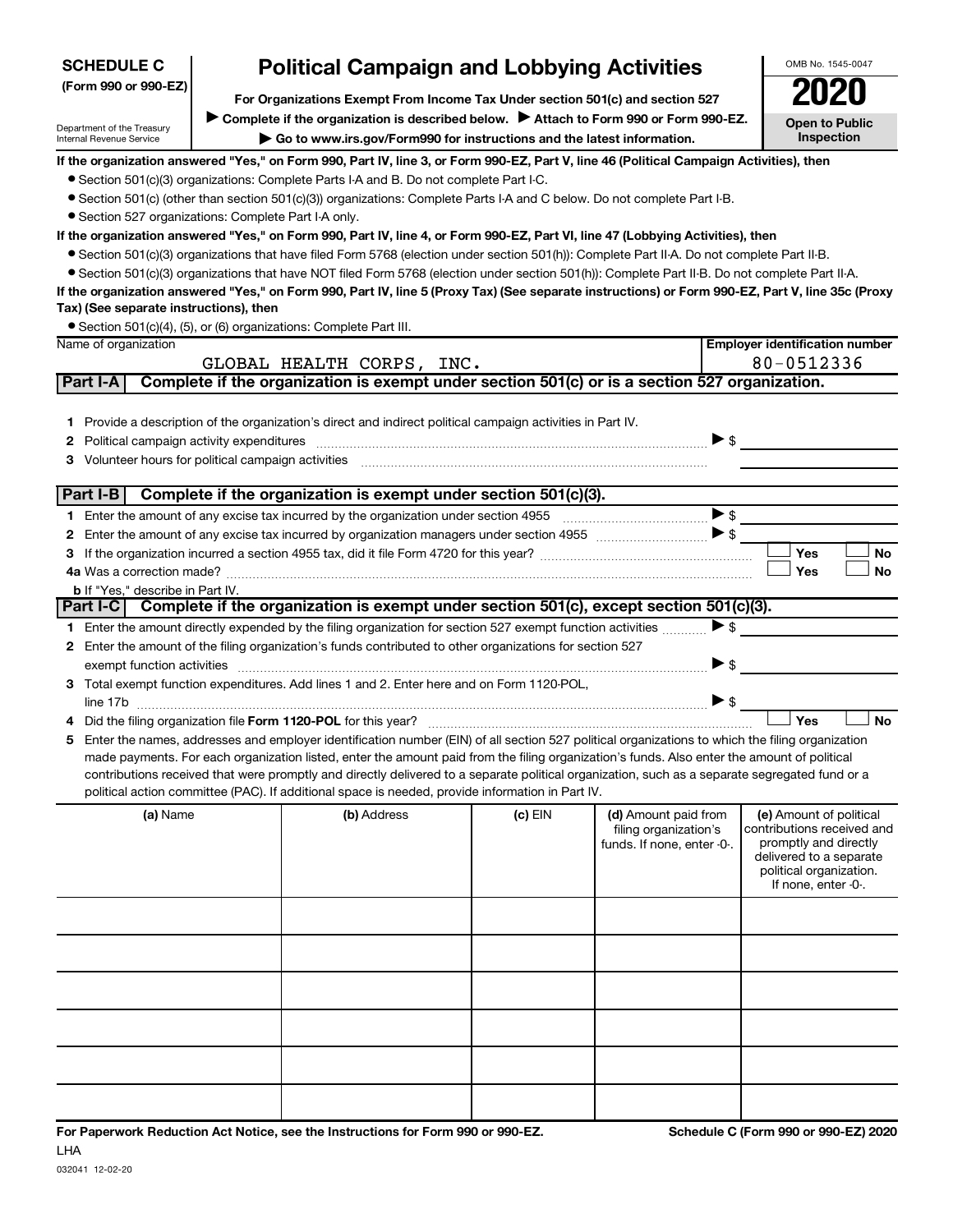| Schedule C (Form 990 or 990-EZ) 2020 GLOBAL HEALTH CORPS, INC.                                                  |                                        |              |                                                                                  |                                                                                                                                   |                          | 80-0512336 Page 2    |
|-----------------------------------------------------------------------------------------------------------------|----------------------------------------|--------------|----------------------------------------------------------------------------------|-----------------------------------------------------------------------------------------------------------------------------------|--------------------------|----------------------|
| Complete if the organization is exempt under section 501(c)(3) and filed Form 5768 (election under<br>Part II-A |                                        |              |                                                                                  |                                                                                                                                   |                          |                      |
| section 501(h)).                                                                                                |                                        |              |                                                                                  |                                                                                                                                   |                          |                      |
| A Check $\blacktriangleright$                                                                                   |                                        |              |                                                                                  | if the filing organization belongs to an affiliated group (and list in Part IV each affiliated group member's name, address, EIN, |                          |                      |
| expenses, and share of excess lobbying expenditures).                                                           |                                        |              |                                                                                  |                                                                                                                                   |                          |                      |
| <b>B</b> Check $\blacktriangleright$                                                                            |                                        |              | if the filing organization checked box A and "limited control" provisions apply. |                                                                                                                                   |                          |                      |
|                                                                                                                 | <b>Limits on Lobbying Expenditures</b> |              |                                                                                  |                                                                                                                                   | (a) Filing               | (b) Affiliated group |
|                                                                                                                 |                                        |              | (The term "expenditures" means amounts paid or incurred.)                        |                                                                                                                                   | organization's<br>totals | totals               |
|                                                                                                                 |                                        |              |                                                                                  |                                                                                                                                   |                          |                      |
| 1a Total lobbying expenditures to influence public opinion (grassroots lobbying) [[[[[[[[[[[[[[[[[[[[[[[[[[[[   |                                        |              |                                                                                  |                                                                                                                                   |                          |                      |
| <b>b</b> Total lobbying expenditures to influence a legislative body (direct lobbying) <i>manumanomes</i>       |                                        |              |                                                                                  |                                                                                                                                   |                          |                      |
|                                                                                                                 |                                        |              |                                                                                  |                                                                                                                                   |                          |                      |
| d Other exempt purpose expenditures                                                                             |                                        |              |                                                                                  |                                                                                                                                   |                          |                      |
|                                                                                                                 |                                        |              |                                                                                  |                                                                                                                                   |                          |                      |
| f Lobbying nontaxable amount. Enter the amount from the following table in both columns.                        |                                        |              |                                                                                  |                                                                                                                                   |                          |                      |
| If the amount on line 1e, column $(a)$ or $(b)$ is:                                                             |                                        |              | The lobbying nontaxable amount is:                                               |                                                                                                                                   |                          |                      |
| Not over \$500,000                                                                                              |                                        |              | 20% of the amount on line 1e.                                                    |                                                                                                                                   |                          |                      |
| Over \$500,000 but not over \$1,000,000                                                                         |                                        |              | \$100,000 plus 15% of the excess over \$500,000.                                 |                                                                                                                                   |                          |                      |
| Over \$1,000,000 but not over \$1,500,000                                                                       |                                        |              | \$175,000 plus 10% of the excess over \$1,000,000                                |                                                                                                                                   |                          |                      |
| Over \$1,500,000 but not over \$17,000,000                                                                      |                                        |              | \$225,000 plus 5% of the excess over \$1,500,000.                                |                                                                                                                                   |                          |                      |
| Over \$17,000,000                                                                                               |                                        | \$1,000,000. |                                                                                  |                                                                                                                                   |                          |                      |
|                                                                                                                 |                                        |              |                                                                                  |                                                                                                                                   |                          |                      |
| g Grassroots nontaxable amount (enter 25% of line 1f)                                                           |                                        |              |                                                                                  |                                                                                                                                   |                          |                      |
| h Subtract line 1g from line 1a. If zero or less, enter -0-                                                     |                                        |              |                                                                                  |                                                                                                                                   |                          |                      |
|                                                                                                                 |                                        |              |                                                                                  |                                                                                                                                   |                          |                      |
| If there is an amount other than zero on either line 1h or line 1i, did the organization file Form 4720         |                                        |              |                                                                                  |                                                                                                                                   |                          |                      |
| reporting section 4911 tax for this year?                                                                       |                                        |              |                                                                                  |                                                                                                                                   |                          | Yes<br>No            |
|                                                                                                                 |                                        |              | 4-Year Averaging Period Under Section 501(h)                                     |                                                                                                                                   |                          |                      |
| (Some organizations that made a section 501(h) election do not have to complete all of the five columns below.  |                                        |              | See the separate instructions for lines 2a through 2f.)                          |                                                                                                                                   |                          |                      |
|                                                                                                                 |                                        |              |                                                                                  |                                                                                                                                   |                          |                      |
|                                                                                                                 |                                        |              | Lobbying Expenditures During 4-Year Averaging Period                             |                                                                                                                                   |                          |                      |
| Calendar year<br>(or fiscal year beginning in)                                                                  | (a) 2017                               |              | (b) 2018                                                                         | $(c)$ 2019                                                                                                                        | $(d)$ 2020               | (e) Total            |
| 2a Lobbying nontaxable amount                                                                                   |                                        | 491,538.     |                                                                                  |                                                                                                                                   |                          | 491,538.             |
| <b>b</b> Lobbying ceiling amount<br>(150% of line 2a, column(e))                                                |                                        |              |                                                                                  |                                                                                                                                   |                          | 737,307.             |
| c Total lobbying expenditures                                                                                   |                                        | 2,623.       |                                                                                  |                                                                                                                                   |                          | 2,623.               |
| d Grassroots nontaxable amount                                                                                  |                                        | 122,885.     |                                                                                  |                                                                                                                                   |                          | 122,885.             |
| e Grassroots ceiling amount<br>(150% of line 2d, column (e))                                                    |                                        |              |                                                                                  |                                                                                                                                   |                          | 184,328.             |
| f Grassroots lobbying expenditures                                                                              |                                        |              |                                                                                  |                                                                                                                                   |                          |                      |

**Schedule C (Form 990 or 990-EZ) 2020**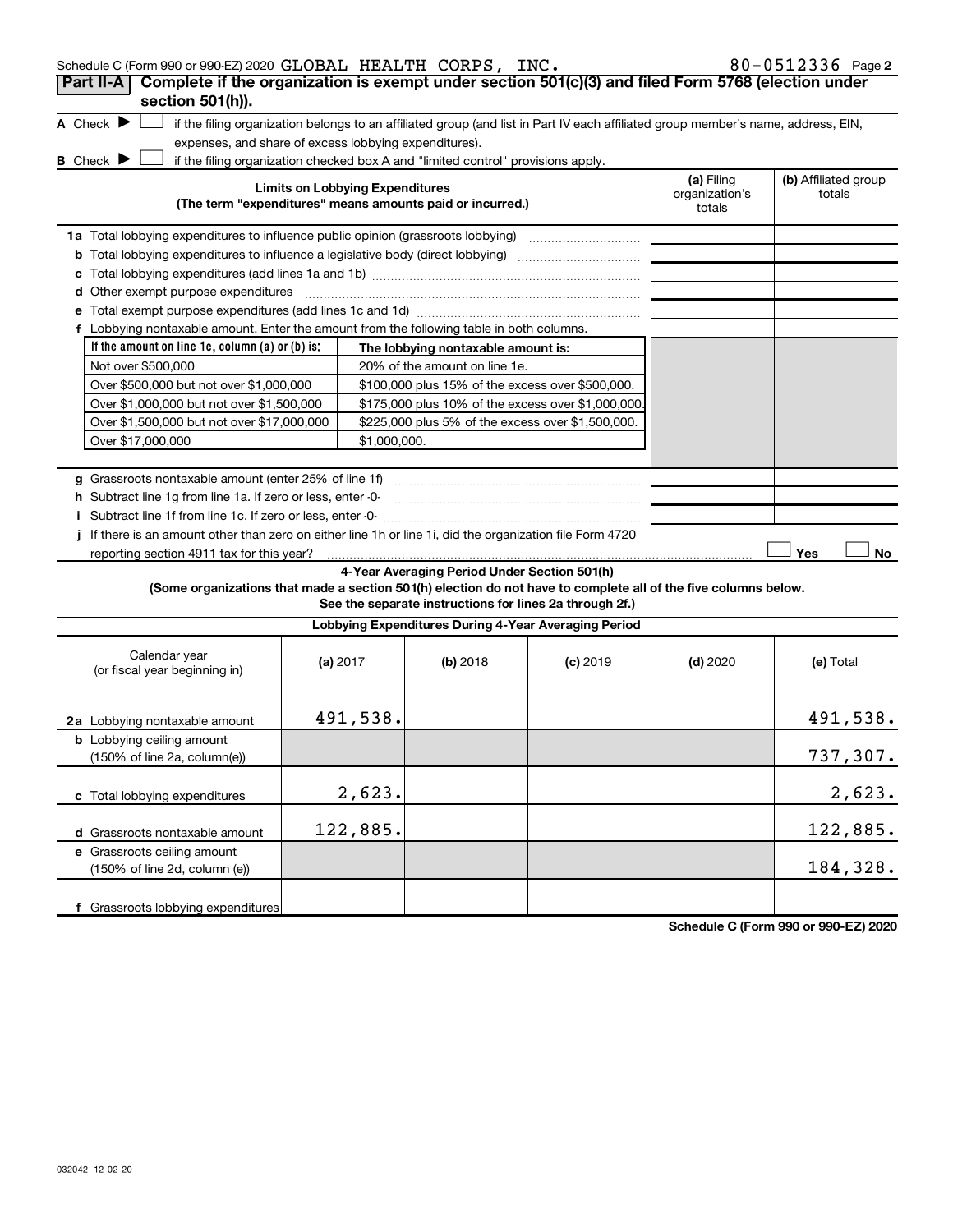### **Part II-B Complete if the organization is exempt under section 501(c)(3) and has NOT filed Form 5768 (election under section 501(h)).**

| For each "Yes" response on lines 1a through 1i below, provide in Part IV a detailed description |                                                                                                                                                                                                                                                  | (a) |                | (b)    |    |
|-------------------------------------------------------------------------------------------------|--------------------------------------------------------------------------------------------------------------------------------------------------------------------------------------------------------------------------------------------------|-----|----------------|--------|----|
|                                                                                                 | of the lobbying activity.                                                                                                                                                                                                                        | Yes | No             | Amount |    |
| 1                                                                                               | During the year, did the filing organization attempt to influence foreign, national, state, or<br>local legislation, including any attempt to influence public opinion on a legislative matter<br>or referendum, through the use of:             |     |                |        |    |
|                                                                                                 | <b>b</b> Paid staff or management (include compensation in expenses reported on lines 1c through 1i)?                                                                                                                                            |     |                |        |    |
|                                                                                                 |                                                                                                                                                                                                                                                  |     |                |        |    |
|                                                                                                 |                                                                                                                                                                                                                                                  |     |                |        |    |
|                                                                                                 |                                                                                                                                                                                                                                                  |     |                |        |    |
|                                                                                                 |                                                                                                                                                                                                                                                  |     |                |        |    |
|                                                                                                 | g Direct contact with legislators, their staffs, government officials, or a legislative body?                                                                                                                                                    |     |                |        |    |
|                                                                                                 | h Rallies, demonstrations, seminars, conventions, speeches, lectures, or any similar means?                                                                                                                                                      |     |                |        |    |
|                                                                                                 |                                                                                                                                                                                                                                                  |     |                |        |    |
|                                                                                                 |                                                                                                                                                                                                                                                  |     |                |        |    |
|                                                                                                 | 2a Did the activities in line 1 cause the organization to be not described in section 501(c)(3)?                                                                                                                                                 |     |                |        |    |
|                                                                                                 |                                                                                                                                                                                                                                                  |     |                |        |    |
|                                                                                                 | c If "Yes," enter the amount of any tax incurred by organization managers under section 4912                                                                                                                                                     |     |                |        |    |
|                                                                                                 | d If the filing organization incurred a section 4912 tax, did it file Form 4720 for this year?                                                                                                                                                   |     |                |        |    |
|                                                                                                 | Part III-A Complete if the organization is exempt under section $501(c)(4)$ , section $501(c)(5)$ , or section                                                                                                                                   |     |                |        |    |
|                                                                                                 | $501(c)(6)$ .                                                                                                                                                                                                                                    |     |                |        |    |
|                                                                                                 |                                                                                                                                                                                                                                                  |     |                | Yes    | No |
| 1.                                                                                              |                                                                                                                                                                                                                                                  |     | $\mathbf{1}$   |        |    |
| 2                                                                                               |                                                                                                                                                                                                                                                  |     | $\overline{2}$ |        |    |
| 3                                                                                               | Did the organization agree to carry over lobbying and political campaign activity expenditures from the prior year?                                                                                                                              |     | 3              |        |    |
|                                                                                                 | Part III-B Complete if the organization is exempt under section $501(c)(4)$ , section $501(c)(5)$ , or section<br>501(c)(6) and if either (a) BOTH Part III-A, lines 1 and 2, are answered "No" OR (b) Part III-A, line 3, is<br>answered "Yes." |     |                |        |    |
| 1                                                                                               | Dues, assessments and similar amounts from members [111] Dues, assessments and similar amounts and similar amounts from members [111] Dues, assessments and similar amounts from members [11] Dues and Similar and Similar and                   |     | $\mathbf{1}$   |        |    |
| 2                                                                                               | Section 162(e) nondeductible lobbying and political expenditures (do not include amounts of political                                                                                                                                            |     |                |        |    |
|                                                                                                 | expenses for which the section 527(f) tax was paid).                                                                                                                                                                                             |     |                |        |    |
|                                                                                                 |                                                                                                                                                                                                                                                  |     | 2a             |        |    |
|                                                                                                 | b Carryover from last year manufactured and contract the contract of the contract of the contract of the contract of contract of contract of contract of contract of contract of contract of contract of contract of contract                    |     | 2b             |        |    |
|                                                                                                 |                                                                                                                                                                                                                                                  |     | 2c             |        |    |
| 3                                                                                               |                                                                                                                                                                                                                                                  |     | 3              |        |    |
| 4                                                                                               | If notices were sent and the amount on line 2c exceeds the amount on line 3, what portion of the excess                                                                                                                                          |     |                |        |    |
|                                                                                                 | does the organization agree to carryover to the reasonable estimate of nondeductible lobbying and political                                                                                                                                      |     |                |        |    |
|                                                                                                 |                                                                                                                                                                                                                                                  |     | 4              |        |    |
| 5                                                                                               |                                                                                                                                                                                                                                                  |     | 5              |        |    |
|                                                                                                 | <b>Part IV   Supplemental Information</b>                                                                                                                                                                                                        |     |                |        |    |
|                                                                                                 | Drouide the deserintions required for Dart LA Jine 1: Dart LD Jine 4: Dart LC Jine E: Dart II A (officiend aroun light): Dart II A Jines 1 and 3 (Ceo                                                                                            |     |                |        |    |

Provide the descriptions required for Part I-A, line 1; Part I-B, line 4; Part I-C, line 5; Part II-A (affiliated group list); Part II-A, lines 1 and 2 (See instructions); and Part II-B, line 1. Also, complete this part for any additional information.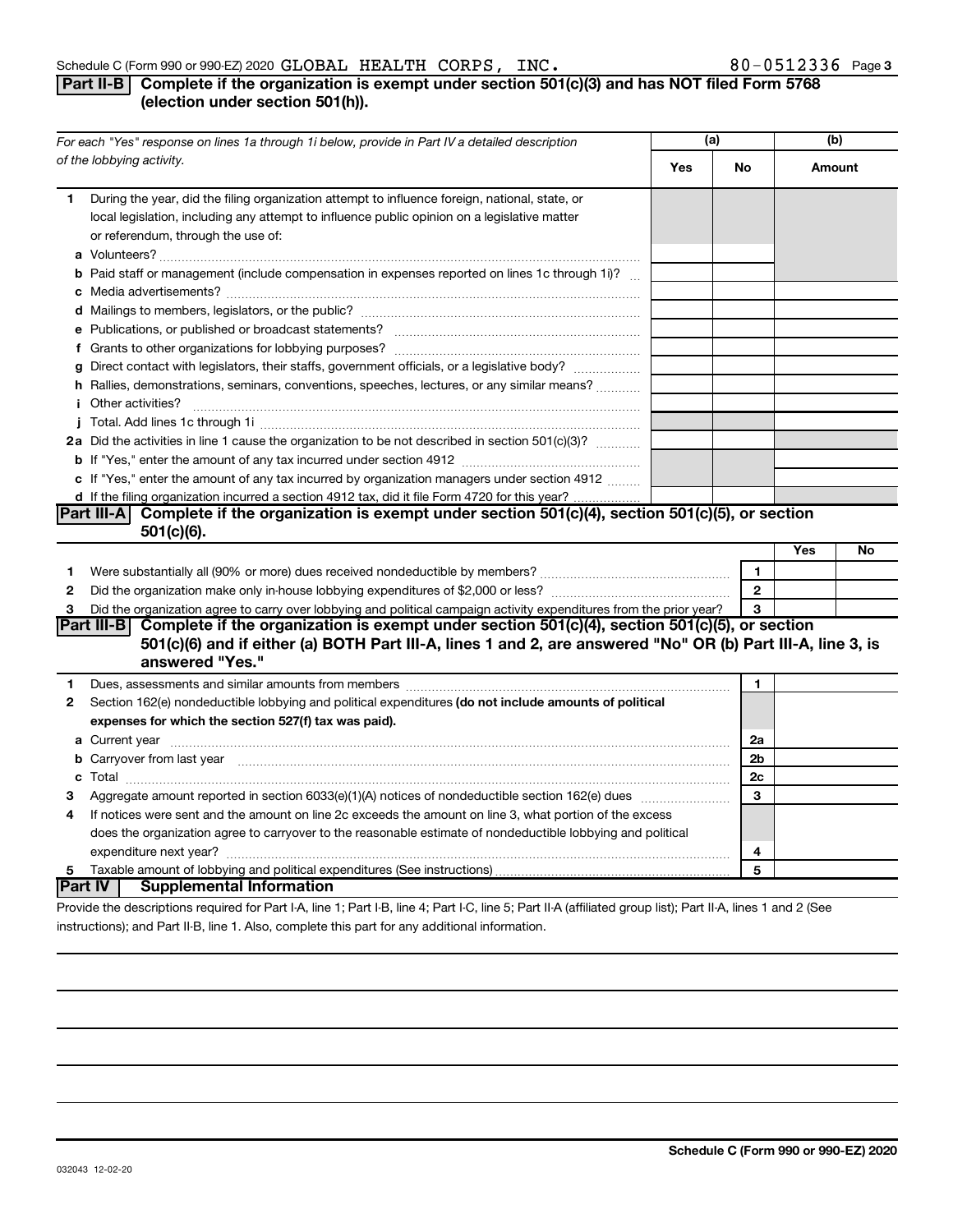# **SCHEDULE D Supplemental Financial Statements**<br> **Form 990 2020**<br> **Part IV** line 6.7.8.9.10, 11a, 11b, 11d, 11d, 11d, 11d, 11d, 12a, 0r, 12b

**(Form 990) | Complete if the organization answered "Yes" on Form 990, Part IV, line 6, 7, 8, 9, 10, 11a, 11b, 11c, 11d, 11e, 11f, 12a, or 12b.**

**| Attach to Form 990. |Go to www.irs.gov/Form990 for instructions and the latest information.**



Department of the Treasury Internal Revenue Service

| ALTH CORPS, | INC. |  |
|-------------|------|--|
|             |      |  |

Name of the organization<br>**GLOBAL HEALTH CORPS, INC.** Employer identification number<br>80-0512336 80-0512336

| Part I          | Organizations Maintaining Donor Advised Funds or Other Similar Funds or Accounts. Complete if the                                                                                                                             |                         |                                                    |
|-----------------|-------------------------------------------------------------------------------------------------------------------------------------------------------------------------------------------------------------------------------|-------------------------|----------------------------------------------------|
|                 | organization answered "Yes" on Form 990, Part IV, line 6.                                                                                                                                                                     |                         |                                                    |
|                 |                                                                                                                                                                                                                               | (a) Donor advised funds | (b) Funds and other accounts                       |
| 1.              |                                                                                                                                                                                                                               |                         |                                                    |
| 2               | Aggregate value of contributions to (during year)                                                                                                                                                                             |                         |                                                    |
| з               | Aggregate value of grants from (during year)                                                                                                                                                                                  |                         |                                                    |
| 4               |                                                                                                                                                                                                                               |                         |                                                    |
| 5               | Did the organization inform all donors and donor advisors in writing that the assets held in donor advised funds                                                                                                              |                         |                                                    |
|                 |                                                                                                                                                                                                                               |                         | Yes<br>No                                          |
| 6               | Did the organization inform all grantees, donors, and donor advisors in writing that grant funds can be used only                                                                                                             |                         |                                                    |
|                 | for charitable purposes and not for the benefit of the donor or donor advisor, or for any other purpose conferring                                                                                                            |                         |                                                    |
|                 | impermissible private benefit?                                                                                                                                                                                                |                         | Yes<br>No                                          |
| ∣ Part II       | Conservation Easements. Complete if the organization answered "Yes" on Form 990, Part IV, line 7.                                                                                                                             |                         |                                                    |
| 1.              | Purpose(s) of conservation easements held by the organization (check all that apply).                                                                                                                                         |                         |                                                    |
|                 | Preservation of land for public use (for example, recreation or education)                                                                                                                                                    |                         | Preservation of a historically important land area |
|                 | Protection of natural habitat                                                                                                                                                                                                 |                         | Preservation of a certified historic structure     |
|                 | Preservation of open space                                                                                                                                                                                                    |                         |                                                    |
| 2               | Complete lines 2a through 2d if the organization held a qualified conservation contribution in the form of a conservation easement on the last                                                                                |                         |                                                    |
|                 | day of the tax year.                                                                                                                                                                                                          |                         | Held at the End of the Tax Year                    |
| a               |                                                                                                                                                                                                                               |                         | 2a                                                 |
| b               | Total acreage restricted by conservation easements                                                                                                                                                                            |                         | 2b                                                 |
| c               | Number of conservation easements on a certified historic structure included in (a) manufacture included in (a)                                                                                                                |                         | 2c                                                 |
| d               | Number of conservation easements included in (c) acquired after 7/25/06, and not on a historic structure                                                                                                                      |                         |                                                    |
|                 | listed in the National Register [111] Marshall Register [11] Marshall Register [11] Marshall Register [11] Marshall Register [11] Marshall Register [11] Marshall Register [11] Marshall Register [11] Marshall Register [11] |                         | 2d                                                 |
| 3               | Number of conservation easements modified, transferred, released, extinguished, or terminated by the organization during the tax                                                                                              |                         |                                                    |
|                 | $year \triangleright$                                                                                                                                                                                                         |                         |                                                    |
| 4               | Number of states where property subject to conservation easement is located >                                                                                                                                                 |                         |                                                    |
| 5               | Does the organization have a written policy regarding the periodic monitoring, inspection, handling of                                                                                                                        |                         |                                                    |
|                 | violations, and enforcement of the conservation easements it holds?                                                                                                                                                           |                         | Yes<br>No                                          |
| 6               | Staff and volunteer hours devoted to monitoring, inspecting, handling of violations, and enforcing conservation easements during the year                                                                                     |                         |                                                    |
|                 |                                                                                                                                                                                                                               |                         |                                                    |
| 7               | Amount of expenses incurred in monitoring, inspecting, handling of violations, and enforcing conservation easements during the year                                                                                           |                         |                                                    |
|                 | $\blacktriangleright$ \$                                                                                                                                                                                                      |                         |                                                    |
| 8               | Does each conservation easement reported on line 2(d) above satisfy the requirements of section 170(h)(4)(B)(i)                                                                                                               |                         |                                                    |
|                 |                                                                                                                                                                                                                               |                         | No<br>Yes                                          |
| 9               | In Part XIII, describe how the organization reports conservation easements in its revenue and expense statement and                                                                                                           |                         |                                                    |
|                 | balance sheet, and include, if applicable, the text of the footnote to the organization's financial statements that describes the                                                                                             |                         |                                                    |
|                 | organization's accounting for conservation easements.                                                                                                                                                                         |                         |                                                    |
| <b>Part III</b> | Organizations Maintaining Collections of Art, Historical Treasures, or Other Similar Assets.                                                                                                                                  |                         |                                                    |
|                 | Complete if the organization answered "Yes" on Form 990, Part IV, line 8.                                                                                                                                                     |                         |                                                    |
|                 | 1a If the organization elected, as permitted under FASB ASC 958, not to report in its revenue statement and balance sheet works                                                                                               |                         |                                                    |
|                 | of art, historical treasures, or other similar assets held for public exhibition, education, or research in furtherance of public                                                                                             |                         |                                                    |
|                 | service, provide in Part XIII the text of the footnote to its financial statements that describes these items.                                                                                                                |                         |                                                    |
|                 | <b>b</b> If the organization elected, as permitted under FASB ASC 958, to report in its revenue statement and balance sheet works of                                                                                          |                         |                                                    |
|                 | art, historical treasures, or other similar assets held for public exhibition, education, or research in furtherance of public service,                                                                                       |                         |                                                    |
|                 | provide the following amounts relating to these items:                                                                                                                                                                        |                         |                                                    |
|                 | (i)                                                                                                                                                                                                                           |                         | $\frac{1}{2}$                                      |
|                 | (ii) Assets included in Form 990, Part X <b>manual construction control and all construction</b> construction construction                                                                                                    |                         | $\blacktriangleright$ \$                           |
| 2               | If the organization received or held works of art, historical treasures, or other similar assets for financial gain, provide                                                                                                  |                         |                                                    |
|                 | the following amounts required to be reported under FASB ASC 958 relating to these items:                                                                                                                                     |                         |                                                    |
|                 |                                                                                                                                                                                                                               |                         | $\blacktriangleright$ \$                           |

| \$

|  | <b>b</b> Assets included in Form 990, Part X |
|--|----------------------------------------------|
|  |                                              |

| LHA For Paperwork Reduction Act Notice, see the Instructions for Form 990. |  |
|----------------------------------------------------------------------------|--|
| 032051 12-01-20                                                            |  |

**Schedule D (Form 990) 2020**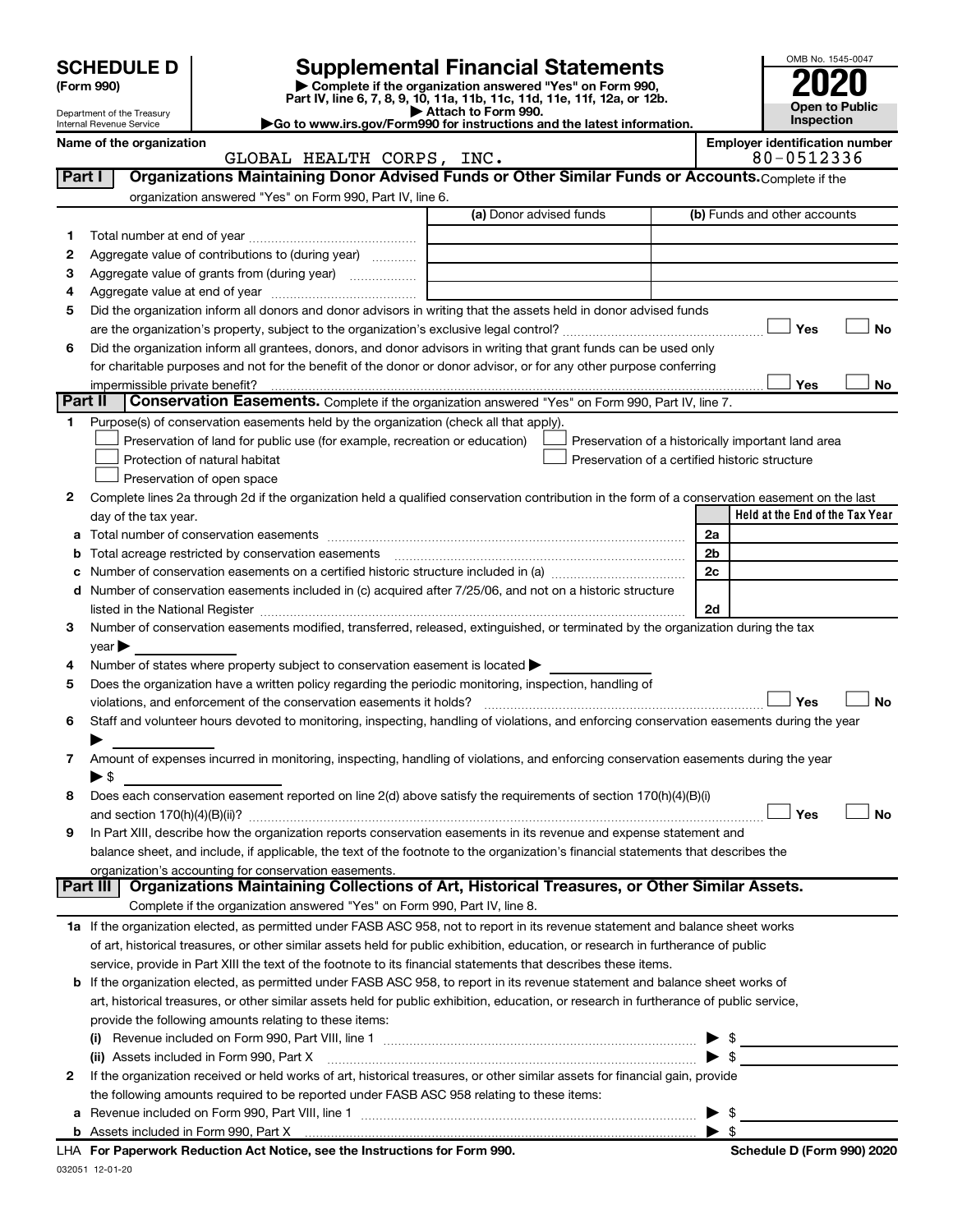|        | Schedule D (Form 990) 2020                                                                                                                                                                                                     | GLOBAL HEALTH CORPS, INC.               |                |                                                                                                                                                                                                                               |                                 |   |                | 80-0512336 Page 2 |
|--------|--------------------------------------------------------------------------------------------------------------------------------------------------------------------------------------------------------------------------------|-----------------------------------------|----------------|-------------------------------------------------------------------------------------------------------------------------------------------------------------------------------------------------------------------------------|---------------------------------|---|----------------|-------------------|
|        | Organizations Maintaining Collections of Art, Historical Treasures, or Other Similar Assets (continued)<br>Part III                                                                                                            |                                         |                |                                                                                                                                                                                                                               |                                 |   |                |                   |
| 3      | Using the organization's acquisition, accession, and other records, check any of the following that make significant use of its                                                                                                |                                         |                |                                                                                                                                                                                                                               |                                 |   |                |                   |
|        | collection items (check all that apply):                                                                                                                                                                                       |                                         |                |                                                                                                                                                                                                                               |                                 |   |                |                   |
| a      | Public exhibition                                                                                                                                                                                                              | d                                       |                | Loan or exchange program                                                                                                                                                                                                      |                                 |   |                |                   |
| b      | Scholarly research                                                                                                                                                                                                             | e                                       |                | Other and the contract of the contract of the contract of the contract of the contract of the contract of the contract of the contract of the contract of the contract of the contract of the contract of the contract of the |                                 |   |                |                   |
| c      | Preservation for future generations                                                                                                                                                                                            |                                         |                |                                                                                                                                                                                                                               |                                 |   |                |                   |
| 4      | Provide a description of the organization's collections and explain how they further the organization's exempt purpose in Part XIII.                                                                                           |                                         |                |                                                                                                                                                                                                                               |                                 |   |                |                   |
| 5      | During the year, did the organization solicit or receive donations of art, historical treasures, or other similar assets                                                                                                       |                                         |                |                                                                                                                                                                                                                               |                                 |   |                |                   |
|        |                                                                                                                                                                                                                                |                                         |                |                                                                                                                                                                                                                               |                                 |   | Yes            | No                |
|        | Part IV<br>Escrow and Custodial Arrangements. Complete if the organization answered "Yes" on Form 990, Part IV, line 9, or                                                                                                     |                                         |                |                                                                                                                                                                                                                               |                                 |   |                |                   |
|        | reported an amount on Form 990, Part X, line 21.                                                                                                                                                                               |                                         |                |                                                                                                                                                                                                                               |                                 |   |                |                   |
|        | 1a Is the organization an agent, trustee, custodian or other intermediary for contributions or other assets not included                                                                                                       |                                         |                |                                                                                                                                                                                                                               |                                 |   |                |                   |
|        |                                                                                                                                                                                                                                |                                         |                |                                                                                                                                                                                                                               |                                 |   | Yes            | No                |
|        | b If "Yes," explain the arrangement in Part XIII and complete the following table:                                                                                                                                             |                                         |                |                                                                                                                                                                                                                               |                                 |   |                |                   |
|        |                                                                                                                                                                                                                                |                                         |                |                                                                                                                                                                                                                               |                                 |   | Amount         |                   |
|        | c Beginning balance measurements and the contract of the contract of the contract of the contract of the contract of the contract of the contract of the contract of the contract of the contract of the contract of the contr |                                         |                |                                                                                                                                                                                                                               | 1c                              |   |                |                   |
|        |                                                                                                                                                                                                                                |                                         |                |                                                                                                                                                                                                                               | 1d                              |   |                |                   |
| е      | Distributions during the year manufactured and an account of the year manufactured and the year manufactured and the year manufactured and the year manufactured and the year manufactured and the year manufactured and the y |                                         |                |                                                                                                                                                                                                                               | 1e<br>1f                        |   |                |                   |
|        | 2a Did the organization include an amount on Form 990, Part X, line 21, for escrow or custodial account liability?                                                                                                             |                                         |                |                                                                                                                                                                                                                               |                                 |   | Yes            | No                |
|        | <b>b</b> If "Yes," explain the arrangement in Part XIII. Check here if the explanation has been provided on Part XIII                                                                                                          |                                         |                |                                                                                                                                                                                                                               |                                 | . |                |                   |
| Part V | Endowment Funds. Complete if the organization answered "Yes" on Form 990, Part IV, line 10.                                                                                                                                    |                                         |                |                                                                                                                                                                                                                               |                                 |   |                |                   |
|        |                                                                                                                                                                                                                                | (a) Current year                        | (b) Prior year | (c) Two years back $\vert$ (d) Three years back $\vert$ (e) Four years back                                                                                                                                                   |                                 |   |                |                   |
|        | <b>1a</b> Beginning of year balance                                                                                                                                                                                            |                                         |                |                                                                                                                                                                                                                               |                                 |   |                |                   |
|        |                                                                                                                                                                                                                                |                                         |                |                                                                                                                                                                                                                               |                                 |   |                |                   |
| с      | Net investment earnings, gains, and losses                                                                                                                                                                                     |                                         |                |                                                                                                                                                                                                                               |                                 |   |                |                   |
|        | d Grants or scholarships                                                                                                                                                                                                       |                                         |                |                                                                                                                                                                                                                               |                                 |   |                |                   |
|        | e Other expenditures for facilities                                                                                                                                                                                            |                                         |                |                                                                                                                                                                                                                               |                                 |   |                |                   |
|        | and programs                                                                                                                                                                                                                   |                                         |                |                                                                                                                                                                                                                               |                                 |   |                |                   |
|        | Administrative expenses                                                                                                                                                                                                        |                                         |                |                                                                                                                                                                                                                               |                                 |   |                |                   |
| g      |                                                                                                                                                                                                                                |                                         |                |                                                                                                                                                                                                                               |                                 |   |                |                   |
| 2      | Provide the estimated percentage of the current year end balance (line 1g, column (a)) held as:                                                                                                                                |                                         |                |                                                                                                                                                                                                                               |                                 |   |                |                   |
| а      | Board designated or quasi-endowment                                                                                                                                                                                            |                                         | %              |                                                                                                                                                                                                                               |                                 |   |                |                   |
| b      | Permanent endowment                                                                                                                                                                                                            | %                                       |                |                                                                                                                                                                                                                               |                                 |   |                |                   |
| с      | Term endowment $\blacktriangleright$                                                                                                                                                                                           | %                                       |                |                                                                                                                                                                                                                               |                                 |   |                |                   |
|        | The percentages on lines 2a, 2b, and 2c should equal 100%.                                                                                                                                                                     |                                         |                |                                                                                                                                                                                                                               |                                 |   |                |                   |
|        | 3a Are there endowment funds not in the possession of the organization that are held and administered for the organization                                                                                                     |                                         |                |                                                                                                                                                                                                                               |                                 |   |                |                   |
|        | by:                                                                                                                                                                                                                            |                                         |                |                                                                                                                                                                                                                               |                                 |   |                | Yes<br>No         |
|        | (i)                                                                                                                                                                                                                            |                                         |                |                                                                                                                                                                                                                               |                                 |   | 3a(i)          |                   |
|        |                                                                                                                                                                                                                                |                                         |                |                                                                                                                                                                                                                               |                                 |   | 3a(ii)         |                   |
|        |                                                                                                                                                                                                                                |                                         |                |                                                                                                                                                                                                                               |                                 |   | 3b             |                   |
| 4      | Describe in Part XIII the intended uses of the organization's endowment funds.                                                                                                                                                 |                                         |                |                                                                                                                                                                                                                               |                                 |   |                |                   |
|        | Land, Buildings, and Equipment.<br><b>Part VI</b>                                                                                                                                                                              |                                         |                |                                                                                                                                                                                                                               |                                 |   |                |                   |
|        | Complete if the organization answered "Yes" on Form 990, Part IV, line 11a. See Form 990, Part X, line 10.                                                                                                                     |                                         |                |                                                                                                                                                                                                                               |                                 |   |                |                   |
|        | Description of property                                                                                                                                                                                                        | (a) Cost or other<br>basis (investment) |                | (b) Cost or other<br>basis (other)                                                                                                                                                                                            | (c) Accumulated<br>depreciation |   | (d) Book value |                   |
|        |                                                                                                                                                                                                                                |                                         |                |                                                                                                                                                                                                                               |                                 |   |                |                   |
|        |                                                                                                                                                                                                                                |                                         |                |                                                                                                                                                                                                                               |                                 |   |                |                   |
|        |                                                                                                                                                                                                                                |                                         |                |                                                                                                                                                                                                                               |                                 |   |                |                   |
|        |                                                                                                                                                                                                                                |                                         |                | 269, 306.                                                                                                                                                                                                                     | 257, 116.                       |   |                | 12,190.           |
|        |                                                                                                                                                                                                                                |                                         |                |                                                                                                                                                                                                                               |                                 |   |                |                   |
|        | Total. Add lines 1a through 1e. (Column (d) must equal Form 990, Part X, column (B), line 10c.)                                                                                                                                |                                         |                |                                                                                                                                                                                                                               |                                 |   |                | 12,190.           |

**Schedule D (Form 990) 2020**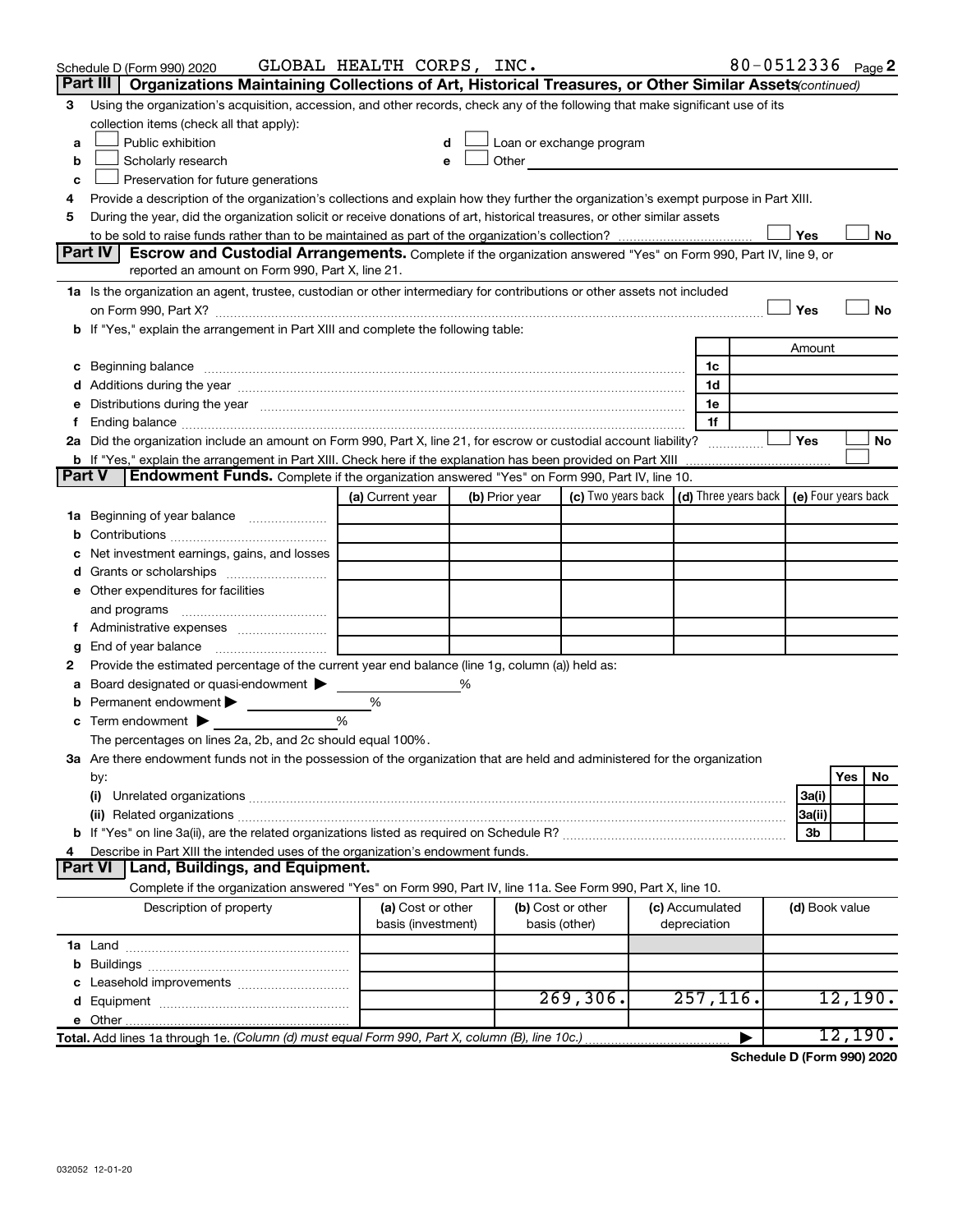| Complete if the organization answered "Yes" on Form 990, Part IV, line 11b. See Form 990, Part X, line 12.        |                 |                                                           |                |
|-------------------------------------------------------------------------------------------------------------------|-----------------|-----------------------------------------------------------|----------------|
| (a) Description of security or category (including name of security)                                              | (b) Book value  | (c) Method of valuation: Cost or end-of-year market value |                |
|                                                                                                                   |                 |                                                           |                |
|                                                                                                                   |                 |                                                           |                |
| $(3)$ Other                                                                                                       |                 |                                                           |                |
| (A)                                                                                                               |                 |                                                           |                |
| (B)                                                                                                               |                 |                                                           |                |
| (C)                                                                                                               |                 |                                                           |                |
| (D)                                                                                                               |                 |                                                           |                |
| (E)                                                                                                               |                 |                                                           |                |
| (F)                                                                                                               |                 |                                                           |                |
| (G)                                                                                                               |                 |                                                           |                |
| (H)                                                                                                               |                 |                                                           |                |
|                                                                                                                   |                 |                                                           |                |
| Total. (Col. (b) must equal Form 990, Part X, col. (B) line 12.)                                                  |                 |                                                           |                |
| Part VIII Investments - Program Related.                                                                          |                 |                                                           |                |
| Complete if the organization answered "Yes" on Form 990, Part IV, line 11c. See Form 990, Part X, line 13.        |                 |                                                           |                |
| (a) Description of investment                                                                                     | (b) Book value  | (c) Method of valuation: Cost or end-of-year market value |                |
| (1)                                                                                                               |                 |                                                           |                |
| (2)                                                                                                               |                 |                                                           |                |
| (3)                                                                                                               |                 |                                                           |                |
| (4)                                                                                                               |                 |                                                           |                |
| (5)                                                                                                               |                 |                                                           |                |
| (6)                                                                                                               |                 |                                                           |                |
| (7)                                                                                                               |                 |                                                           |                |
| (8)                                                                                                               |                 |                                                           |                |
| (9)                                                                                                               |                 |                                                           |                |
| Total. (Col. (b) must equal Form 990, Part X, col. (B) line 13.) $\blacktriangleright$                            |                 |                                                           |                |
| Part IX<br><b>Other Assets.</b>                                                                                   |                 |                                                           |                |
| Complete if the organization answered "Yes" on Form 990, Part IV, line 11d. See Form 990, Part X, line 15.        |                 |                                                           |                |
|                                                                                                                   | (a) Description |                                                           | (b) Book value |
| (1)                                                                                                               |                 |                                                           |                |
| (2)                                                                                                               |                 |                                                           |                |
| (3)                                                                                                               |                 |                                                           |                |
|                                                                                                                   |                 |                                                           |                |
| (4)                                                                                                               |                 |                                                           |                |
| (5)                                                                                                               |                 |                                                           |                |
| (6)                                                                                                               |                 |                                                           |                |
| (7)                                                                                                               |                 |                                                           |                |
| (8)                                                                                                               |                 |                                                           |                |
| (9)                                                                                                               |                 |                                                           |                |
| Total. (Column (b) must equal Form 990, Part X, col. (B) line 15.)                                                |                 |                                                           |                |
| <b>Other Liabilities.</b><br>Part X                                                                               |                 |                                                           |                |
| Complete if the organization answered "Yes" on Form 990, Part IV, line 11e or 11f. See Form 990, Part X, line 25. |                 |                                                           |                |
| (a) Description of liability<br>1.                                                                                |                 |                                                           | (b) Book value |
| (1)<br>Federal income taxes                                                                                       |                 |                                                           |                |
| (2)                                                                                                               |                 |                                                           |                |
| (3)                                                                                                               |                 |                                                           |                |
| (4)                                                                                                               |                 |                                                           |                |
| (5)                                                                                                               |                 |                                                           |                |
| (6)                                                                                                               |                 |                                                           |                |
| (7)                                                                                                               |                 |                                                           |                |
| (8)                                                                                                               |                 |                                                           |                |
| (9)                                                                                                               |                 |                                                           |                |
|                                                                                                                   |                 |                                                           |                |
|                                                                                                                   |                 |                                                           |                |

**2.** Liability for uncertain tax positions. In Part XIII, provide the text of the footnote to the organization's financial statements that reports the organization's liability for uncertain tax positions under FASB ASC 740. Check here if the text of the footnote has been provided in Part XIII

 $\perp$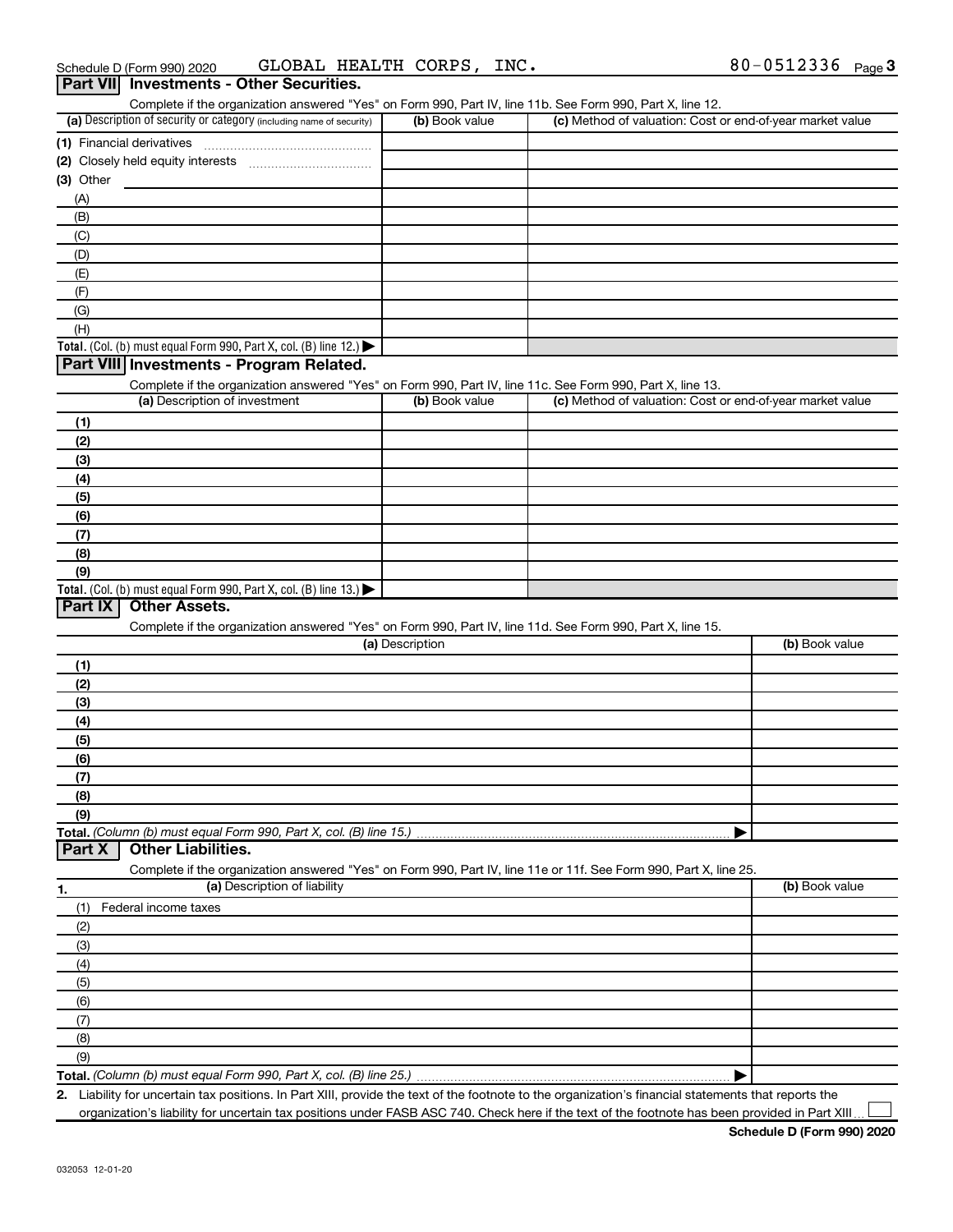|    | GLOBAL HEALTH CORPS, INC.<br>Schedule D (Form 990) 2020                                                       |                |         |                | 80-0512336 Page 4          |
|----|---------------------------------------------------------------------------------------------------------------|----------------|---------|----------------|----------------------------|
|    | Reconciliation of Revenue per Audited Financial Statements With Revenue per Return.<br>Part XI                |                |         |                |                            |
|    | Complete if the organization answered "Yes" on Form 990, Part IV, line 12a.                                   |                |         |                |                            |
| 1  | Total revenue, gains, and other support per audited financial statements [[[[[[[[[[[[[[[[[[[[[[[[[]]]]]]]]]]] |                |         | $\blacksquare$ | 3,218,565.                 |
| 2  | Amounts included on line 1 but not on Form 990, Part VIII, line 12:                                           |                |         |                |                            |
| a  |                                                                                                               | 2a             |         |                |                            |
| b  |                                                                                                               | 2 <sub>b</sub> | 61,518. |                |                            |
| c  |                                                                                                               | 2c             |         |                |                            |
| d  |                                                                                                               | 2d             |         |                |                            |
| e  | Add lines 2a through 2d                                                                                       |                |         | 2e             | 61,518.                    |
| 3  |                                                                                                               |                |         | $\mathbf{3}$   | 3,157,047.                 |
| 4  | Amounts included on Form 990, Part VIII, line 12, but not on line 1:                                          |                |         |                |                            |
| a  | Investment expenses not included on Form 990, Part VIII, line 7b                                              | 4a             |         |                |                            |
| b  |                                                                                                               | 4 <sub>h</sub> |         |                |                            |
| c. | Add lines 4a and 4b                                                                                           |                |         | 4с             |                            |
| 5  |                                                                                                               |                |         | $5\phantom{a}$ | 3,157,047.                 |
|    |                                                                                                               |                |         |                |                            |
|    | Part XII   Reconciliation of Expenses per Audited Financial Statements With Expenses per Return.              |                |         |                |                            |
|    | Complete if the organization answered "Yes" on Form 990, Part IV, line 12a.                                   |                |         |                |                            |
| 1  |                                                                                                               |                |         | $\mathbf{1}$   | 3,960,193.                 |
| 2  | Amounts included on line 1 but not on Form 990, Part IX, line 25:                                             |                |         |                |                            |
| a  |                                                                                                               | 2a             | 61,518. |                |                            |
| b  |                                                                                                               | 2 <sub>b</sub> |         |                |                            |
| c  |                                                                                                               | 2c             |         |                |                            |
| d  |                                                                                                               | 2d             |         |                |                            |
|    | Add lines 2a through 2d                                                                                       |                |         | 2e             |                            |
| 3  |                                                                                                               |                |         | $\mathbf{a}$   | $\frac{61,518}{3,898,675}$ |
| 4  | Amounts included on Form 990, Part IX, line 25, but not on line 1:                                            |                |         |                |                            |
| a  | Investment expenses not included on Form 990, Part VIII, line 7b                                              | 4a             |         |                |                            |
| b  |                                                                                                               | 4 <sub>h</sub> |         |                |                            |
| c. | Add lines 4a and 4b                                                                                           |                |         | 4с             |                            |
|    | Part XIII Supplemental Information.                                                                           |                |         | 5              | 3,898,675.                 |

Provide the descriptions required for Part II, lines 3, 5, and 9; Part III, lines 1a and 4; Part IV, lines 1b and 2b; Part V, line 4; Part X, line 2; Part XI, lines 2d and 4b; and Part XII, lines 2d and 4b. Also complete this part to provide any additional information.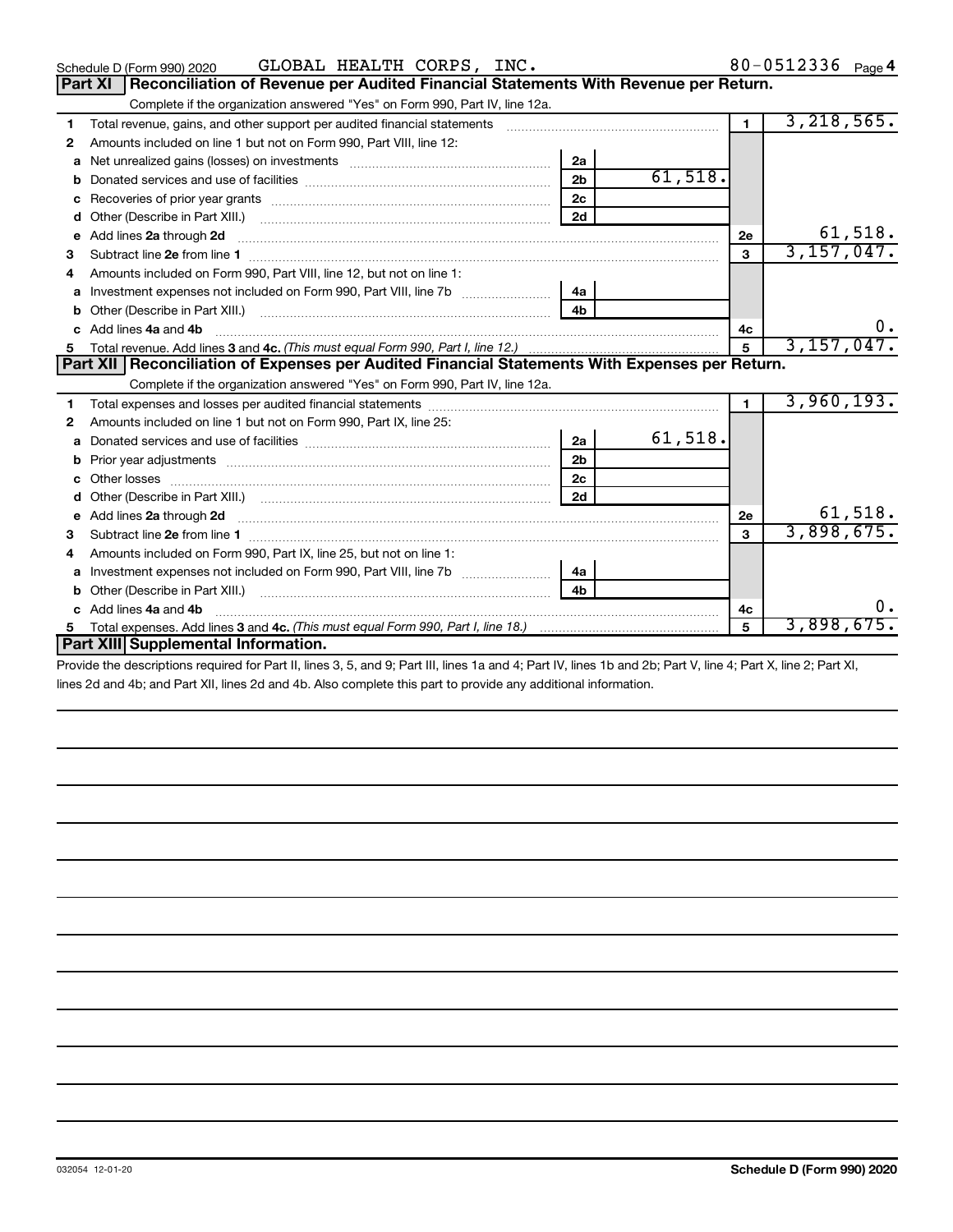|   | Name of the organization          |                                           |                                                                          |                                                                                                                                                                                                                                                               |                |                                                                                                                 | <b>Employer identification number</b>                                |
|---|-----------------------------------|-------------------------------------------|--------------------------------------------------------------------------|---------------------------------------------------------------------------------------------------------------------------------------------------------------------------------------------------------------------------------------------------------------|----------------|-----------------------------------------------------------------------------------------------------------------|----------------------------------------------------------------------|
|   | GLOBAL HEALTH CORPS, INC.         |                                           |                                                                          |                                                                                                                                                                                                                                                               |                | 80-0512336                                                                                                      |                                                                      |
|   | Part I                            |                                           |                                                                          | General Information on Activities Outside the United States. Complete if the organization answered "Yes" on                                                                                                                                                   |                |                                                                                                                 |                                                                      |
|   | Form 990, Part IV, line 14b.      |                                           |                                                                          |                                                                                                                                                                                                                                                               |                |                                                                                                                 |                                                                      |
| 1 |                                   |                                           |                                                                          | For grantmakers. Does the organization maintain records to substantiate the amount of its grants and other assistance,<br>the grantees' eligibility for the grants or assistance, and the selection criteria used to award the grants or assistance? [11] Yes |                |                                                                                                                 | $\boxed{\text{X}}$ No                                                |
|   |                                   |                                           |                                                                          |                                                                                                                                                                                                                                                               |                |                                                                                                                 |                                                                      |
| 2 |                                   |                                           |                                                                          | For grantmakers. Describe in Part V the organization's procedures for monitoring the use of its grants and other assistance outside the                                                                                                                       |                |                                                                                                                 |                                                                      |
|   | United States.                    |                                           |                                                                          |                                                                                                                                                                                                                                                               |                |                                                                                                                 |                                                                      |
|   |                                   |                                           |                                                                          | 3 Activities per Region. (The following Part I, line 3 table can be duplicated if additional space is needed.)                                                                                                                                                |                |                                                                                                                 |                                                                      |
|   | (a) Region                        | (b) Number of<br>offices<br>in the region | employees,<br>agents, and<br>independent<br>contractors<br>in the region | (c) Number of   (d) Activities conducted in the region<br>(by type) (such as, fundraising, pro-<br>gram services, investments, grants to<br>recipients located in the region)                                                                                 |                | (e) If activity listed in (d)<br>is a program service,<br>describe specific type<br>of service(s) in the region | (f) Total<br>expenditures<br>for and<br>investments<br>in the region |
|   |                                   |                                           |                                                                          |                                                                                                                                                                                                                                                               |                |                                                                                                                 |                                                                      |
|   |                                   |                                           |                                                                          |                                                                                                                                                                                                                                                               |                |                                                                                                                 |                                                                      |
|   |                                   |                                           |                                                                          |                                                                                                                                                                                                                                                               |                |                                                                                                                 |                                                                      |
|   | SUB-SAHARAN AFRICA                |                                           | 15                                                                       | PROGRAM SERVICES                                                                                                                                                                                                                                              | FELLOWS/ALUMNI |                                                                                                                 | 499,717.                                                             |
|   |                                   |                                           |                                                                          |                                                                                                                                                                                                                                                               |                |                                                                                                                 |                                                                      |
|   |                                   |                                           |                                                                          |                                                                                                                                                                                                                                                               |                |                                                                                                                 |                                                                      |
|   |                                   |                                           |                                                                          |                                                                                                                                                                                                                                                               |                |                                                                                                                 |                                                                      |
|   |                                   |                                           |                                                                          |                                                                                                                                                                                                                                                               |                |                                                                                                                 |                                                                      |
|   |                                   |                                           |                                                                          |                                                                                                                                                                                                                                                               |                |                                                                                                                 |                                                                      |
|   |                                   |                                           |                                                                          |                                                                                                                                                                                                                                                               |                |                                                                                                                 |                                                                      |
|   |                                   |                                           |                                                                          |                                                                                                                                                                                                                                                               |                |                                                                                                                 |                                                                      |
|   |                                   |                                           |                                                                          |                                                                                                                                                                                                                                                               |                |                                                                                                                 |                                                                      |
|   |                                   |                                           |                                                                          |                                                                                                                                                                                                                                                               |                |                                                                                                                 |                                                                      |
|   |                                   |                                           |                                                                          |                                                                                                                                                                                                                                                               |                |                                                                                                                 |                                                                      |
|   |                                   |                                           |                                                                          |                                                                                                                                                                                                                                                               |                |                                                                                                                 |                                                                      |
|   |                                   |                                           |                                                                          |                                                                                                                                                                                                                                                               |                |                                                                                                                 |                                                                      |
|   |                                   |                                           |                                                                          |                                                                                                                                                                                                                                                               |                |                                                                                                                 |                                                                      |
|   |                                   |                                           |                                                                          |                                                                                                                                                                                                                                                               |                |                                                                                                                 |                                                                      |
|   |                                   |                                           |                                                                          |                                                                                                                                                                                                                                                               |                |                                                                                                                 |                                                                      |
|   |                                   |                                           |                                                                          |                                                                                                                                                                                                                                                               |                |                                                                                                                 |                                                                      |
|   |                                   |                                           |                                                                          |                                                                                                                                                                                                                                                               |                |                                                                                                                 |                                                                      |
|   |                                   |                                           |                                                                          |                                                                                                                                                                                                                                                               |                |                                                                                                                 |                                                                      |
|   |                                   |                                           |                                                                          |                                                                                                                                                                                                                                                               |                |                                                                                                                 |                                                                      |
|   |                                   |                                           |                                                                          |                                                                                                                                                                                                                                                               |                |                                                                                                                 |                                                                      |
|   |                                   |                                           |                                                                          |                                                                                                                                                                                                                                                               |                |                                                                                                                 |                                                                      |
|   |                                   |                                           |                                                                          |                                                                                                                                                                                                                                                               |                |                                                                                                                 |                                                                      |
|   |                                   |                                           |                                                                          |                                                                                                                                                                                                                                                               |                |                                                                                                                 |                                                                      |
|   | 3 a Subtotal                      |                                           | 15                                                                       |                                                                                                                                                                                                                                                               |                |                                                                                                                 | 499,717.                                                             |
|   | <b>b</b> Total from continuation  |                                           |                                                                          |                                                                                                                                                                                                                                                               |                |                                                                                                                 |                                                                      |
|   | sheets to Part I                  |                                           | 0                                                                        |                                                                                                                                                                                                                                                               |                |                                                                                                                 | 0.                                                                   |
|   | c Totals (add lines 3a<br>and 3b) |                                           | 15                                                                       |                                                                                                                                                                                                                                                               |                |                                                                                                                 | 499,717.                                                             |
|   | .                                 |                                           |                                                                          |                                                                                                                                                                                                                                                               |                |                                                                                                                 |                                                                      |

**| Complete if the organization answered "Yes" on Form 990, Part IV, line 14b, 15, or 16. | Attach to Form 990.**

**Statement of Activities Outside the United States**  $\begin{bmatrix} 2000 \\ 2000 \end{bmatrix}$  Complete if the organization answered "Yes" on Form 990, Part IV, line 14b, 15, or 16.

**| Go to www.irs.gov/Form990 for instructions and the latest information. Open to Public** 

**For Paperwork Reduction Act Notice, see the Instructions for Form 990. Schedule F (Form 990) 2020** LHA

OMB No. 1545-0047

**Inspection**

Department of the Treasury Internal Revenue Service

**(Form 990)**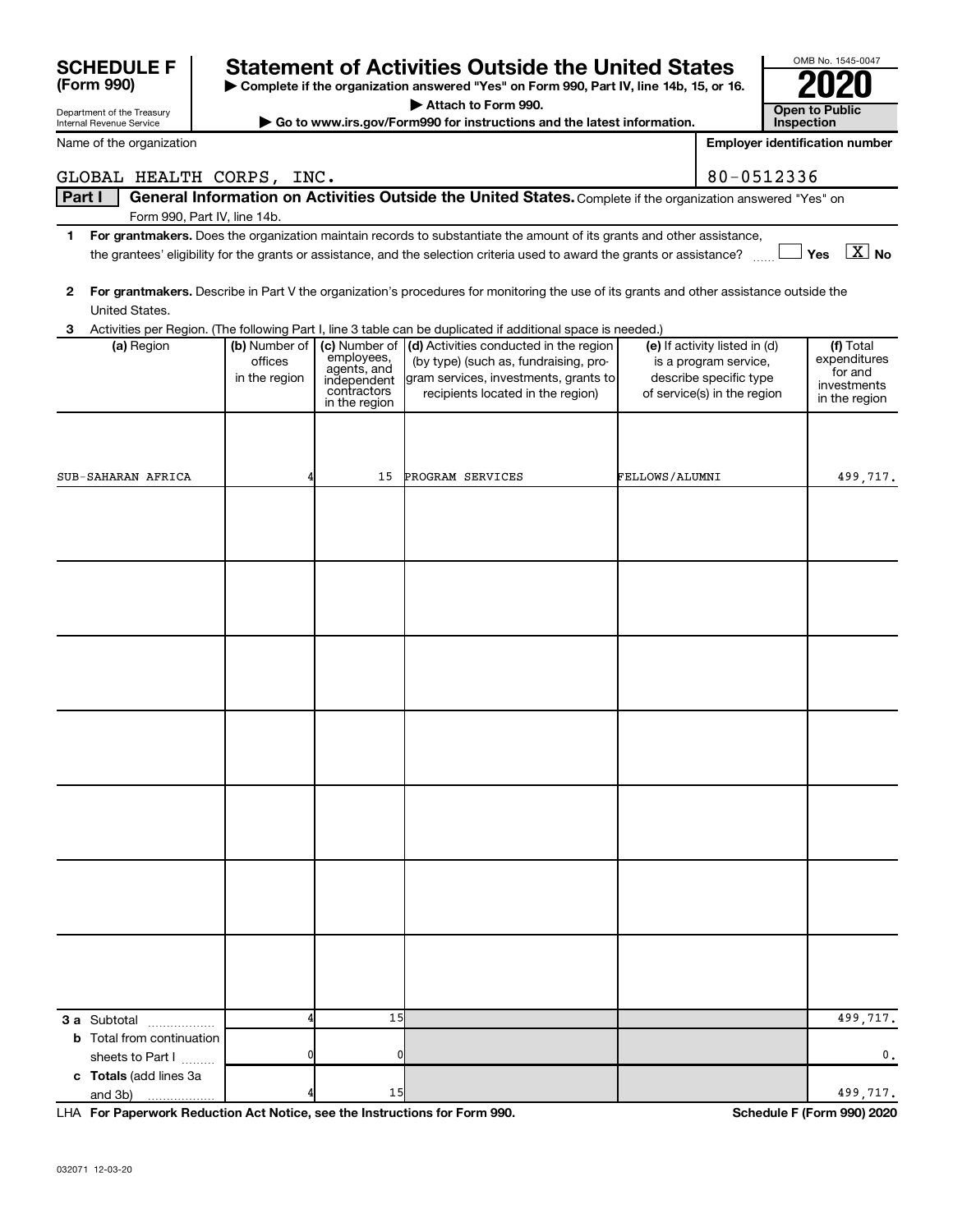032072 12-03-20

Schedule F (Form 990) 2020 GLOBAL HEALTH CORPS, INC. 80-0512336

Part II | Grants and Other Assistance to Organizations or Entities Outside the United States. Complete if the organization answered "Yes" on Form 990, Part IV, line 15, for any recipient who received more than \$5,000. Part II can be duplicated if additional space is needed.

| $\mathbf{1}$<br>(a) Name of organization                   | (b) IRS code section<br>and EIN (if applicable) | (c) Region  | (d) Purpose of<br>grant                                                                                                                 | (e) Amount<br>of cash grant | (f) Manner of<br>cash disbursement | (g) Amount of<br>noncash<br>assistance | (h) Description<br>of noncash<br>assistance | (i) Method of<br>valuation (book, FMV,<br>appraisal, other) |
|------------------------------------------------------------|-------------------------------------------------|-------------|-----------------------------------------------------------------------------------------------------------------------------------------|-----------------------------|------------------------------------|----------------------------------------|---------------------------------------------|-------------------------------------------------------------|
|                                                            |                                                 |             |                                                                                                                                         |                             |                                    |                                        |                                             |                                                             |
|                                                            |                                                 | SUB-SAHARAN |                                                                                                                                         |                             |                                    |                                        |                                             |                                                             |
|                                                            |                                                 | AFRICA      | PROGRAM SERV                                                                                                                            | 18,030.CHECK                |                                    |                                        | 0.N/A                                       | N/A                                                         |
|                                                            |                                                 |             |                                                                                                                                         |                             |                                    |                                        |                                             |                                                             |
|                                                            |                                                 | SUB-SAHARAN |                                                                                                                                         |                             |                                    |                                        |                                             |                                                             |
|                                                            |                                                 | AFRICA      | PROGRAM SERV                                                                                                                            | 11,444. CHECK               |                                    |                                        | 0.N/A                                       | N/A                                                         |
|                                                            |                                                 |             |                                                                                                                                         |                             |                                    |                                        |                                             |                                                             |
|                                                            |                                                 | SUB-SAHARAN |                                                                                                                                         |                             |                                    |                                        |                                             |                                                             |
|                                                            |                                                 | AFRICA      | PROGRAM SERV                                                                                                                            | 122, 111. CHECK             |                                    |                                        | 0.N/A                                       | N/A                                                         |
|                                                            |                                                 |             |                                                                                                                                         |                             |                                    |                                        |                                             |                                                             |
|                                                            |                                                 | SUB-SAHARAN |                                                                                                                                         |                             |                                    |                                        |                                             |                                                             |
|                                                            |                                                 | AFRICA      | PROGRAM SERV                                                                                                                            | 14,951. CHECK               |                                    |                                        | 0.N/A                                       | N/A                                                         |
|                                                            |                                                 |             |                                                                                                                                         |                             |                                    |                                        |                                             |                                                             |
|                                                            |                                                 | SUB-SAHARAN |                                                                                                                                         |                             |                                    |                                        |                                             |                                                             |
|                                                            |                                                 | AFRICA      | PROGRAM SERV                                                                                                                            | 33,469. CHECK               |                                    |                                        | 0.N/A                                       | N/A                                                         |
|                                                            |                                                 |             |                                                                                                                                         |                             |                                    |                                        |                                             |                                                             |
|                                                            |                                                 |             |                                                                                                                                         |                             |                                    |                                        |                                             |                                                             |
|                                                            |                                                 |             |                                                                                                                                         |                             |                                    |                                        |                                             |                                                             |
|                                                            |                                                 |             |                                                                                                                                         |                             |                                    |                                        |                                             |                                                             |
|                                                            |                                                 |             |                                                                                                                                         |                             |                                    |                                        |                                             |                                                             |
|                                                            |                                                 |             |                                                                                                                                         |                             |                                    |                                        |                                             |                                                             |
|                                                            |                                                 |             |                                                                                                                                         |                             |                                    |                                        |                                             |                                                             |
|                                                            |                                                 |             |                                                                                                                                         |                             |                                    |                                        |                                             |                                                             |
|                                                            |                                                 |             |                                                                                                                                         |                             |                                    |                                        |                                             |                                                             |
| 2                                                          |                                                 |             | Enter total number of recipient organizations listed above that are recognized as charities by the foreign country, recognized as a tax |                             |                                    |                                        |                                             |                                                             |
| Enter total number of other organizations or entities<br>3 |                                                 |             |                                                                                                                                         |                             |                                    |                                        |                                             |                                                             |

**Schedule F (Form 990) 2020**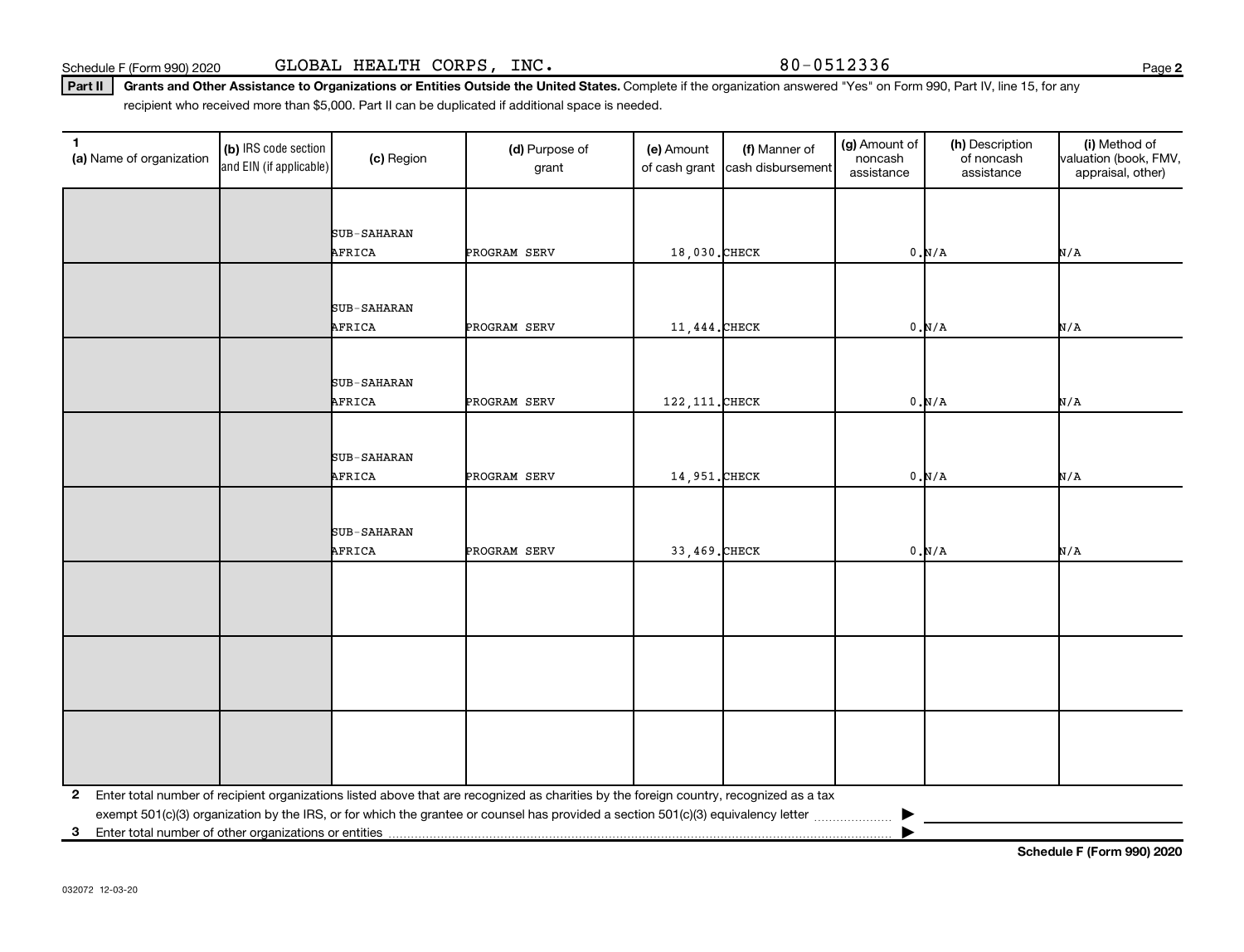| Schedule F (Form 990) 2020                                | GLOBAL HEALTH CORPS, INC. |                             |                             |                                                                                                                                                  | 80-0512336                             |                                          | Page                                                           |
|-----------------------------------------------------------|---------------------------|-----------------------------|-----------------------------|--------------------------------------------------------------------------------------------------------------------------------------------------|----------------------------------------|------------------------------------------|----------------------------------------------------------------|
| Part III                                                  |                           |                             |                             | Grants and Other Assistance to Individuals Outside the United States. Complete if the organization answered "Yes" on Form 990, Part IV, line 16. |                                        |                                          |                                                                |
| Part III can be duplicated if additional space is needed. |                           |                             |                             |                                                                                                                                                  |                                        |                                          |                                                                |
| (a) Type of grant or assistance                           | (b) Region                | (c) Number of<br>recipients | (d) Amount of<br>cash grant | (e) Manner of<br>cash disbursement                                                                                                               | (f) Amount of<br>noncash<br>assistance | (g) Description of<br>noncash assistance | (h) Method of<br>valuation<br>(book, FMV,<br>appraisal, other) |
|                                                           |                           |                             |                             |                                                                                                                                                  |                                        |                                          |                                                                |
|                                                           |                           |                             |                             |                                                                                                                                                  |                                        |                                          |                                                                |
|                                                           |                           |                             |                             |                                                                                                                                                  |                                        |                                          |                                                                |

**Schedule F (Form 990) 2020**

**3**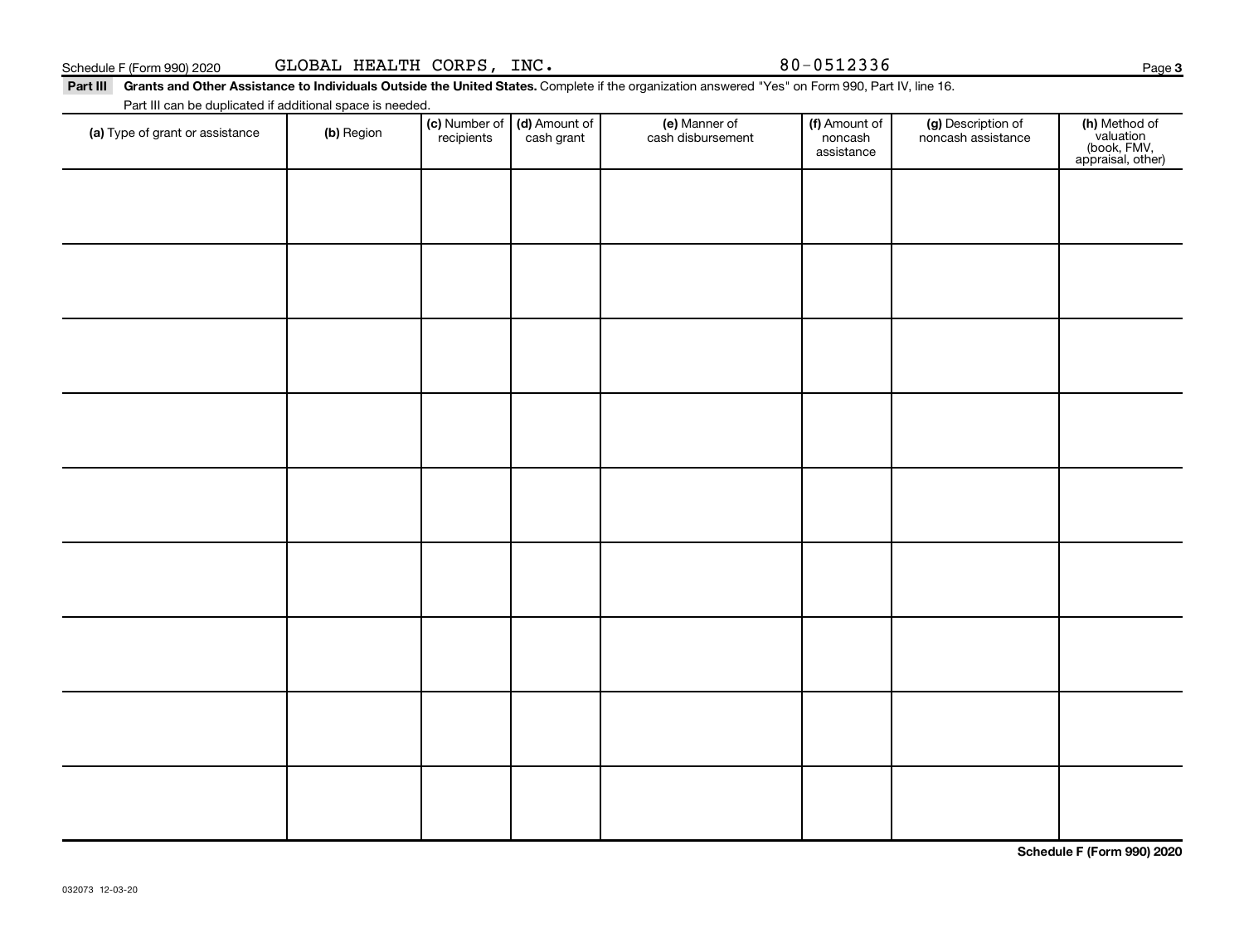| Schedule F (Form 990) 2020     | GLOBAL HEALTH CORPS, |  | INC. | 80-0512336 | Page 4 |
|--------------------------------|----------------------|--|------|------------|--------|
| <b>Part IV   Foreign Forms</b> |                      |  |      |            |        |

| 1              | Was the organization a U.S. transferor of property to a foreign corporation during the tax year? If "Yes,"<br>the organization may be required to file Form 926, Return by a U.S. Transferor of Property to a Foreign<br>Corporation (see Instructions for Form 926) manufactured control and the control of the control of the control of the control of the control of the control of the control of the control of the control of the control of the | Yes | $\overline{X}$ No |
|----------------|---------------------------------------------------------------------------------------------------------------------------------------------------------------------------------------------------------------------------------------------------------------------------------------------------------------------------------------------------------------------------------------------------------------------------------------------------------|-----|-------------------|
| $\overline{2}$ | Did the organization have an interest in a foreign trust during the tax year? If "Yes," the organization may<br>be required to separately file Form 3520, Annual Return To Report Transactions With Foreign Trusts and<br>Receipt of Certain Foreign Gifts, and/or Form 3520-A, Annual Information Return of Foreign Trust With a<br>U.S. Owner (see Instructions for Forms 3520 and 3520-A; don't file with Form 990) manual content content content   | Yes | $X _{N_{\Omega}}$ |
| 3              | Did the organization have an ownership interest in a foreign corporation during the tax year? If "Yes,"<br>the organization may be required to file Form 5471, Information Return of U.S. Persons With Respect to                                                                                                                                                                                                                                       | Yes | $X _{\text{No}}$  |
| 4              | Was the organization a direct or indirect shareholder of a passive foreign investment company or a<br>qualified electing fund during the tax year? If "Yes," the organization may be required to file Form 8621,<br>Information Return by a Shareholder of a Passive Foreign Investment Company or Qualified Electing                                                                                                                                   | Yes | $X _{\text{No}}$  |
| 5              | Did the organization have an ownership interest in a foreign partnership during the tax year? If "Yes,"<br>the organization may be required to file Form 8865, Return of U.S. Persons With Respect to Certain                                                                                                                                                                                                                                           | Yes | $\overline{X}$ No |
| 6              | Did the organization have any operations in or related to any boycotting countries during the tax year? If<br>"Yes," the organization may be required to separately file Form 5713, International Boycott Report (see                                                                                                                                                                                                                                   | Yes |                   |

**Schedule F (Form 990) 2020**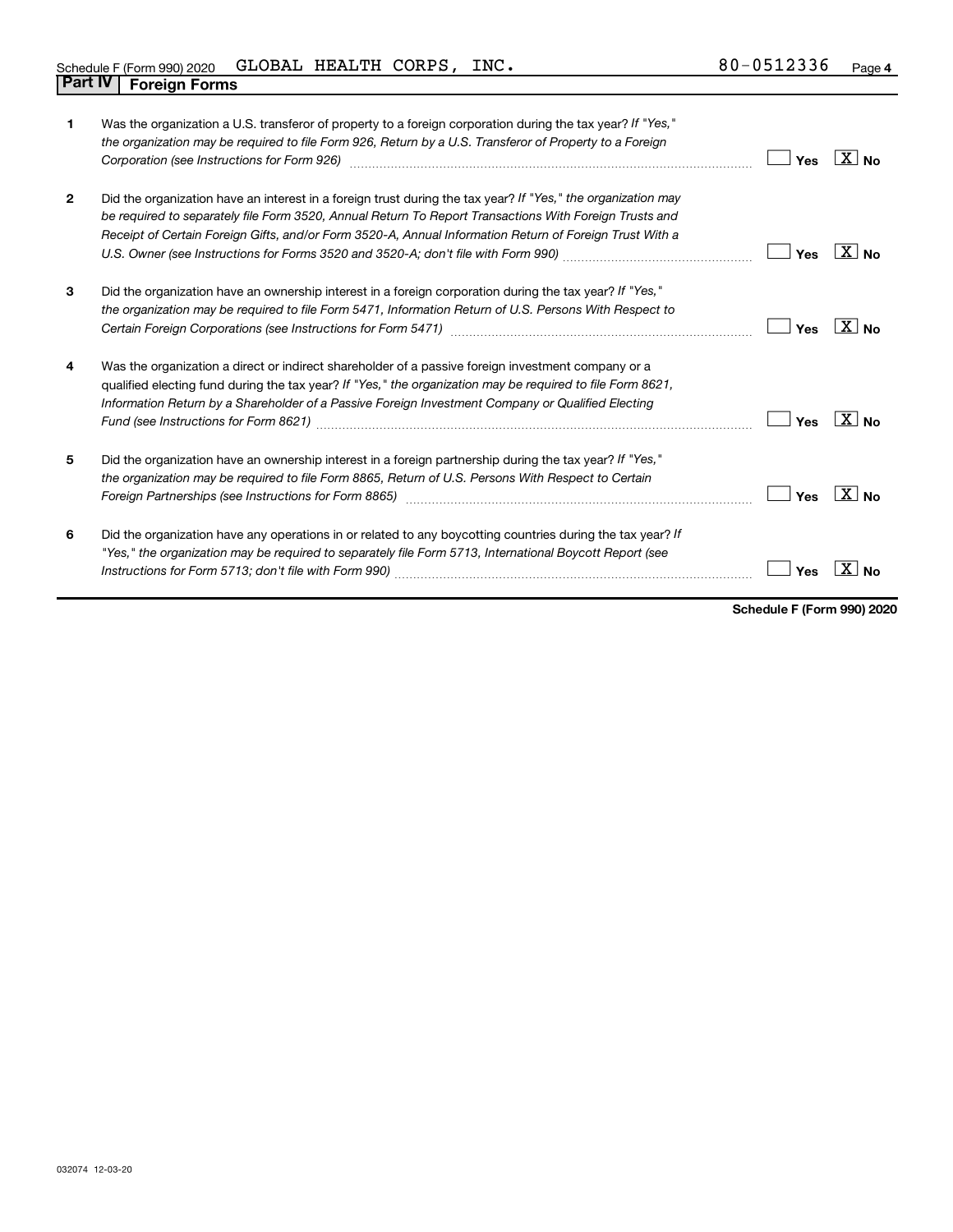### **Part V Supplemental Information**

Provide the information required by Part I, line 2 (monitoring of funds); Part I, line 3, column (f) (accounting method; amounts of investments vs. expenditures per region); Part II, line 1 (accounting method); Part III (accounting method); and Part III, column (c) (estimated number of recipients), as applicable. Also complete this part to provide any additional information. See instructions.

PART I, LINE 2:

THE ORGANIZATION REVIEWS THE PARTNERS BUDGETS AND WORK PLANS FOR WORK TO

BE PERFORMED IN ADVANCE AND ALSO REVIEWS INVOICES DETAILING THE USE OF

GRANT FUNDS FROM PARTNERS BEFORE PAYMENT.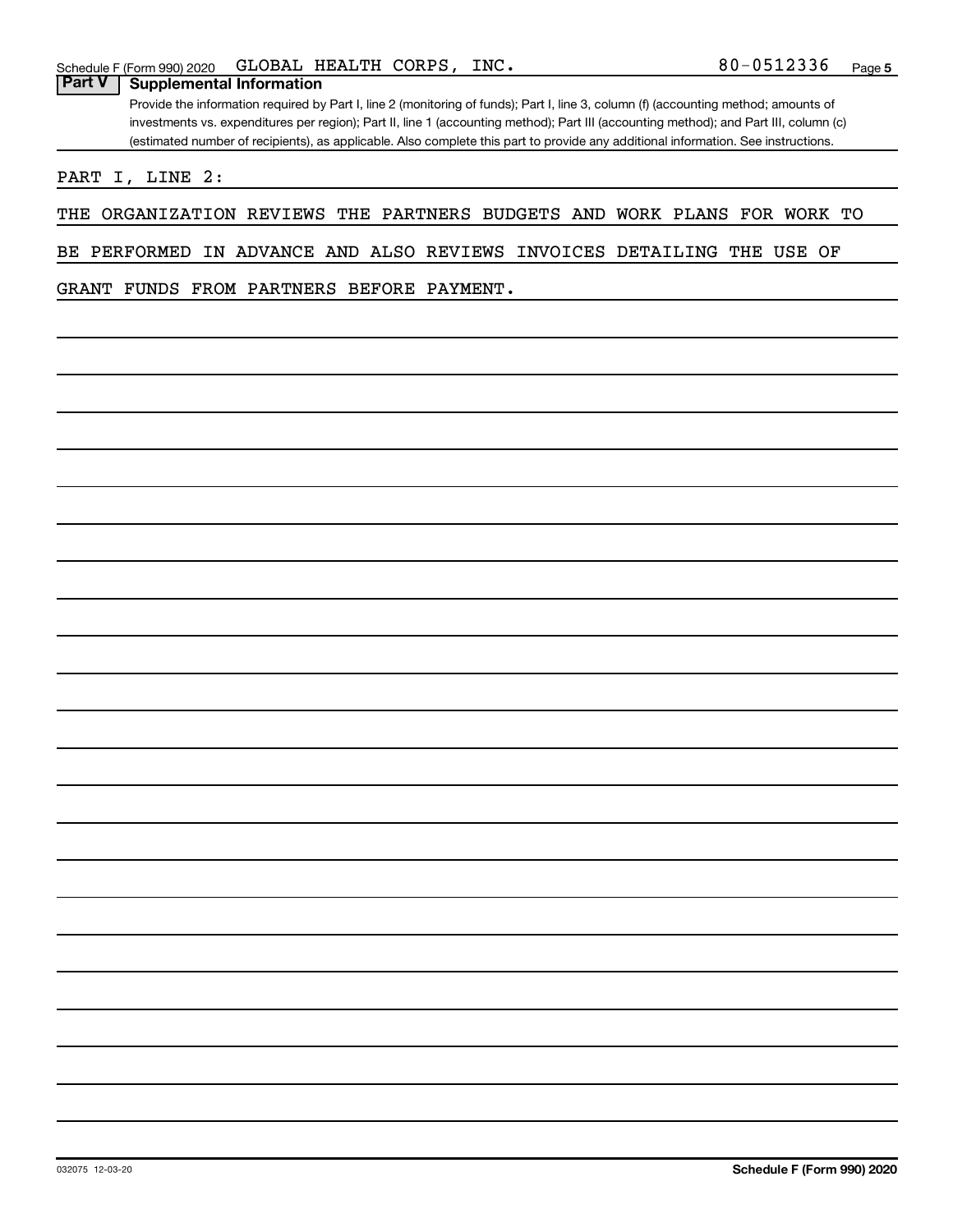| <b>SCHEDULE I</b><br>(Form 990)                                                                                                                                                                                                                                                                  | <b>Grants and Other Assistance to Organizations,</b>                                                                                  | OMB No. 1545-0047                                   |                             |                                         |                                                                |                                          |                                       |  |  |
|--------------------------------------------------------------------------------------------------------------------------------------------------------------------------------------------------------------------------------------------------------------------------------------------------|---------------------------------------------------------------------------------------------------------------------------------------|-----------------------------------------------------|-----------------------------|-----------------------------------------|----------------------------------------------------------------|------------------------------------------|---------------------------------------|--|--|
|                                                                                                                                                                                                                                                                                                  | Governments, and Individuals in the United States<br>Complete if the organization answered "Yes" on Form 990, Part IV, line 21 or 22. |                                                     |                             |                                         |                                                                |                                          |                                       |  |  |
| Department of the Treasury<br>Internal Revenue Service                                                                                                                                                                                                                                           |                                                                                                                                       | <b>Open to Public</b><br>Inspection                 |                             |                                         |                                                                |                                          |                                       |  |  |
| Name of the organization<br>GLOBAL HEALTH CORPS, INC.                                                                                                                                                                                                                                            |                                                                                                                                       | <b>Employer identification number</b><br>80-0512336 |                             |                                         |                                                                |                                          |                                       |  |  |
| Part I<br><b>General Information on Grants and Assistance</b>                                                                                                                                                                                                                                    |                                                                                                                                       |                                                     |                             |                                         |                                                                |                                          |                                       |  |  |
| Does the organization maintain records to substantiate the amount of the grants or assistance, the grantees' eligibility for the grants or assistance, and the selection<br>$\mathbf 1$                                                                                                          |                                                                                                                                       |                                                     |                             |                                         |                                                                |                                          | $ \mathbf{X} $ Yes<br>l No            |  |  |
| 2 Describe in Part IV the organization's procedures for monitoring the use of grant funds in the United States.<br>Part II<br>Grants and Other Assistance to Domestic Organizations and Domestic Governments. Complete if the organization answered "Yes" on Form 990, Part IV, line 21, for any |                                                                                                                                       |                                                     |                             |                                         |                                                                |                                          |                                       |  |  |
| recipient that received more than \$5,000. Part II can be duplicated if additional space is needed.                                                                                                                                                                                              |                                                                                                                                       |                                                     |                             |                                         |                                                                |                                          |                                       |  |  |
| <b>1 (a)</b> Name and address of organization<br>or government                                                                                                                                                                                                                                   | $(b)$ EIN                                                                                                                             | (c) IRC section<br>(if applicable)                  | (d) Amount of<br>cash grant | (e) Amount of<br>non-cash<br>assistance | (f) Method of<br>valuation (book,<br>FMV, appraisal,<br>other) | (g) Description of<br>noncash assistance | (h) Purpose of grant<br>or assistance |  |  |
| CLINTON HEALTH ACCESS INIT.<br>383 DORCHESTER AVE STE 400<br>BOSTON, MA 02127                                                                                                                                                                                                                    | $27 - 1414646$                                                                                                                        | 501(C)(3)                                           | 59,185.                     |                                         | 0.N/A                                                          | N/A                                      | <b>HEALTHCARE</b>                     |  |  |
| PARTNERS IN HEALTH<br>800 BOYLESTON ST, SUITE 300<br>BOSTON, MA 02199                                                                                                                                                                                                                            | $04 - 3567502$                                                                                                                        | 501(C)(3)                                           | 23, 127.                    |                                         | 0.N/A                                                          | N/A                                      | <b>HEALTHCARE</b>                     |  |  |
| PATH<br>2201 WESTLAKE AVE, NO. 200<br>SEATTLE, WA 98121                                                                                                                                                                                                                                          | 91-1157127                                                                                                                            | 501(C)(3)                                           | 7,780                       |                                         | 0.N/A                                                          | N/A                                      | <b>HEALTHCARE</b>                     |  |  |
| THE POPULATION COUNCIL, INC<br>ONE DAG HAMMARSKJOLD PLA, SUITE 3R<br>NEW YORK, NY 10017                                                                                                                                                                                                          | 13-1687001                                                                                                                            | 501(C)(3)                                           | 15,945                      |                                         | 0.N/A                                                          | N/A                                      | <b>HEALTHCARE</b>                     |  |  |
| LIFENET INTERNATIONAL<br>1400 G STREET NW<br>WASHINGTON, DC 20005                                                                                                                                                                                                                                | 27-0904821                                                                                                                            | 501(C)(3)                                           | 12,758.                     |                                         | 0.N/A                                                          | N/A                                      | <b>HEALTHCARE</b>                     |  |  |
| MASS DESIGN GROUP LTD<br>334 BOYLSTON ST, SUITE 400<br>BOSTON, MA 02199                                                                                                                                                                                                                          | 61-1659704 $501(C)(3)$                                                                                                                |                                                     | 13,875.                     |                                         | 0.N/A                                                          | N/A                                      | <b>HEALTHCARE</b>                     |  |  |
| 2 Enter total number of section 501(c)(3) and government organizations listed in the line 1 table<br>Enter total number of other organizations listed in the line 1 table<br>3                                                                                                                   |                                                                                                                                       |                                                     |                             |                                         |                                                                |                                          |                                       |  |  |

**For Paperwork Reduction Act Notice, see the Instructions for Form 990. Schedule I (Form 990) 2020** LHA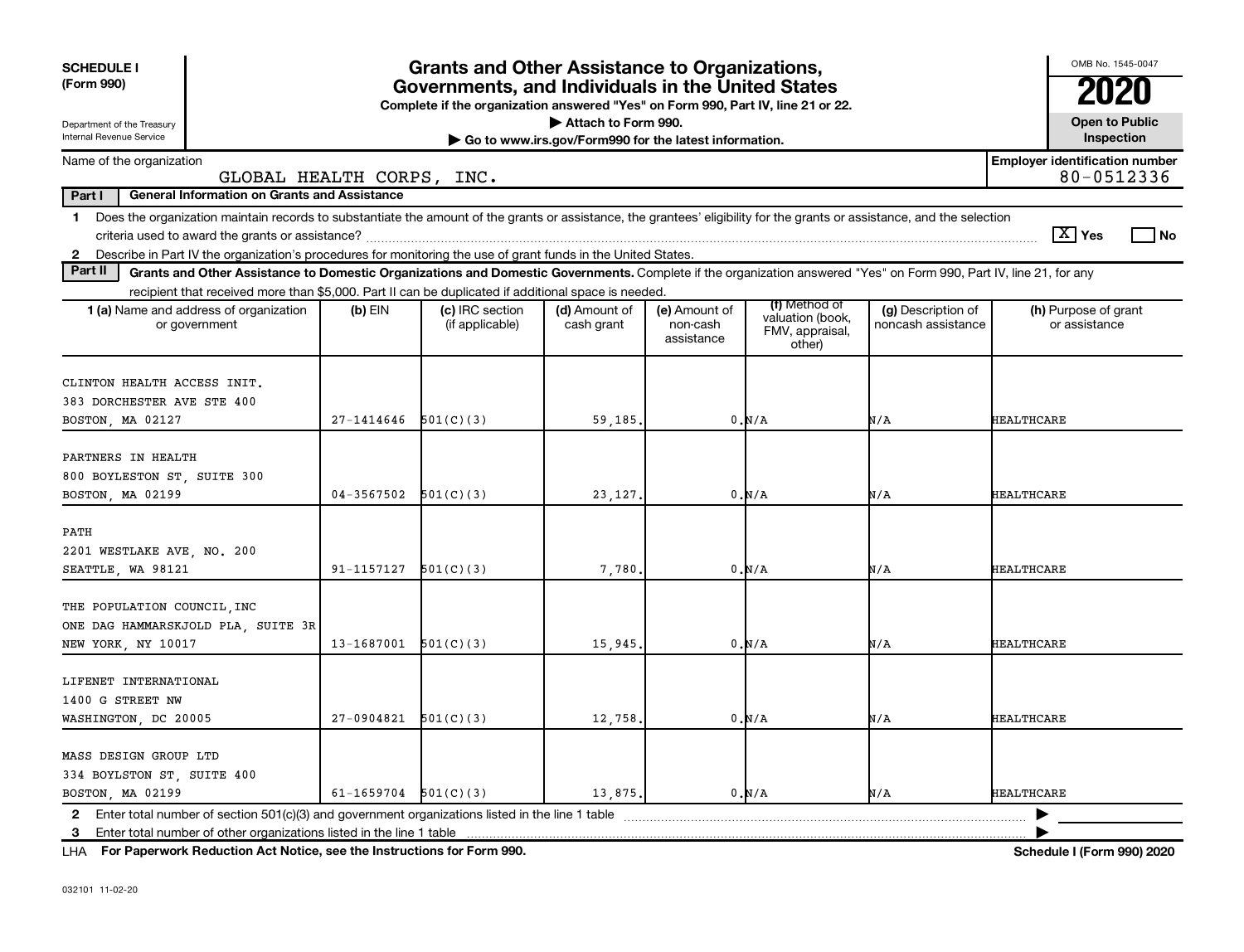### Schedule I (Form 990) GLDBAL HEALTH CORPS, INC • 8 U−UวIZ336 Page 1  $\rm GLOBAL$  HEALTH  $\rm CORPS$ , INC.  $\rm S0-0512336$

| (a) Name and address of<br>organization or government    | $(b)$ EIN                | (c) IRC section<br>if applicable | (d) Amount of<br>cash grant | (e) Amount of<br>non-cash<br>assistance | (f) Method of<br>valuation<br>(book, FMV,<br>appraisal, other) | (g) Description of<br>non-cash assistance | (h) Purpose of grant<br>or assistance |
|----------------------------------------------------------|--------------------------|----------------------------------|-----------------------------|-----------------------------------------|----------------------------------------------------------------|-------------------------------------------|---------------------------------------|
| CIDRZ FOUNDATION<br>5335 WISCOUSIN AVE, NM SUITE 440     |                          |                                  |                             |                                         |                                                                |                                           |                                       |
| WASHINGTON, DC 20015                                     | $98-0514692$ $501(C)(3)$ |                                  | 14,271.                     |                                         | 0.N/A                                                          | N/A                                       | <b>HEALTHCARE</b>                     |
| MINISTRY HEALTHCARE INC.<br>C/O TAX DEPARTMENT BOX 45998 |                          |                                  |                             |                                         |                                                                |                                           |                                       |
| ST LOUIS, MO 63145-5998                                  | $39-1490371$ $501(C)(3)$ |                                  | 38,340.                     |                                         | $0. N/A$                                                       | N/A                                       | <b>HEALTHCARE</b>                     |
|                                                          |                          |                                  |                             |                                         |                                                                |                                           |                                       |
|                                                          |                          |                                  |                             |                                         |                                                                |                                           |                                       |
|                                                          |                          |                                  |                             |                                         |                                                                |                                           |                                       |
|                                                          |                          |                                  |                             |                                         |                                                                |                                           |                                       |
|                                                          |                          |                                  |                             |                                         |                                                                |                                           |                                       |
|                                                          |                          |                                  |                             |                                         |                                                                |                                           |                                       |
|                                                          |                          |                                  |                             |                                         |                                                                |                                           |                                       |
|                                                          |                          |                                  |                             |                                         |                                                                |                                           |                                       |
|                                                          |                          |                                  |                             |                                         |                                                                |                                           |                                       |
|                                                          |                          |                                  |                             |                                         |                                                                |                                           |                                       |
|                                                          |                          |                                  |                             |                                         |                                                                |                                           |                                       |

**Schedule I (Form 990)**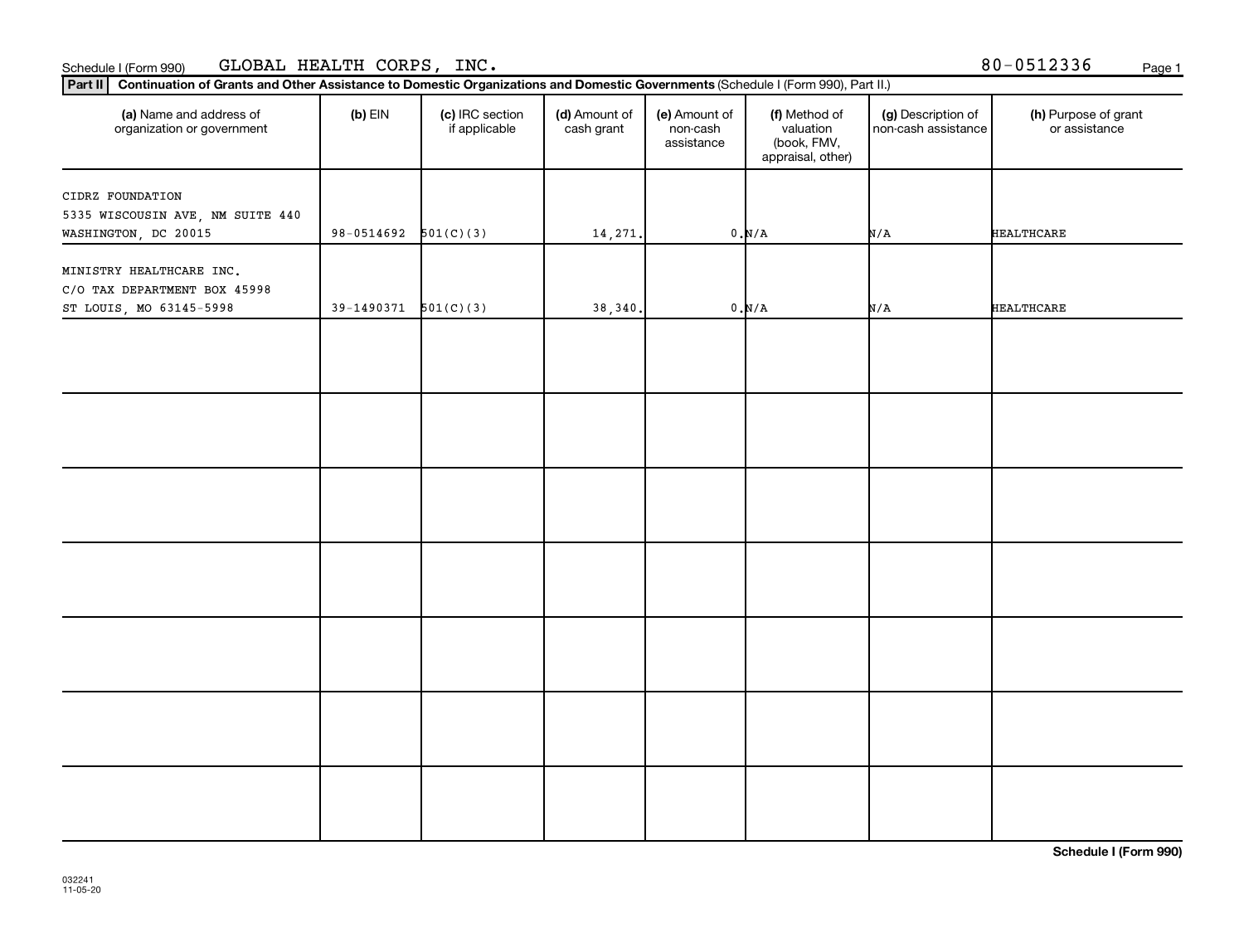### Schedule I (Form 990) 2020 GLOBAL HEALTH CORPS,INC. Notify the state of the state of the state of the Page

Part III | Grants and Other Assistance to Domestic Individuals. Complete if the organization answered "Yes" on Form 990, Part IV, line 22. Part III can be duplicated if additional space is needed.

| (a) Type of grant or assistance | (b) Number of<br>recipients | (c) Amount of<br>cash grant | (d) Amount of non-<br>cash assistance | (e) Method of valuation<br>(book, FMV, appraisal, other) | (f) Description of noncash assistance |
|---------------------------------|-----------------------------|-----------------------------|---------------------------------------|----------------------------------------------------------|---------------------------------------|
|                                 |                             |                             |                                       |                                                          |                                       |
|                                 |                             |                             |                                       |                                                          |                                       |
|                                 |                             |                             |                                       |                                                          |                                       |
|                                 |                             |                             |                                       |                                                          |                                       |
|                                 |                             |                             |                                       |                                                          |                                       |
|                                 |                             |                             |                                       |                                                          |                                       |
|                                 |                             |                             |                                       |                                                          |                                       |
|                                 |                             |                             |                                       |                                                          |                                       |
|                                 |                             |                             |                                       |                                                          |                                       |
|                                 |                             |                             |                                       |                                                          |                                       |

Part IV | Supplemental Information. Provide the information required in Part I, line 2; Part III, column (b); and any other additional information.

PART I, LINE 2:

THE ORGANIZATION REVIEWS THE PARTNERS BUDGETS AND WORK PLANS FOR WORK TO BE

PERFORMED IN ADVANCE AND ALSO REVIEWS INVOICES DETAILING THE USE OF GRANT

FUNDS FROM PARTNERS BEFORE PAYMENT.

**2**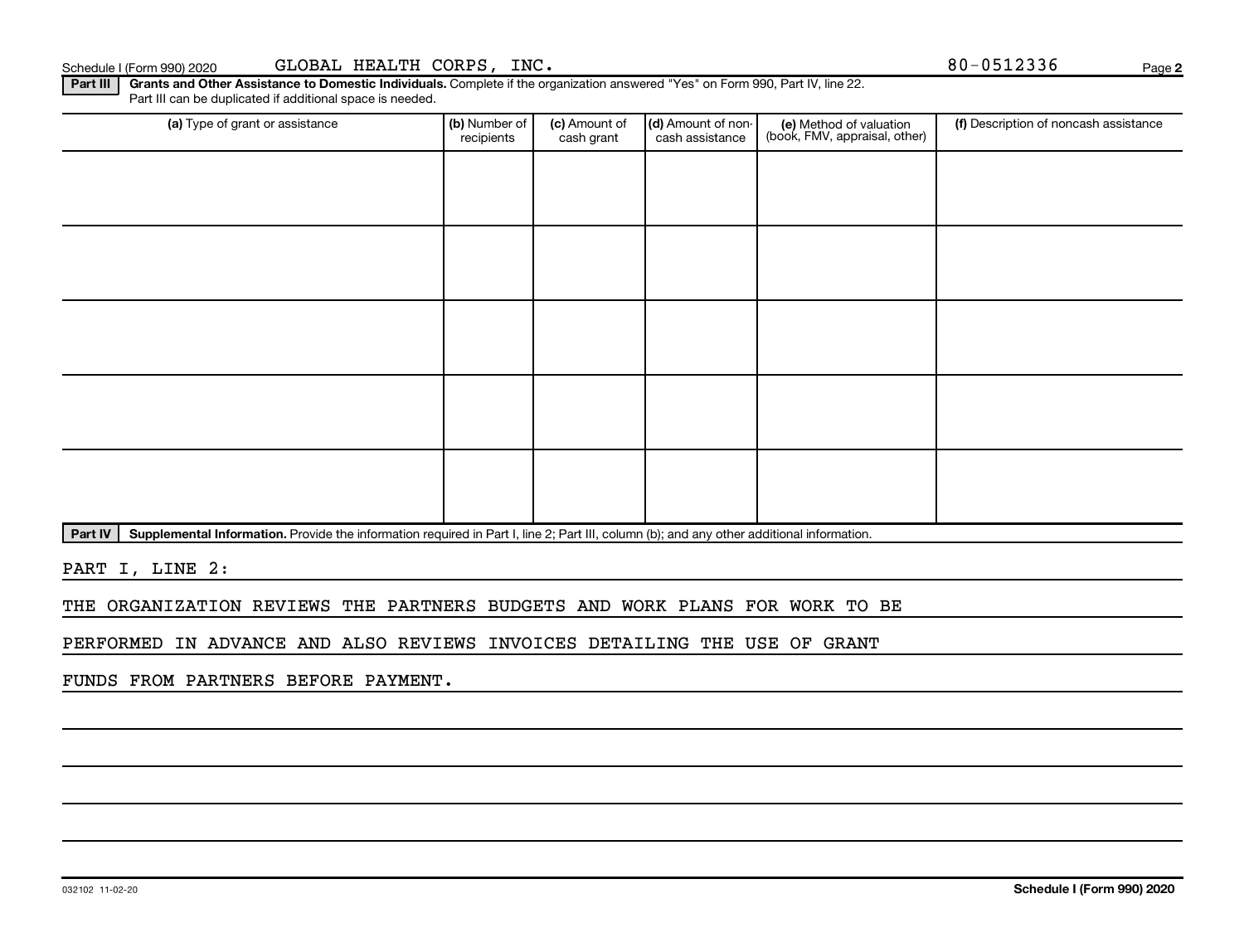|                          | <b>SCHEDULE J</b>                                                                                                  |                                                                                                                           | OMB No. 1545-0047     |                                       |     |                         |  |  |
|--------------------------|--------------------------------------------------------------------------------------------------------------------|---------------------------------------------------------------------------------------------------------------------------|-----------------------|---------------------------------------|-----|-------------------------|--|--|
|                          | (Form 990)                                                                                                         | For certain Officers, Directors, Trustees, Key Employees, and Highest<br><b>Compensated Employees</b>                     |                       | 2020                                  |     |                         |  |  |
|                          |                                                                                                                    |                                                                                                                           |                       |                                       |     |                         |  |  |
|                          | Department of the Treasury                                                                                         |                                                                                                                           | <b>Open to Public</b> |                                       |     |                         |  |  |
| Internal Revenue Service |                                                                                                                    | Inspection                                                                                                                |                       |                                       |     |                         |  |  |
|                          | Name of the organization                                                                                           |                                                                                                                           |                       | <b>Employer identification number</b> |     |                         |  |  |
|                          |                                                                                                                    | GLOBAL HEALTH CORPS,<br>INC.                                                                                              |                       | 80-0512336                            |     |                         |  |  |
|                          | Part I                                                                                                             | <b>Questions Regarding Compensation</b>                                                                                   |                       |                                       |     |                         |  |  |
|                          |                                                                                                                    |                                                                                                                           |                       |                                       | Yes | No                      |  |  |
|                          |                                                                                                                    | 1a Check the appropriate box(es) if the organization provided any of the following to or for a person listed on Form 990, |                       |                                       |     |                         |  |  |
|                          |                                                                                                                    | Part VII, Section A, line 1a. Complete Part III to provide any relevant information regarding these items.                |                       |                                       |     |                         |  |  |
|                          | First-class or charter travel                                                                                      | Housing allowance or residence for personal use                                                                           |                       |                                       |     |                         |  |  |
|                          | Travel for companions                                                                                              | Payments for business use of personal residence                                                                           |                       |                                       |     |                         |  |  |
|                          |                                                                                                                    | Health or social club dues or initiation fees<br>Tax indemnification and gross-up payments                                |                       |                                       |     |                         |  |  |
|                          |                                                                                                                    | Discretionary spending account<br>Personal services (such as maid, chauffeur, chef)                                       |                       |                                       |     |                         |  |  |
|                          |                                                                                                                    |                                                                                                                           |                       |                                       |     |                         |  |  |
|                          |                                                                                                                    | <b>b</b> If any of the boxes on line 1a are checked, did the organization follow a written policy regarding payment or    |                       |                                       |     |                         |  |  |
|                          |                                                                                                                    |                                                                                                                           |                       | 1b                                    |     |                         |  |  |
| 2                        | Did the organization require substantiation prior to reimbursing or allowing expenses incurred by all directors,   |                                                                                                                           |                       |                                       |     |                         |  |  |
|                          |                                                                                                                    | trustees, and officers, including the CEO/Executive Director, regarding the items checked on line 1a?                     |                       | $\mathbf{2}$                          |     |                         |  |  |
|                          |                                                                                                                    |                                                                                                                           |                       |                                       |     |                         |  |  |
| з                        |                                                                                                                    | Indicate which, if any, of the following the organization used to establish the compensation of the organization's        |                       |                                       |     |                         |  |  |
|                          | CEO/Executive Director. Check all that apply. Do not check any boxes for methods used by a related organization to |                                                                                                                           |                       |                                       |     |                         |  |  |
|                          | establish compensation of the CEO/Executive Director, but explain in Part III.                                     |                                                                                                                           |                       |                                       |     |                         |  |  |
|                          | Compensation committee                                                                                             | Written employment contract                                                                                               |                       |                                       |     |                         |  |  |
|                          |                                                                                                                    | Independent compensation consultant<br>Compensation survey or study                                                       |                       |                                       |     |                         |  |  |
|                          |                                                                                                                    | Form 990 of other organizations<br>Approval by the board or compensation committee                                        |                       |                                       |     |                         |  |  |
| 4                        |                                                                                                                    | During the year, did any person listed on Form 990, Part VII, Section A, line 1a, with respect to the filing              |                       |                                       |     |                         |  |  |
|                          |                                                                                                                    | organization or a related organization:                                                                                   |                       |                                       |     |                         |  |  |
| а                        |                                                                                                                    | Receive a severance payment or change-of-control payment?                                                                 |                       | 4a                                    |     | х                       |  |  |
| b                        |                                                                                                                    |                                                                                                                           |                       | 4b                                    |     | $\overline{\textbf{x}}$ |  |  |
| c                        |                                                                                                                    |                                                                                                                           |                       | 4c                                    |     | $\overline{\textbf{x}}$ |  |  |
|                          |                                                                                                                    | If "Yes" to any of lines 4a-c, list the persons and provide the applicable amounts for each item in Part III.             |                       |                                       |     |                         |  |  |
|                          |                                                                                                                    |                                                                                                                           |                       |                                       |     |                         |  |  |
|                          |                                                                                                                    | Only section 501(c)(3), 501(c)(4), and 501(c)(29) organizations must complete lines 5-9.                                  |                       |                                       |     |                         |  |  |
|                          |                                                                                                                    | For persons listed on Form 990, Part VII, Section A, line 1a, did the organization pay or accrue any compensation         |                       |                                       |     |                         |  |  |
|                          | contingent on the revenues of:                                                                                     |                                                                                                                           |                       |                                       |     |                         |  |  |
|                          |                                                                                                                    | a The organization? <b>Entitation</b> 2008 Communication of the organization of the organization?                         |                       | 5а                                    |     | х                       |  |  |
|                          |                                                                                                                    |                                                                                                                           |                       | 5b                                    |     | х                       |  |  |
|                          |                                                                                                                    | If "Yes" on line 5a or 5b, describe in Part III.                                                                          |                       |                                       |     |                         |  |  |
|                          |                                                                                                                    | 6 For persons listed on Form 990, Part VII, Section A, line 1a, did the organization pay or accrue any compensation       |                       |                                       |     |                         |  |  |
|                          | contingent on the net earnings of:                                                                                 |                                                                                                                           |                       |                                       |     |                         |  |  |
|                          |                                                                                                                    |                                                                                                                           |                       | 6a                                    |     | х                       |  |  |
|                          |                                                                                                                    |                                                                                                                           |                       | 6b                                    |     | х                       |  |  |
|                          |                                                                                                                    | If "Yes" on line 6a or 6b, describe in Part III.                                                                          |                       |                                       |     |                         |  |  |
|                          |                                                                                                                    | 7 For persons listed on Form 990, Part VII, Section A, line 1a, did the organization provide any nonfixed payments        |                       |                                       |     |                         |  |  |
|                          |                                                                                                                    |                                                                                                                           |                       | 7                                     |     | х                       |  |  |
| 8                        |                                                                                                                    | Were any amounts reported on Form 990, Part VII, paid or accrued pursuant to a contract that was subject to the           |                       |                                       |     |                         |  |  |
|                          |                                                                                                                    |                                                                                                                           |                       | 8                                     |     | х                       |  |  |
| 9                        | If "Yes" on line 8, did the organization also follow the rebuttable presumption procedure described in             |                                                                                                                           |                       |                                       |     |                         |  |  |
|                          |                                                                                                                    |                                                                                                                           |                       | 9                                     |     |                         |  |  |
|                          |                                                                                                                    | LHA For Paperwork Reduction Act Notice, see the Instructions for Form 990.                                                |                       | Schedule J (Form 990) 2020            |     |                         |  |  |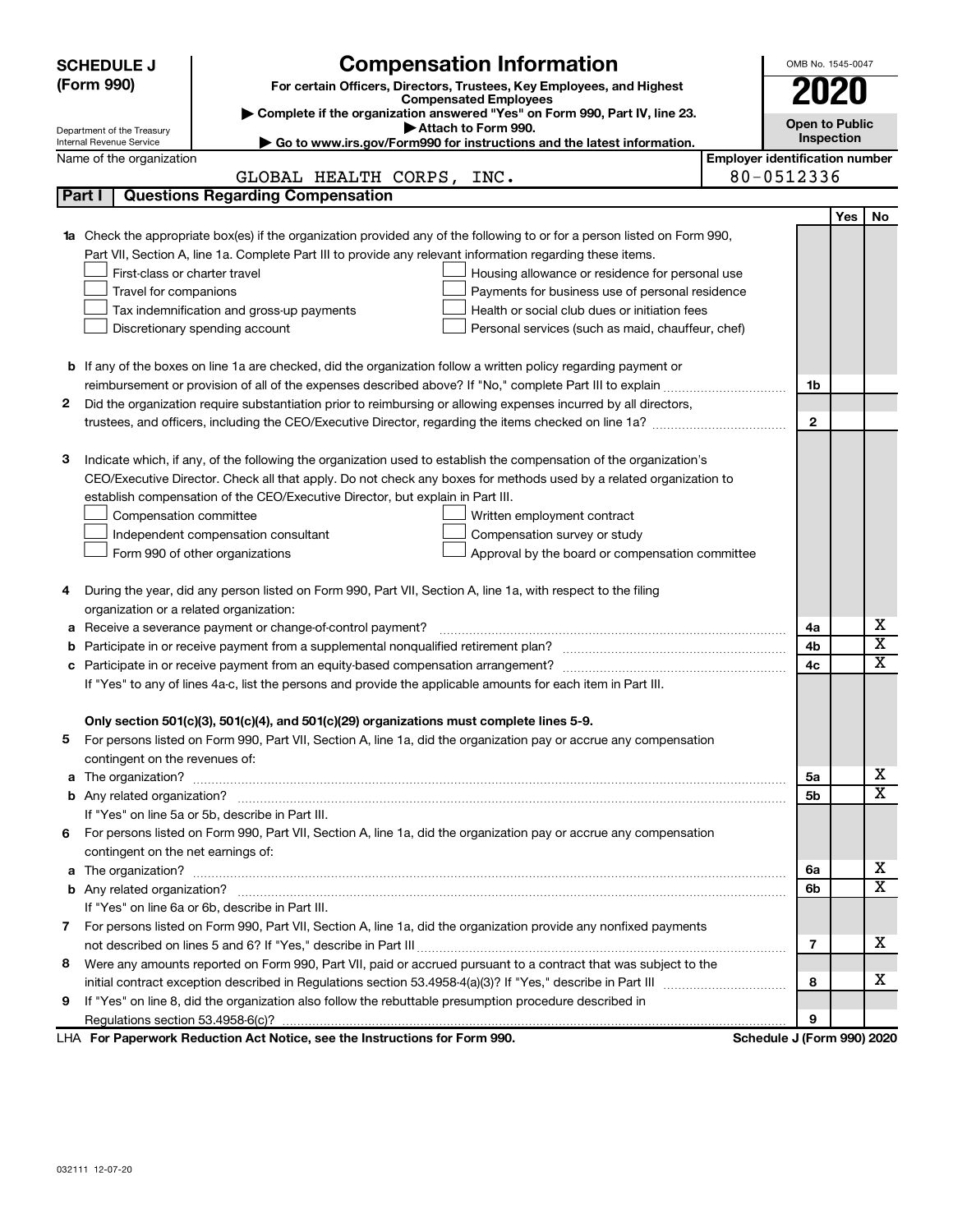### Part II | Officers, Directors, Trustees, Key Employees, and Highest Compensated Employees. Use duplicate copies if additional space is needed.

For each individual whose compensation must be reported on Schedule J, report compensation from the organization on row (i) and from related organizations, described in the instructions, on row (ii). Do not list any individuals that aren't listed on Form 990, Part VII.

Note: The sum of columns (B)(i)-(iii) for each listed individual must equal the total amount of Form 990, Part VII, Section A, line 1a, applicable column (D) and (E) amounts for that individual.

|                         |                              |                          | (B) Breakdown of W-2 and/or 1099-MISC compensation |                                           | (C) Retirement and<br>other deferred | (D) Nontaxable<br>benefits | (E) Total of columns<br>$(B)(i)$ - $(D)$ | (F) Compensation<br>in column (B)         |  |
|-------------------------|------------------------------|--------------------------|----------------------------------------------------|-------------------------------------------|--------------------------------------|----------------------------|------------------------------------------|-------------------------------------------|--|
| (A) Name and Title      |                              | (i) Base<br>compensation | (ii) Bonus &<br>incentive<br>compensation          | (iii) Other<br>reportable<br>compensation | compensation                         |                            |                                          | reported as deferred<br>on prior Form 990 |  |
| HEATHER ANDERSON<br>(1) | (i)                          | 214,760.                 | $\overline{0}$ .                                   | $\overline{0}$ .                          | $\overline{0}$ .                     | $\overline{0}$ .           | 214,760.                                 | $\overline{0}$ .                          |  |
| $\mathtt{CEO}$          | (ii)                         | $\overline{0}$ .         | $\overline{0}$ .                                   | $\overline{0}$ .                          | $\overline{0}$ .                     | $\overline{0}$ .           | $\overline{\mathfrak{o}}$ .              | $\overline{0}$ .                          |  |
|                         | $\qquad \qquad \textbf{(i)}$ |                          |                                                    |                                           |                                      |                            |                                          |                                           |  |
|                         | (ii)                         |                          |                                                    |                                           |                                      |                            |                                          |                                           |  |
|                         | $(\sf{i})$                   |                          |                                                    |                                           |                                      |                            |                                          |                                           |  |
|                         | (ii)                         |                          |                                                    |                                           |                                      |                            |                                          |                                           |  |
|                         | $(\sf{i})$                   |                          |                                                    |                                           |                                      |                            |                                          |                                           |  |
|                         | (ii)                         |                          |                                                    |                                           |                                      |                            |                                          |                                           |  |
|                         | $(\sf{i})$                   |                          |                                                    |                                           |                                      |                            |                                          |                                           |  |
|                         | (ii)                         |                          |                                                    |                                           |                                      |                            |                                          |                                           |  |
|                         | $(\sf{i})$                   |                          |                                                    |                                           |                                      |                            |                                          |                                           |  |
|                         | (i)                          |                          |                                                    |                                           |                                      |                            |                                          |                                           |  |
|                         | $(\sf{i})$                   |                          |                                                    |                                           |                                      |                            |                                          |                                           |  |
|                         | (ii)                         |                          |                                                    |                                           |                                      |                            |                                          |                                           |  |
|                         | $(\sf{i})$                   |                          |                                                    |                                           |                                      |                            |                                          |                                           |  |
|                         | (ii)                         |                          |                                                    |                                           |                                      |                            |                                          |                                           |  |
|                         | $(\sf{i})$                   |                          |                                                    |                                           |                                      |                            |                                          |                                           |  |
|                         | (ii)                         |                          |                                                    |                                           |                                      |                            |                                          |                                           |  |
|                         | $(\sf{i})$<br>(i)            |                          |                                                    |                                           |                                      |                            |                                          |                                           |  |
|                         | $(\sf{i})$                   |                          |                                                    |                                           |                                      |                            |                                          |                                           |  |
|                         | (i)                          |                          |                                                    |                                           |                                      |                            |                                          |                                           |  |
|                         | $(\sf{i})$                   |                          |                                                    |                                           |                                      |                            |                                          |                                           |  |
|                         | (ii)                         |                          |                                                    |                                           |                                      |                            |                                          |                                           |  |
|                         | (i)                          |                          |                                                    |                                           |                                      |                            |                                          |                                           |  |
|                         | (ii)                         |                          |                                                    |                                           |                                      |                            |                                          |                                           |  |
|                         | (i)                          |                          |                                                    |                                           |                                      |                            |                                          |                                           |  |
|                         | (ii)                         |                          |                                                    |                                           |                                      |                            |                                          |                                           |  |
|                         | $(\sf{i})$                   |                          |                                                    |                                           |                                      |                            |                                          |                                           |  |
|                         | (ii)                         |                          |                                                    |                                           |                                      |                            |                                          |                                           |  |
|                         | $(\sf{i})$                   |                          |                                                    |                                           |                                      |                            |                                          |                                           |  |
|                         | (ii)                         |                          |                                                    |                                           |                                      |                            |                                          |                                           |  |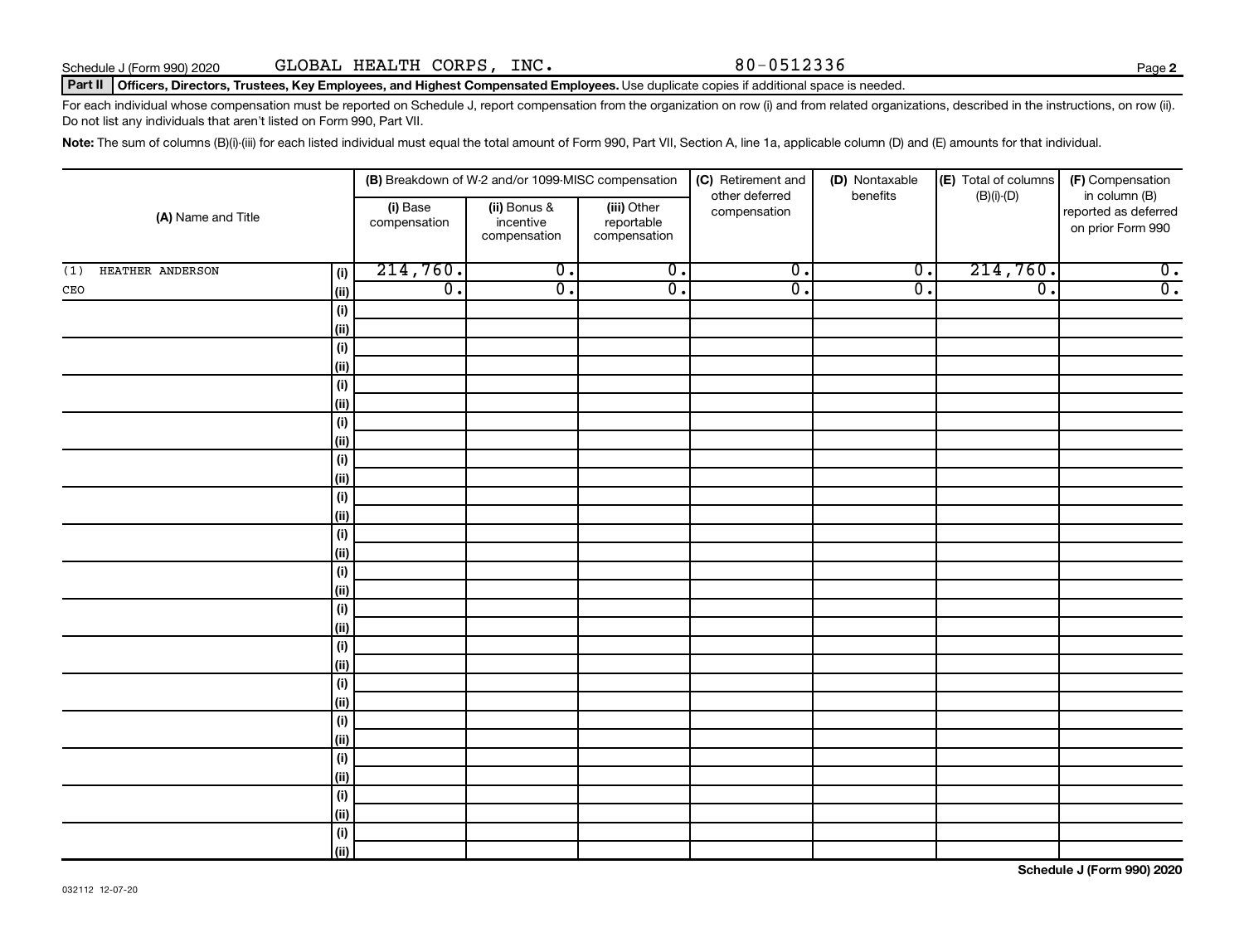### **Part III Supplemental Information**

Provide the information, explanation, or descriptions required for Part I, lines 1a, 1b, 3, 4a, 4b, 4c, 5a, 5b, 6a, 6b, 7, and 8, and for Part II. Also complete this part for any additional information.

**Schedule J (Form 990) 2020**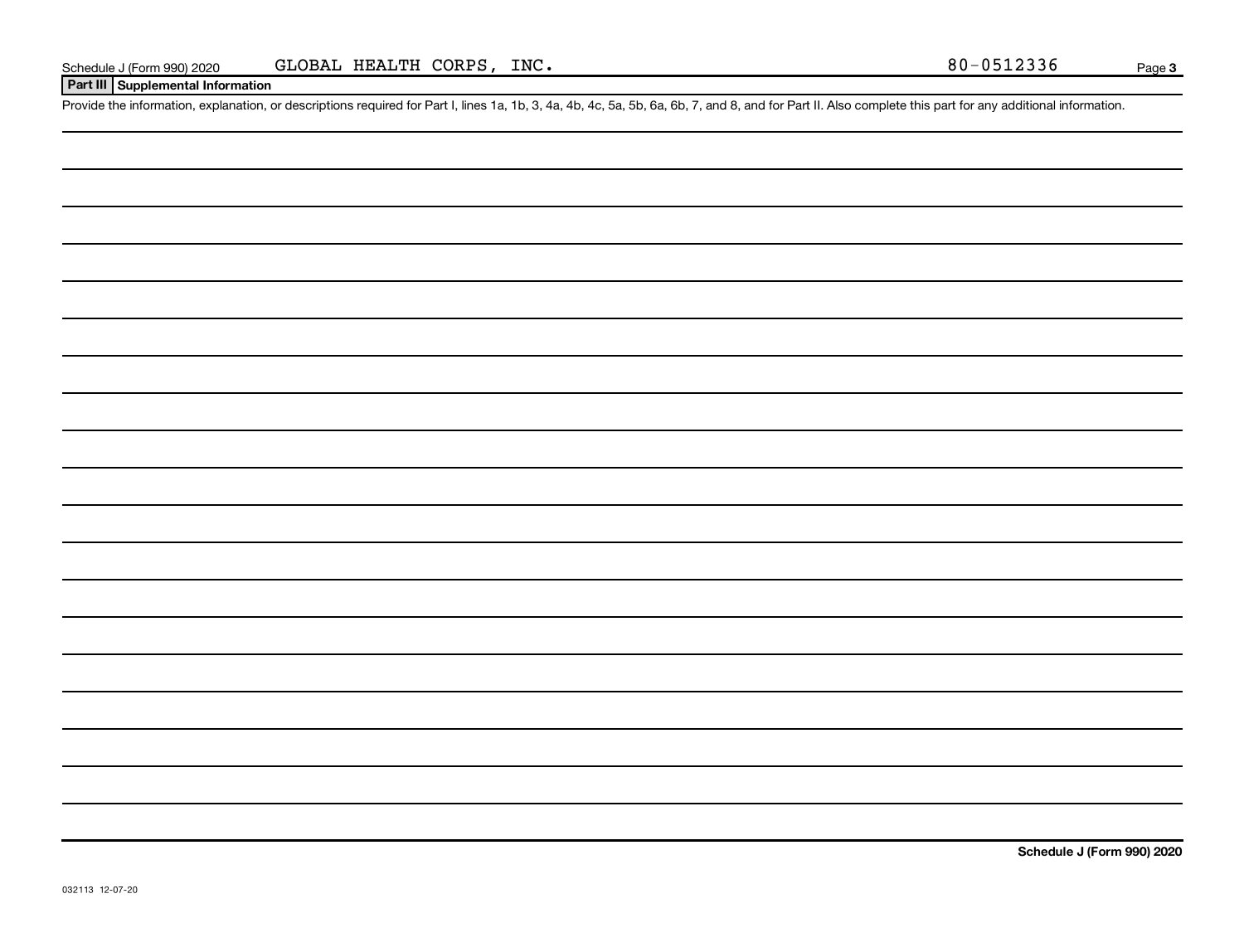**(Form 990 or 990-EZ)**

Department of the Treasury Internal Revenue Service Name of the organization

**Complete to provide information for responses to specific questions on Form 990 or 990-EZ or to provide any additional information. | Attach to Form 990 or 990-EZ. | Go to www.irs.gov/Form990 for the latest information. SCHEDULE O Supplemental Information to Form 990 or 990-EZ 2020**<br>(Form 990 or 990-EZ) Complete to provide information for responses to specific questions on



GLOBAL HEALTH CORPS, INC. | 80-0512336

**Employer identification number**

FORM 990, PART I, LINE 1, DESCRIPTION OF ORGANIZATION MISSION:

THE ORGANIZATION'S MISSION IS TO MOBILIZE A DIVERSE COMMUNITY OF

LEADERS TO BUILD THE MOVEMENT FOR GLOBAL HEALTH EQUITY. THE

ORGANIZATION ENVISIONS A WORLD WHERE EVERY PERSON LIVES A HEALTHY,

DIGNIFIED LIFE.

FORM 990, PART VI, SECTION B, LINE 11B:

THE FORM WAS PREPARED IN COORDINATION WITH THE FINANCE DIRECTOR. ONCE

COMPLETE, THE FORM WAS PROVIDED TO AND REVIEWED BY THE CEO AND THE BOARD

PRIOR TO SUBMISSION.

FORM 990, PART VI, SECTION B, LINE 12C:

THE ORGANIZATION REQUIRES EACH DIRECTOR, OFFICER AND KEY EMPLOYEE ANNUALLY TO REVIEW THE CONFLICT OF INTEREST POLICY, DISCLOSE ANY POTENTIAL CONFLICTS AND ACKNOWLEDGE BY HIS OR HER SIGNATURE THAT HE OR SHE IS ACTING IN ACCORDANCE WITH THE LETTER AND SPIRIT OF THE POLICY. WHEN A COVERED PERSON DISCLOSES A POTENTIAL CONFLICT AND THE CONFLICT OF INTEREST IS DETERMINED, THAT INDIVIDUAL DOES NOT VOTE ON THE AUTHORIZATION OF THE TRANSACTION, AGREEMENT OR ARRANGEMENT. THE BOARD MEETING MINUTES, IF APPLICABLE, SHALL REFLECT ITS REVIEW OF EACH DISCLOSURE, ITS DETERMINATION OF THE CONFLICT, THE PROCEDURES FOLLOWED, AND THE DECISION AS TO WHETHER THE TRANSACTION, AGREEMENT OR ARRANGEMENT WAS APPROVED.

FORM 990, PART VI, SECTION B, LINE 15A:

IN FYE2021, THE BOARD SWITCHED FROM USING AN EXECUTIVE SEARCH FIRM TO